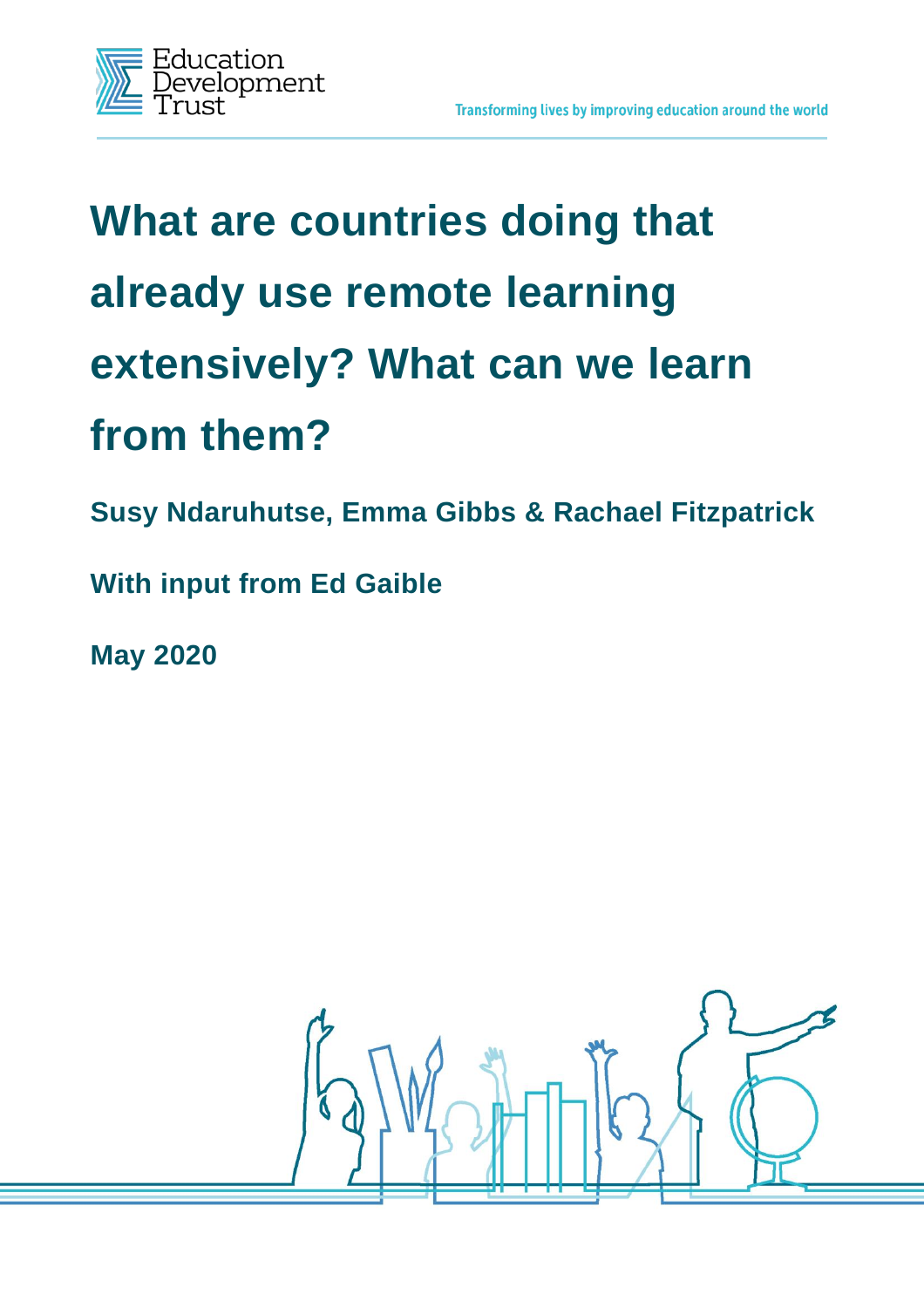

# **Section 1: Executive Summary**

# **Scope of study**

- **•** This report provides a rapid evidence summary of the history, evolution, coverage, impact (successes and challenges) of remote learning in four countries with sustained prior experience, namely Bangladesh, Singapore, South Korea and the United States.
	- $\circ$  For Bangladesh, the focus will be on the English in Action programme, specifically looking at two main components: (i) the professional development of primary and secondary school teachers through mobile learning; and (ii) an adult learning component – in this case, BBC Janala broadcasts – to teach communicative English. This programme used remote learning to improve teachers' pedagogical skills and competency in English alongside learning in the classroom.
	- $\circ$  For Singapore and South Korea, the focus will be on tech-supported remote learning to supplement classroom learning and how this prepared the countries to move to remote learning in response to Covid-19.
	- o For the United States, the focus will be on:
		- Education television provided privately through the Sesame Workshop, which is aimed at pre-school and the early grades of primary school. It has extensive reach and a strong focus on reaching the disadvantaged, and covers education and psychosocial support.
		- Virtual charter schools: there are 500 virtual schools enrolling around 300,000 students in the virtual K-12 school sector in the USA.
- **•** The literature used is largely 'grey', including policy documentation at national level, but reach and impact data is included where possible.
- **•** Common themes will be pulled out, including, where possible:
	- $\circ$  The extent to which educational content is relevant, quality-assured and linked to national curriculum, as well as how it is linked (assessment, attainment, topics covered, etc.) and how it includes recognition of education attainment (e.g. with the possibility of moving up a year once completed).
	- $\circ$  The extent to which content pertains to long-term sustained use of remote learning, rather than remote learning as a supplement or complement to face-toface learning.
	- $\circ$  The role of the teacher (e.g. presence, mediation, interactions, monitoring, assessment).
	- o The types of training and/or support given to teachers as they move from face-toface to remote teaching.
	- $\circ$  The extent to which approaches address specific needs of marginalised children (e.g. language of instruction, access to technology) or those with special educational needs or disabilities (SEND).
	- $\circ$  The extent to which approaches involve working with parents and communities to support children's learning and to hear feedback on what is/is not working.
	- o How any technological gaps and challenges have been addressed, especially for those less digitally connected.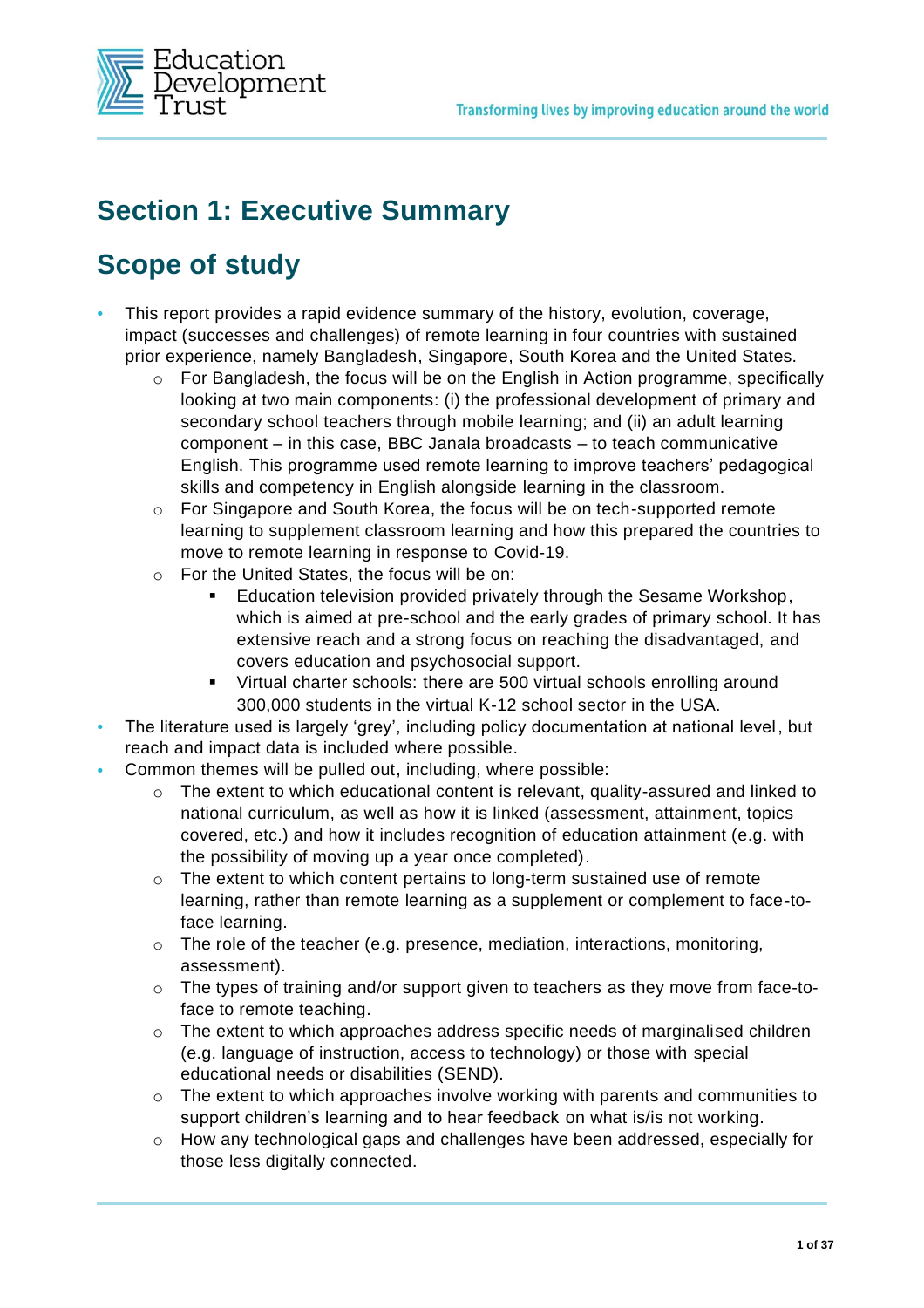

- o Any cost/rollout challenges.
- **•** Lessons learnt from these countries/initiatives that could be useful for the Covid-19 response.

### **Key themes**

Drawing on the case studies presented in this report, in combination with recent lessons learned from the Covid-19 response highlighted in earlier EdTech Hub reports, we see the following themes emerging:

**Collaborating across government and in public-private partnerships in order to build preparedness for a switch to remote or blended learning.** The establishment of Access to Information (a2i) in the ICT Division of the Government of Bangladesh, along with the work completed under the English in Action programme over the last decade (to (i) popularise educational television content and (ii) build the capacity of state broadcasters to produce a cadre of producers and technicians) has resulted in cross-government collaboration,. This was demonstrated by the government's rollout of education television content for students within a week of Covid-19 school closures. In South Korea, there has been strong collaboration between the government and telecommunications companies for the creation of smart learning systems and services. Meanwhile, whilst focused solely on the private sector, the US-based Sesame Workshop – similarly to Bangladesh – demonstrates the importance of education experts and media production experts working together, alongside child psychologists, to produce highquality broadcasting of high-quality and relevant content. These examples all highlight the importance of technology experts working alongside education experts.

**Investing in building national digital capacity.** Sustained external or internal R&D investment may be required to build the infrastructure and capacity required for governments (at federal or state level) to be able to support the mass rollout of virtual learning. In Bangladesh, this involved a ten-year £50 million external investment in the education and media sector, as well as external investment to establish a2i. The Government of Singapore and the Government of South Korea have both prioritised investment in ICT, and specifically education technology, through a series of national plans over the last 25 years, which have enabled both countries to use remote learning quite extensively to supplement face-to-face learning. In addition, due to regular school closures as a result of heavy winter snowfall, a district in the north-eastern US had a welldeveloped backup online learning system that it could easily switch to in response to Covid-19. In all these examples, the switch to remote learning has been easier and quicker because the necessary digital capacity was already established and could be built upon.

**Providing guidance for teachers on how to support remote learning.** Singapore and South Korea have both provided guidance for teachers on remote learning. In South Korea, the MoE guidance includes its expectations of teachers, as well as advice on how to set assignments and give feedback on work. The MoE has also established a remote community of practice for teachers, 'Teacher On', in which teachers can exchange ideas and examples of good practice.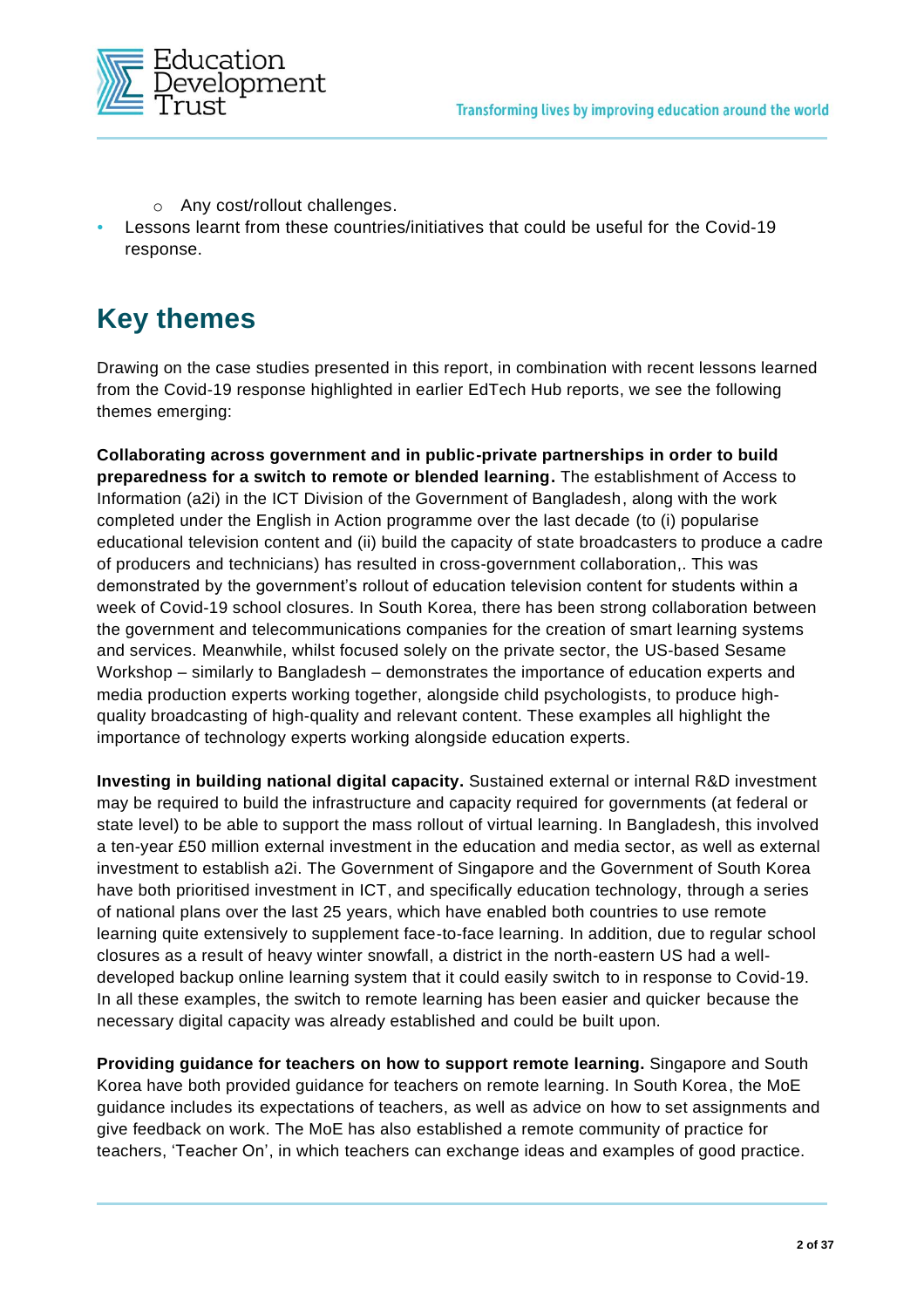

They have also able to draw on key roles within the education system – the SMART education leads – to coordinate teacher professional development efforts during the crisis. In Singapore, a pilot approach was used before nationwide school closures, enabling the government to gather valuable feedback before ramping up the programme. In the US, the National Standards for Quality Online Learning have been created and made publicly available for teachers to access. Moving to remote or blended learning will be a new way of operating for many teachers, and requires a different approach to face-to-face teaching in a physical classroom: all these examples demonstrate the importance of providing guidance and support to teachers as they manage this transition.

**Supporting parents to help their children with remote learning.** In Bangladesh, a2i is planning to provide guidance to parents to help engage their children in remote learning. UNICEF is supporting Bangladesh in this and is conducting similar work in Pakistan.<sup>1</sup> In the US, the Sesame Workshop provides resources on a dedicated website to support families and communities with different aspects of remote learning. In all of these cases, support for parents creates a joined-up approach to remote learning, in which parents and caregivers can reinforce the work that teachers are doing.

**Negotiating lower-price (or free) internet access for educational sites from network providers to make it more affordable for families.** In Bangladesh, BBC Janala negotiated with all six mobile phone networks to ensure reduced data costs for educational material. This provides a key lesson that can be applied to other countries as they roll out remote learning in response to Covid-19: reduced data costs help to manage household (and MoE) costs of educational continuity planning. This is an approach that has also been successful in Rwanda's Covid-19 response and used by several US states or districts.

**Providing technological equipment and/or internet access for disadvantaged families to ensure continuity of learning.** As part of the Covid-19 response, the government of South Korea has supported low-income families to reduce the cost of internet connectivity, as well as supporting third sector computer equipment-lending services. In the US, some districts have provided disadvantaged students with Chromebooks, while others have parked Wi-Fi-enabled buses in local communities to provide hotspots for communities without broadband.

**Ensuring broadcasting presenters and content are inclusive and representative of the audience**. In the US, the Sesame Workshop worked hard from the outset to promote inclusion and to have strong representation from different racial and ethnic groups, as well as from children with disabilities and other types of disadvantage. This is a particular learning point if remote learning has to be sustained for long periods and has a heavy reliance on television or radio broadcasting. The Sesame Workshop's language and approach to inclusion have also helped to bring different people and groups together, rather than delineating "us" and "them". This helps inform the thinking and behaviour of children, teachers and communities and provides a good practice model in discussing and responding to Covid-19 in education.

<sup>1</sup> UNICEF Pakistan. (2020). Pakistan COVID-19 Situation Report 23rd-29th March. Islamabad: UNICEF. <https://reliefweb.int/report/pakistan/pakistan-covid-19-situation-report-reporting-date-23-29-march-2020>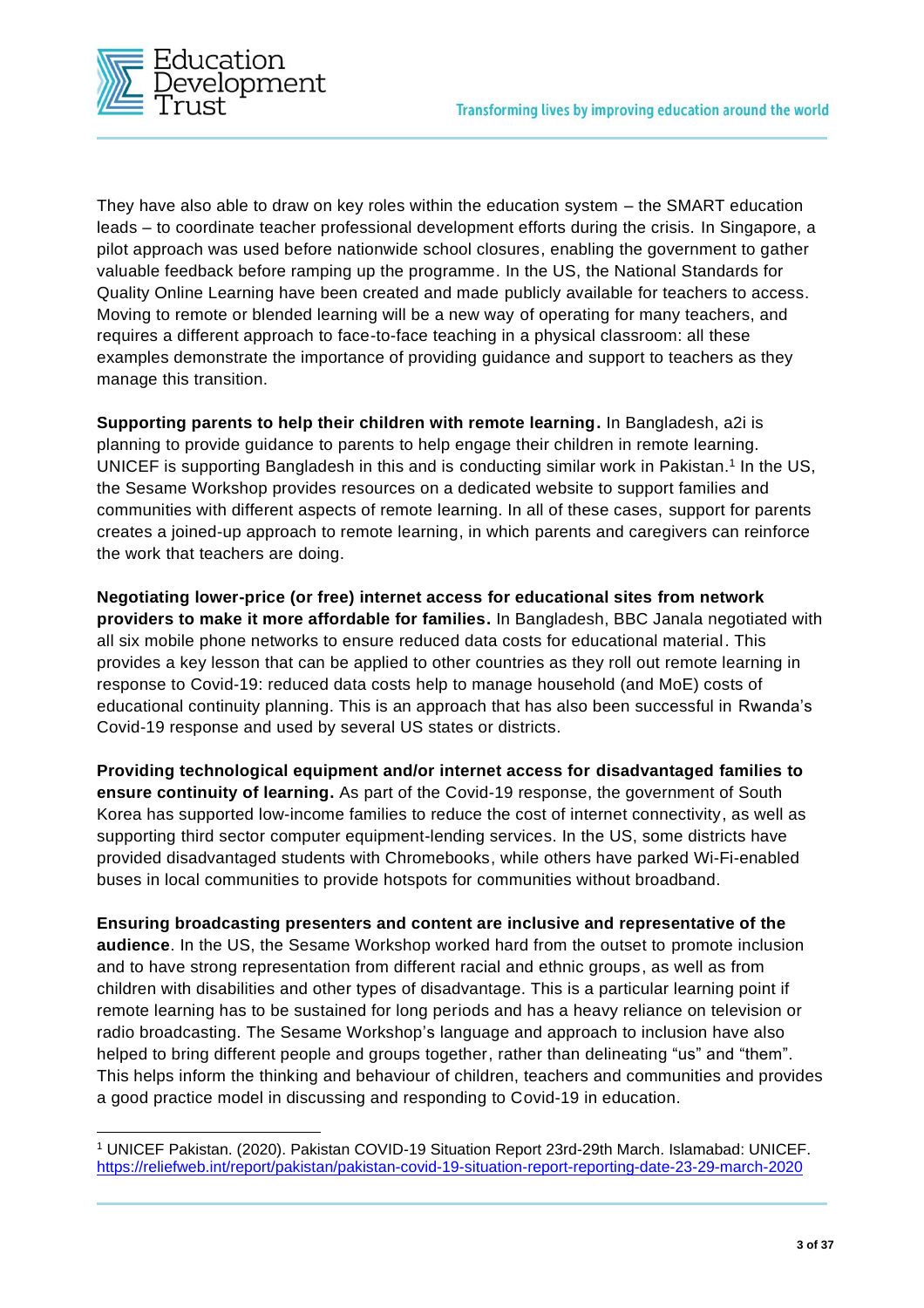

# **Section 2: Country examples**

### **Bangladesh**

#### **English in Action programme**

Since 2008, Bangladesh has been using remote learning at scale for non-formal learning for adults and to support teacher professional development. It has done this primarily through the £50.7 million English in Action programme, a DFID-funded programme that aimed to raise the English language skills of 25 million people in Bangladesh to help them improve their livelihoods. This review focuses on two components of this programme: (i) a school-based component to improve English teaching and learning in primary and secondary schools, including the professional development of primary school teachers through mobile learning, and (ii) an adult learning component – BBC Janala – to teach communicative English. It is important to note that this programme never intended to provide remote education in a formal context for students.

The programme was designed and implemented with sustainability and affordability in mind. As a result, for the school-based component, teacher training costs are comparable to the Government of Bangladesh's unit costs, and for the adult learning component, costs are affordable even for those in less advantaged socio-economic groups.<sup>2</sup>

#### *(i) The professional development of primary and secondary school teachers through mobile learning*

One component of the English in Action programme was the use of mobile phones to create and share audio and video resources, which were supplemented by print-based resources, to support the professional development of primary and secondary school teachers on a one-year programme. <sup>3</sup> This component exceeded targets in the numbers of teachers and students reached and use of Communicative Language Teaching (CLT) approaches in teachers' classroom practice. By the end of the intervention, there was a 19 percentage point increase in the English language competence of primary students in the Trinity Grade Examination in Spoken English (GESE) level 1 or above (increasing from 29% to 58%) and a 2 percentage point increase in GESE level 2 or above (increasing from 9% to 11%). For secondary students, there was a 12 percentage point increase in GESE level 2 or above (increasing from 40% to 52%) and a 2 percentage point increase in GESE level 3 or above (increasing from 26% to 28%). In addition, 56% of adults tested ( including teachers, as well as other adults looking to improve their English language competency) showed measurable improvements in their English language competency score for speaking and listening. Students and teachers had also increased motivation to learn English and much lower perceptions about the difficult of learning English.<sup>4</sup>

<sup>2</sup> DFID (2018). *Project Completion Review, English in Action (2008-18)*.

<sup>3</sup> Ibid.

<sup>4</sup> Ibid.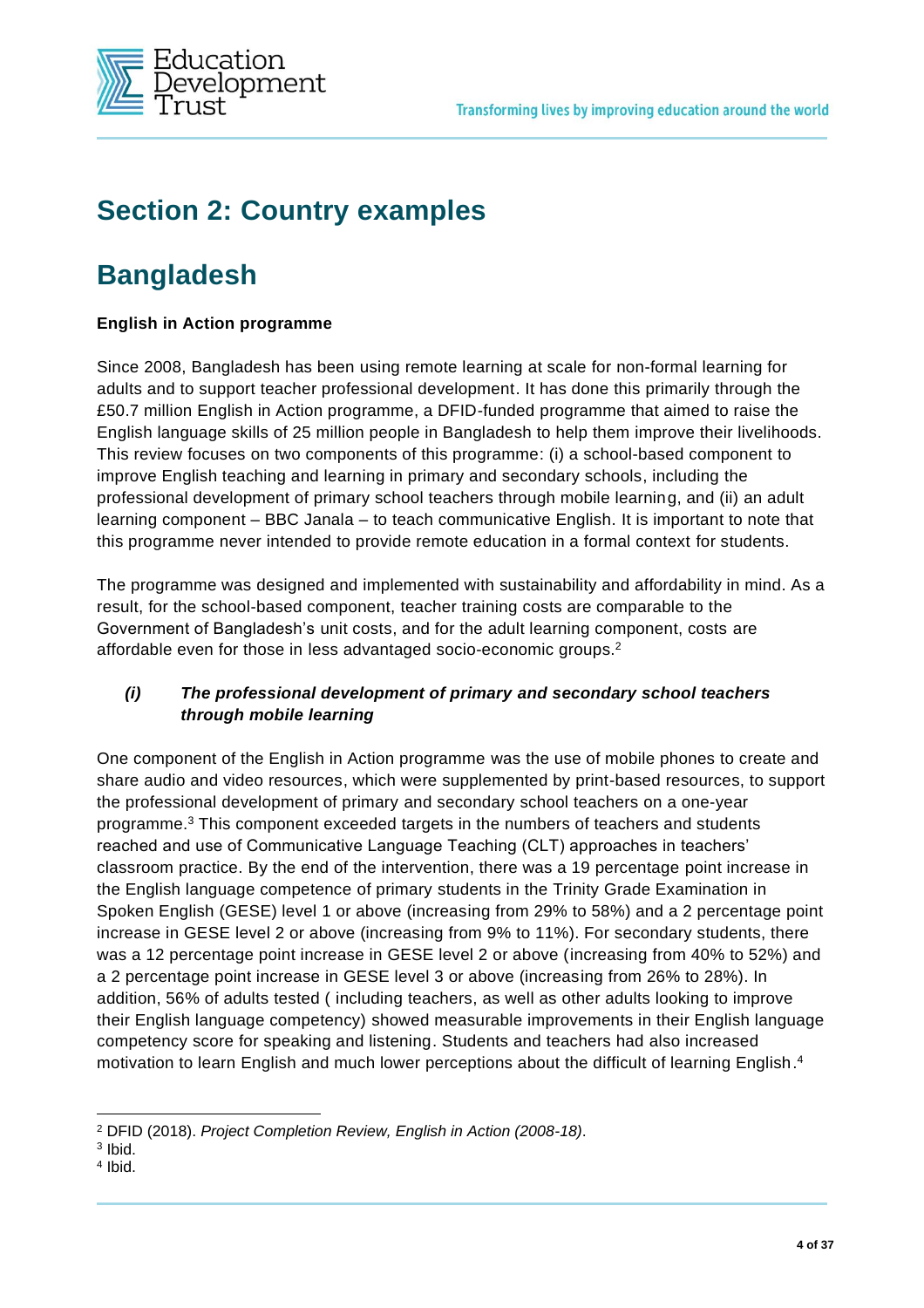

#### *(ii) BBC Janala*

Another component of this programme was BBC Janala ("window" in Bangla), a multiplatform service that worked through around 6,000 English clubs across the nation. BBC Janala included the following platforms:

- **• Mobile:** by dialling 3000 from a mobile, users could have access to audio lessons and SMS quizzes. Negotiations between BBC Media Action and all six of Bangladesh's mobile operators resulted in reduced tariff of 50 Paisa (£0.004) per minute. The target population was 15-to-42-year olds.
- **• Website:** a dedicated website contained lessons and quizzes, educational downloads and interactive on-line learning.
- **• Television:** weekly shows and dramas were produced on national television. In 2009-10, this included a weekly show for young people (BBC Buzz), presented in Bangla and English; a 24-episode weekly drama called *Bishaash* (Believe); and a 24-episode weekly game show, *Janala Mojay Shekha* (Learning with Fun). In 2011, a second series of the interactive game show was also produced. *Bishaash* reached 20 million viewers.
- **• Printed materials:** lessons were available in print four times per week in *Prothom Alo*, the leading Bangla daily newspaper, and were also made available across the country in two books and four audio CDs.

A later phase of the project included the *Amar Engreji* (My English) courses, which used the four approaches described above to reach adult learners. They included learning tools to track progress. The final phase included three week-long training workshops to develop the skills of English language teachers and media practitioners.

BBC Janala attained and exceeded targets for audience motivation and engagement in English language learning (reaching 10.25 million people, of whom 54% were female), audience outreach goals (28 million accessed BBC Janala and 44 million were aware of BBC Janala products), and the development of high-quality educational media products across multiple platforms (for instance, the creation of 110 episodes of television shows).<sup>5</sup>

#### *Critical success factors*

Critical success factors of the programme included its extended project duration (ten years), significant funding (£50.7 million), and its flexible and adaptable design and implementation, which included regular cycles of review and learning. As well as the direct impact the programme had on improving English language competency amongst students, teachers and the broader adult population, the programme recruited a cadre of individuals within the national broadcast media and developed their skills through training, media workshops, production competitions and work placements on BBC Janala productions. This resulted in substantially increasing the capacity and capability of the media sector in Bangladesh.<sup>6</sup>

<sup>5</sup> DFID (2015). *English in Action, Adult Component 2008-2014 Project Closure Review.*

<sup>6</sup> DFID (2018).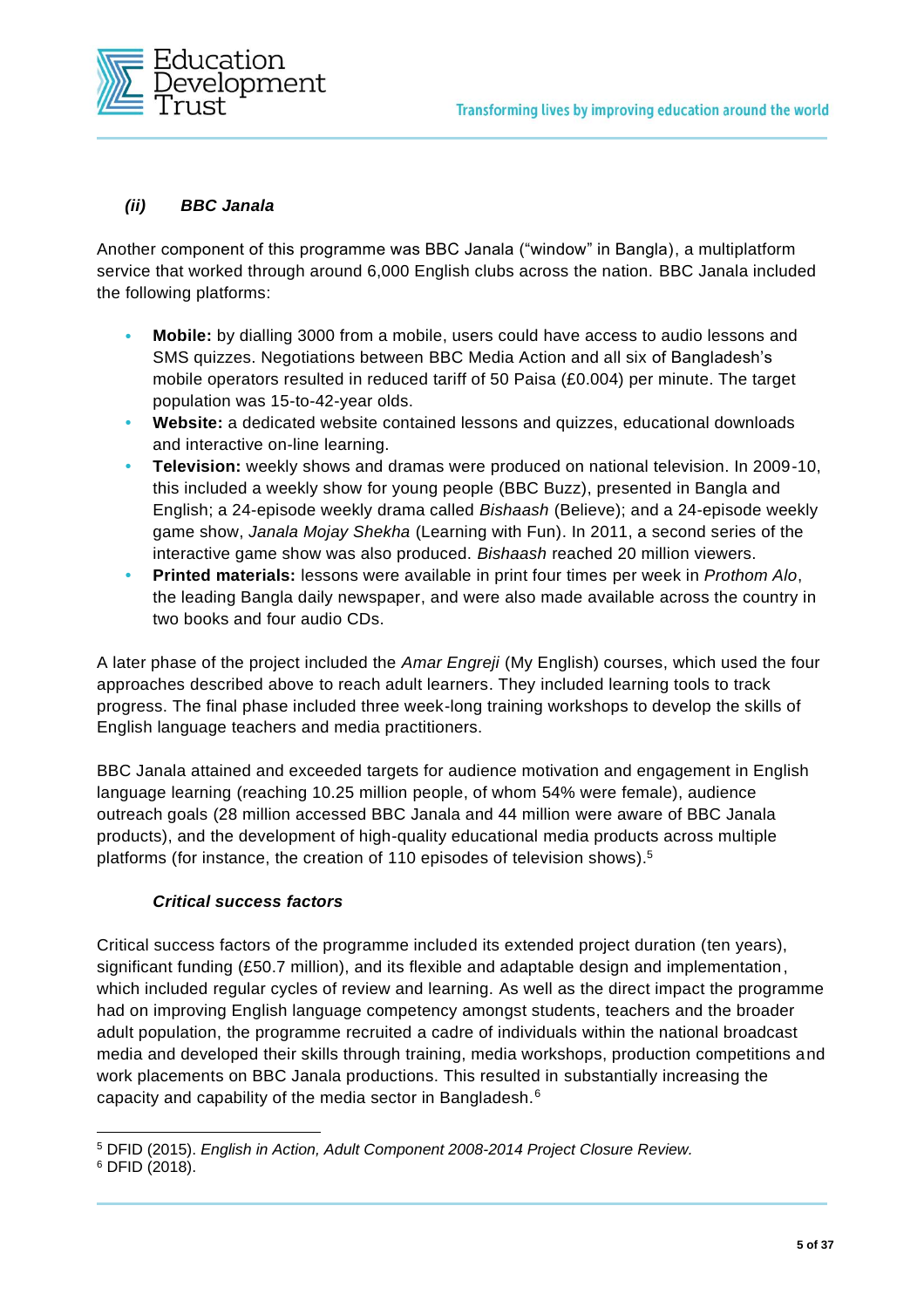

#### *How has learning from these two components helped the Government of Bangladesh in its education Covid-19 response?*

As Covid-19 arrived in Bangladesh, the Government was able to build on the strong foundations laid through the English in Action programme. This seems to have strongly influenced its emerging education continuity plan and the prioritisation of television broadcasting within this plan. The plan has been developed with close collaboration between the Ministry of Primary and Mass Education, the Department of Secondary Education and Higher Education and the ICT Division of the government, specifically a unit called Access to Information (a2i).<sup>7</sup> a2i has established four technical working groups (radio, television, internet and mobile phone), each with responsibility for planning the implementation of remote learning during and after Covid-19. It is also developing the Education Hub – a digital platform to host educational resources for schools and parents, and a communication strategy to help parents to engage with their children's learning and disseminate messages about online safety to parents and children. Within refugee camps at Cox's Bazaar, UNICEF is providing print-based materials to support parents to teach their children.<sup>8</sup>

At primary level, television broadcasting of pre-recorded 20-minute lessons for Grades 2-5 started on 7<sup>th</sup> April 2020, covering English, Mathematics and Science. Plans are in place for a further two-month schedule, which will also include provision for students in other grades.<sup>9</sup>

At secondary school level, within a week of schools closing, the Government started using daily television broadcasting – "My School in My House" – for remote learning for secondary students (Grades 6-10). Classes run for three hours in the morning and three hours in the afternoon, with schedules announced via print and online media, news outlets, social media and television broadcast.<sup>10</sup> Trained teachers present live or pre-recorded classes in core subjects (English, Mathematics, Science and Bangla) with some supplementary subjects, and each class lasts from 20 to 45 minutes.<sup>11</sup> By 13th April, 200 pre-recorded subject-based episodes had been produced for students in Grades 6-10, with a further 1,200 planned episodes for future recording.<sup>12</sup>

BBC Janala's model of working with mobile phone networks to ensure either free or reduced data costs for educational material is likely to be particularly important to future components of the

<sup>7</sup> Access to Information (a2i) is a unit within the ICT Division of government which was established in 2007 as part of a UNDP-supported programme under the government's Digital Bangladesh agenda. It aims to simplify public service delivery. For more information, see<https://a2i.gov.bd/>

<sup>8</sup> UNICEF Bangladesh (2020). *COVID-19 Response Plan for Cox's Bazar April-Sept 2020.* Dhaka: UNICEF.

<sup>9</sup> Personal communication from Golam Kibria, Education Head of Section, DFID Bangladesh. <sup>10</sup> Dhaka Tribune (2020). *BTV, Sangsad TV to air lessons for secondary level students from*  Sunday. 28<sup>th</sup> March 2020. [https://www.dhakatribune.com/bangladesh/2020/03/28/btv-sangsad-tv-to-air](https://www.dhakatribune.com/bangladesh/2020/03/28/btv-sangsad-tv-to-air-lessons-for-secondary-level-students-from-sunday)[lessons-for-secondary-level-students-from-sunday](https://www.dhakatribune.com/bangladesh/2020/03/28/btv-sangsad-tv-to-air-lessons-for-secondary-level-students-from-sunday)

<sup>11</sup> Sarkar, S. (2020). *Attending classes on TV screen.* The Financial Express, 6th April 2020. <https://thefinancialexpress.com.bd/views/attending-classes-on-tv-screen-1586186174>

<sup>&</sup>lt;sup>12</sup> Personal communication from Golam Kibria, Education Head of Section, DFID Bangladesh.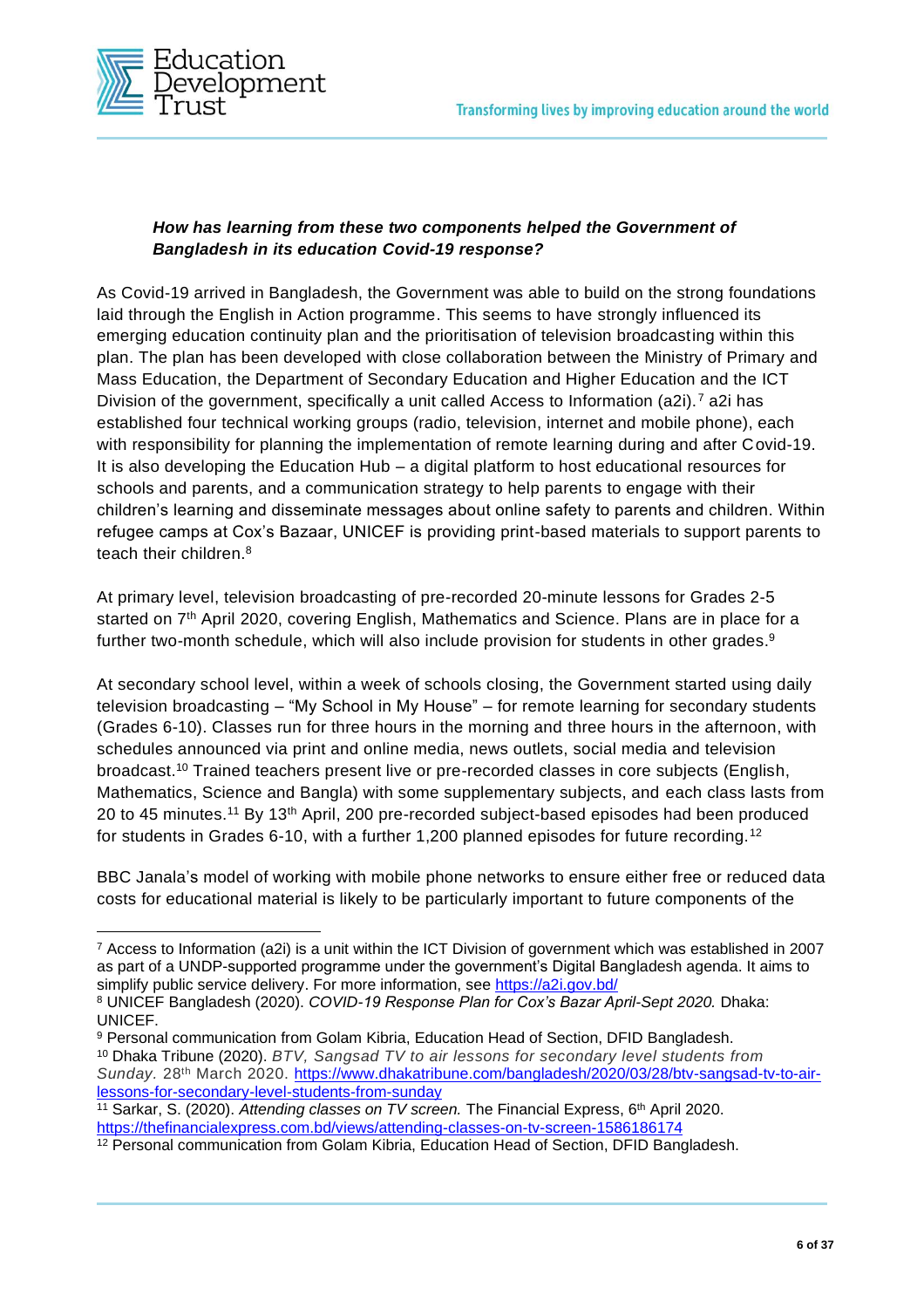

Government of Bangladesh's emerging educational continuity planning. However, it is important to note that only 51% of the population have access to mobile phones, <sup>13</sup> 67% of the population have no internet access, with a large majority of internet users using mobile technology to access the internet.<sup>14</sup> In 2010, 46% of households had a television; this figure was 76% for those living in urban areas and only 32% for those living in rural areas.<sup>15</sup> Whilst these figures are likely to have improved over the last decade, the large rural-urban disparity suggests that the government should also consider radio – a more accessible medium – as part of the educational response.

# **Singapore**

#### **Background: Singapore's integration of ed-tech into education reform**

Singapore has pursued education reform systematically throughout its history as an independent city-state, planning over the last 25 years for the use of ed-tech to enable students to achieve  $21^{st}$ Century skills. Singaporean students ranked first in PISA scores for reading, mathematics and science in 2015. In addition, over the past 20 years, the Singapore Ministry of Education (MoE) has trimmed syllabuses to provide teachers and students with more opportunities to develop problemsolving skills, creativity and other 21<sup>st</sup> Century competencies.

The Singapore MoE has launched many ed-tech initiatives over the past 25 years, all of them consistent with the vision of a knowledge society and economy. A recurrent feature in these ed-tech initiatives has been the concept of using ICT to promote and facilitate self-directed learning among children of all age groups.

The consistency of vision and planning by the Singapore MoE has been undergirded by the release of a series of ICT masterplans. These plans specify both the guidelines for ed-tech projects and, most critically, the educational objectives that these projects are to be measured against. These masterplans have been sponsored by the Infocomm Development Authority (IDA), which has also co-sponsored development of the education masterplans with the MoE. Developments outlined in these plans – in both education and the economy – facilitate participation by the Singaporean private sector. The below table provides a brief overview of each plan.

<sup>13</sup> Thorpe, P., and Supaporn, R. (2017). *Protecting children on the move in Asia through ICT and social media.* Singapore: Save the Children Asia Regional Office.

https://resourcecentre.savethechildren.net/node/12372/pdf/protecting\_children\_on\_the\_move\_i [n\\_asia\\_online\\_version.pdf](https://resourcecentre.savethechildren.net/node/12372/pdf/protecting_children_on_the_move_i%20n_asia_online_version.pdf)

<sup>14</sup> Kader, R. (2019). *The Mobile and Internet Penetration Growth Continues, Internet's Deployment Phase.*  The Future Startup, 31<sup>st</sup> January 2019. [https://futurestartup.com/2019/01/31/mobile-and-internet](https://futurestartup.com/2019/01/31/mobile-and-internet-penetration-updates-internets-deployment-phase/)[penetration-updates-internets-deployment-phase/](https://futurestartup.com/2019/01/31/mobile-and-internet-penetration-updates-internets-deployment-phase/)

<sup>15</sup> Hasan, K. (2010). *TV 2010.* Forum, The Daily Star, June 2010. <http://archive.thedailystar.net/forum/2010/june/TV.htm>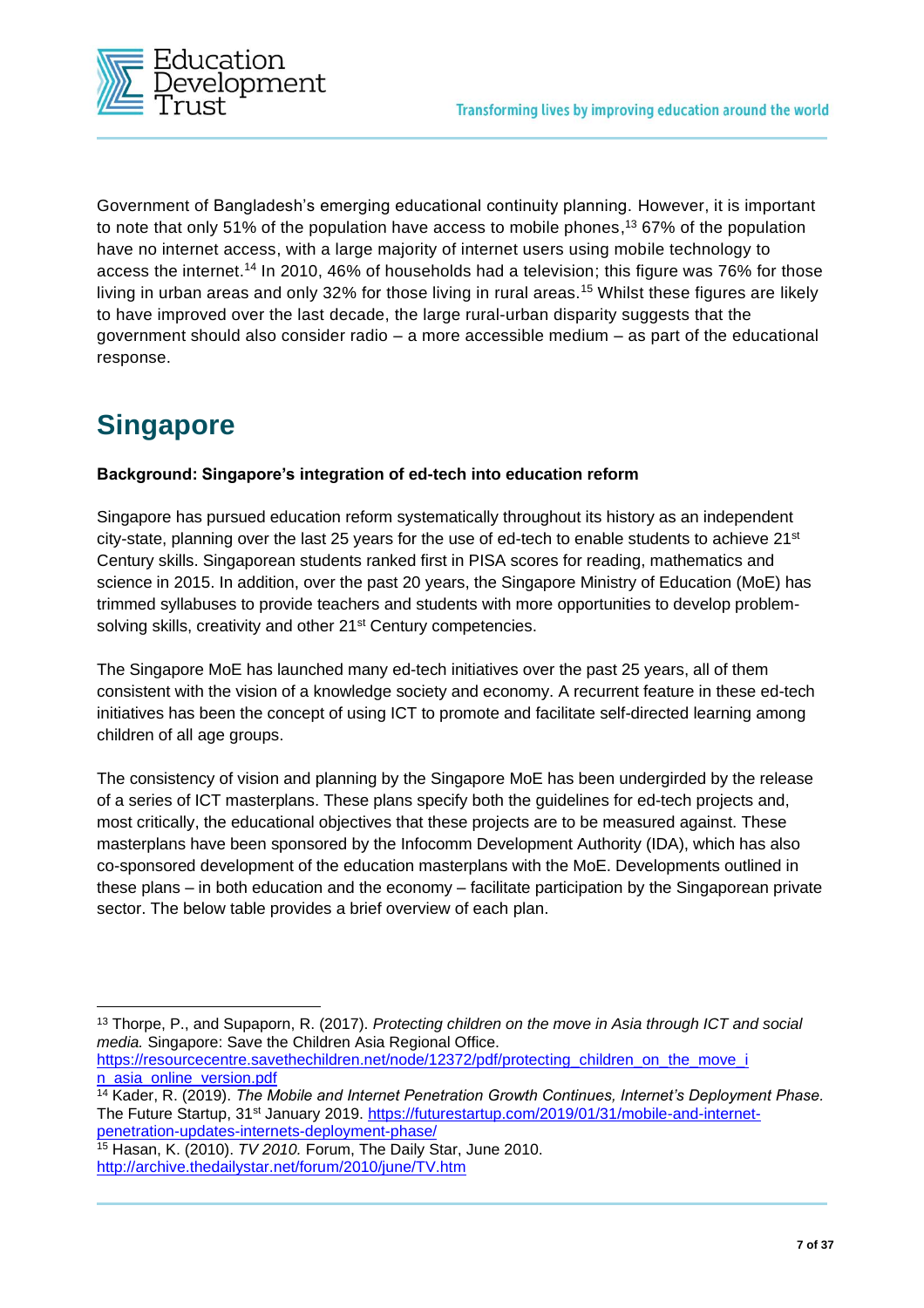

| <b>ICT Masterplan</b> | <b>Description</b>                                                                |
|-----------------------|-----------------------------------------------------------------------------------|
| Masterplan 1-         | The first ICT Masterplan laid the foundation for technological developments in    |
| 1997-2002             | schools. The plan aligned with the MoE's vision of "Thinking Schools, Learning    |
|                       | Nations", with four overarching goals:                                            |
|                       | Deepen linkages between the school and the world                                  |
|                       | Encourage creative thinking, lifelong learning and social                         |
|                       | responsibility                                                                    |
|                       | Engender innovation in education                                                  |
|                       | Augment efficiency in communication for administrative and                        |
|                       | management excellence. <sup>16</sup>                                              |
|                       | Aligning with these principles, ICT played a major role, particularly in primary  |
|                       | schools and in the development of digital media repositories that contained       |
|                       | educational resources. In addition to providing basic ICT infrastructure in       |
|                       | schools, teachers were also trained in new technologies. By 2002, all teachers    |
|                       | had been trained.                                                                 |
| Masterplan 2-         | The second ICT Masterplan moved toward self-directed learning. The three          |
| 2003-2008             | goals were:                                                                       |
|                       | Redesign the curriculum to fully integrate ICT                                    |
|                       | Move from a teacher-centric pedagogy to learner-centric pedagogy                  |
|                       | Allow schools to have greater autonomy in utilising their ICT funds<br>$\bullet$  |
|                       | to customise their ICT implementation. <sup>17</sup>                              |
|                       | The MoE worked with the Infocomm Development Authority of Singapore               |
|                       | (IDA) to deliver a series of programmes in accordance with Masterplans, such      |
|                       | as Future Schools and EdVantage Programme. <sup>18</sup>                          |
| Masterplan 3-         | The third ICT Masterplan aimed to build on the previous two by seeking to         |
| 2009-2014             | integrate technology even further into the curriculum, assessment and             |
|                       | pedagogy. The core tenet of this plan was to enhance the self-learning            |
|                       | capabilities of students, so they are able to tailor learning to their own needs. |
| Masterplan 4-         | Masterplan 4 has built on previous learning, with the addition of embedding       |
| 2015 onwards          | 21 <sup>st</sup> Century skills. According to the MoE, Masterplan 4 uses ICT:     |
|                       | "productively to develop knowledge through subject mastery, skills through        |
|                       | 21st Century Competencies, and attitudes through responsible digital              |
|                       | citizenry. mp4 [Masterplan 4] is also aligned to MoE's direction towards          |
|                       | student-centric and values-driven education." <sup>19</sup>                       |

<sup>16</sup> Toh, Y., and So, H. (2011). ICT reform initiatives in Singapore schools: a complexity theory perspective. *Asia-Pacific Education Review*, 12, pp.349-357. Page 351. <sup>17</sup> Ibid. Page 352

 $18$  Ibid.

<sup>19</sup> Singapore Ministry of Education (2020*a*). *ICT Masterplan 4 Overview.* <https://ictconnection.moe.edu.sg/masterplan-4/overview>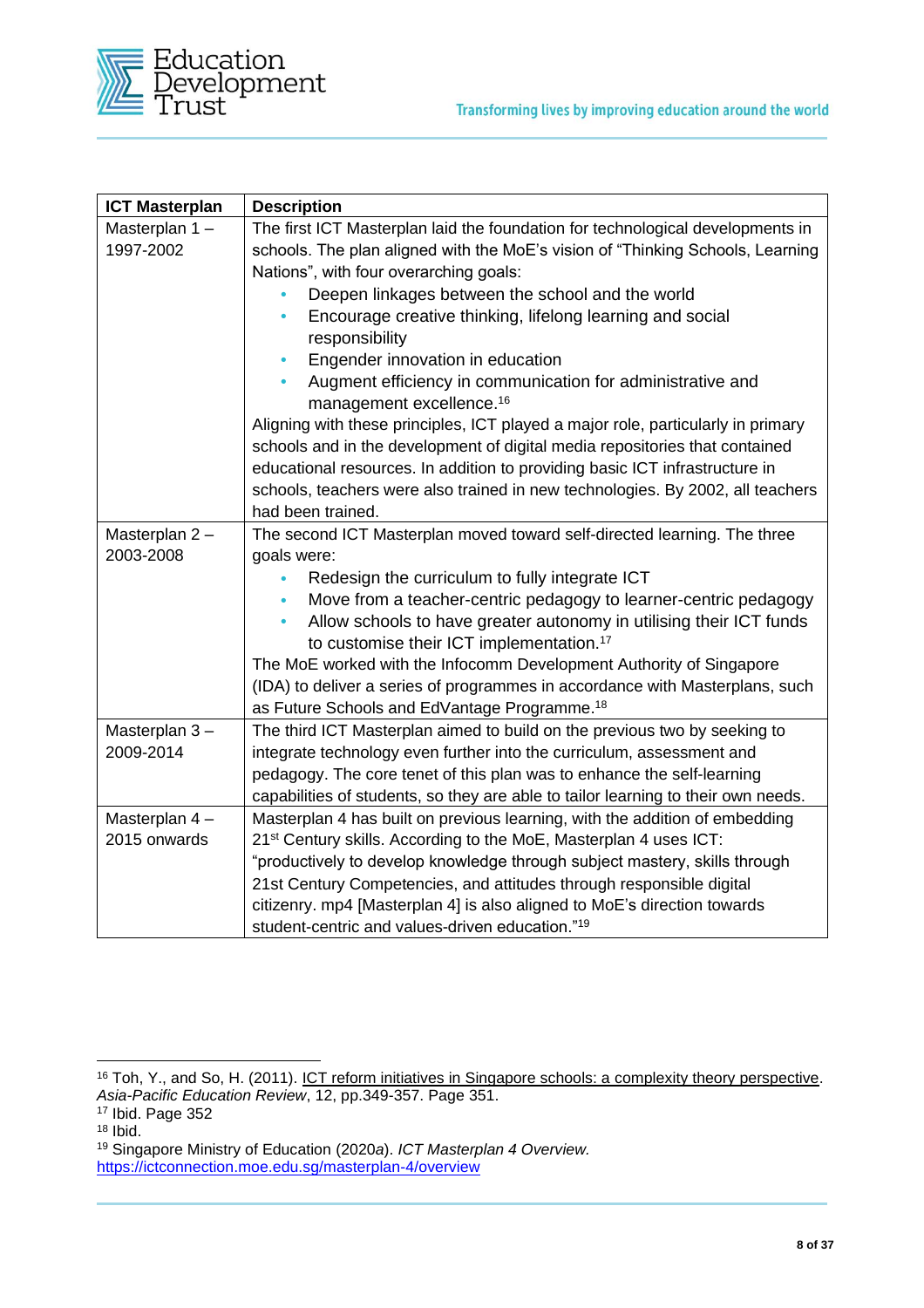

#### **Singapore's experimental approach**

Singapore has adopted an experimental, responsive approach to integrating technology into schools, keeping track of innovations and new developments that take place globally. It has enabled trials of technological innovations in schools prior to national deployment, and schools have been given the power to be innovative and take risks in integrating technology both inside and outside classrooms. Moreover, 'Future Schools' were pioneered in Singapore in 2007.<sup>20</sup> This joint initiative between the IDA and the MoE sought to partner with big technological institutions, for students to be more experimental with ICT in a less structured learning environment. Students in these schools bypassed General Certification of Education (GCE) examinations at Grade 10, allowing them to spend more time on these less structured, technology-focussed activities.

Crescent Girls School was one of Singapore's Future Schools. Students each have their own devices, and teachers reportedly use technology "seamlessly" for both group work and self-directed learning.<sup>21</sup> The school had partnered with Microsoft in 2004 to adopt their m-learning project, which involved 1:1 computing.<sup>22</sup> The school has continued to adopt innovative approaches to the integration of technology after the Future Schools initiative came to an end, particularly in promoting self-directed learning through technology. However, there is limited publicly available information on how learning from this school was transferred to other schools or integrated into future policies and initiatives.

#### **Self-directed learning**

Supporting students' self-directed learning is a key component of Singapore's ICT masterplans, and technology is a core feature of their vision. A report released by the MoE suggested that students need to be capable of self-directed learning, particularly to "identify, manage and mobilise resources for learning and the ability to monitor their own progress in learning."<sup>23</sup> There is some evidence of increased activity around students designing their own experiments in Singaporean schools, <sup>24</sup> but overall, it is unclear exactly what self-directed learning looks like in an average school in Singapore.

#### **Examples of self-directed learning using mobile technology**

Self-directed learning has taken different forms for different age groups, though analysis of how it has been implemented in practice in most schools is largely absent from publicly available sources. One

[https://ictconnection.moe.edu.sg/ictconnection/slot/u200/mp3/monographs/self](https://ictconnection.moe.edu.sg/ictconnection/slot/u200/mp3/monographs/self-directed%20learning%20with%20ict.pdf)[directed%20learning%20with%20ict.pdf](https://ictconnection.moe.edu.sg/ictconnection/slot/u200/mp3/monographs/self-directed%20learning%20with%20ict.pdf) Page 6.

<sup>&</sup>lt;sup>20</sup> Lim, M. (2015). 'How Singapore teachers in a pioneer 'School of the Future' context 'deal with' the process of integrating information and communication technology into the school curriculum.' *Australian Educational Researcher*, 42, pp.69-96. Page 71.

<sup>21</sup> Ibid.

<sup>&</sup>lt;sup>22</sup> See Crescent Academy for Digital-Age Learning website [https://www.crescent.edu.sg/cradle/crescent](https://www.crescent.edu.sg/cradle/crescent-academy-for-digital-age-learning)[academy-for-digital-age-learning](https://www.crescent.edu.sg/cradle/crescent-academy-for-digital-age-learning)

<sup>23</sup> Chee, T.A., Divaharan, S., Tan, L. and Mun, C.H. (2011). *Self-directed learning with ICT: Theory, practice and assessment.* Ministry of Education, Singapore.

<sup>24</sup> OECD (2011). *Measuring Innovation in Education: Singapore Country Note.* Paris: OECD. <https://www.oecd.org/education/ceri/Measuring-Innovation-in-Education-Singapore.pdf> Page 4.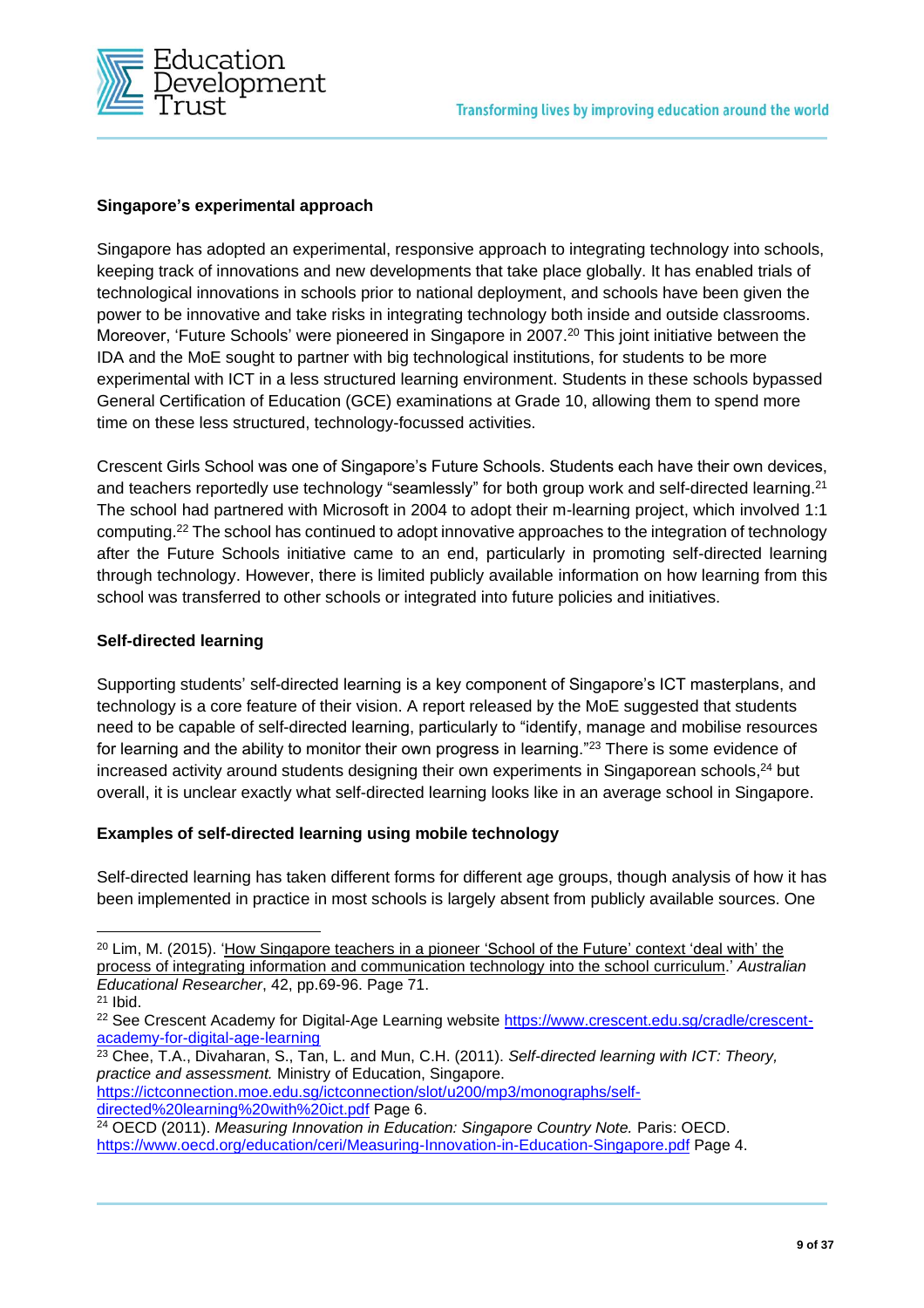

way in which self-directed learning has taken place has been through mobile learning, both inside and outside classrooms. To analyse the effect of this pedagogy, a series of research studies were conducted by the Learning Sciences Lab to see how mobile devices could be used in different learning scenarios. The first scenario related to 'reduce, re-use and recycle', where students would use their devices outside the classroom in their everyday lives to help them apply environmental and scientific concepts to the real work.<sup>25</sup> For example, children would take photographs when going to supermarkets to observe packaging used on food, interview customers and look at alternative options. The study into this initiative found that student content knowledge increased after using technology to engage with the topic in a real-world setting. Another scenario investigated by the Learning Sciences Lab involved students using mobile devices to facilitate learning on a school trip on the Chinatown Trail. <sup>26</sup>

#### **Self-directed learning and ICT use at different grades and readiness levels**

In 2011, the MoE released a report called *Self-directed learning with ICT: theory, practice and assessment*. <sup>27</sup> This report suggests that children of all age ranges are capable of self-directed learning, but the extent to which it is possible depends on both the student and the teacher. The report suggests that:

*…at lower degrees of self-direction, the teacher makes decisions about learning outcomes of the lesson. At the point the teacher feels that students may be able to articulate their individual learning outcomes, he or she can provide support in helping the students to sharpen or narrow down their desired learning outcomes.<sup>28</sup>*

This implies that the extent to which self-directed learning is possible is more dependent upon subjective 'readiness' levels than age boundaries. The report also suggests that students should be able to self-assess their learning using forms. Younger children may potentially need the items of the forms explaining to them, and their comprehension may be aided by the use of smiley face icons in place of numerical Likert scales. Student self-assessment of self-directed learning behaviours include responses to statements such as: 'I complete my schoolwork on time' and 'I find out more than what my teacher teaches me in school'.<sup>29</sup>

Primary 1 learning outcomes were identified in the Primary Education Review and Implementation (PERI) committee report in 2009. A qualitative study was conducted in Greenridge Primary School that demonstrated the learning outcomes that are expected of students by the end of term 3, including the following in relation to ICT:

<sup>25</sup> So, H-J., Kim, I. and Looi, C-K. (2008). 'Seamless mobile learning: possibilities and challenges arising from the Singapore experience.' *Educational Technology International*, 9:2, pp.97- 121. [http://www.webinar.org.ar/sites/default/files/actividad/documentos/nij08\\_5.pdf](http://www.webinar.org.ar/sites/default/files/actividad/documentos/nij08_5.pdf)

<sup>26</sup> Ibid.

<sup>27</sup> Chee, Divaharan, Tan, and Mun (2011).

<sup>28</sup> Ibid. Page 6.

<sup>29</sup> Ibid. Page 48.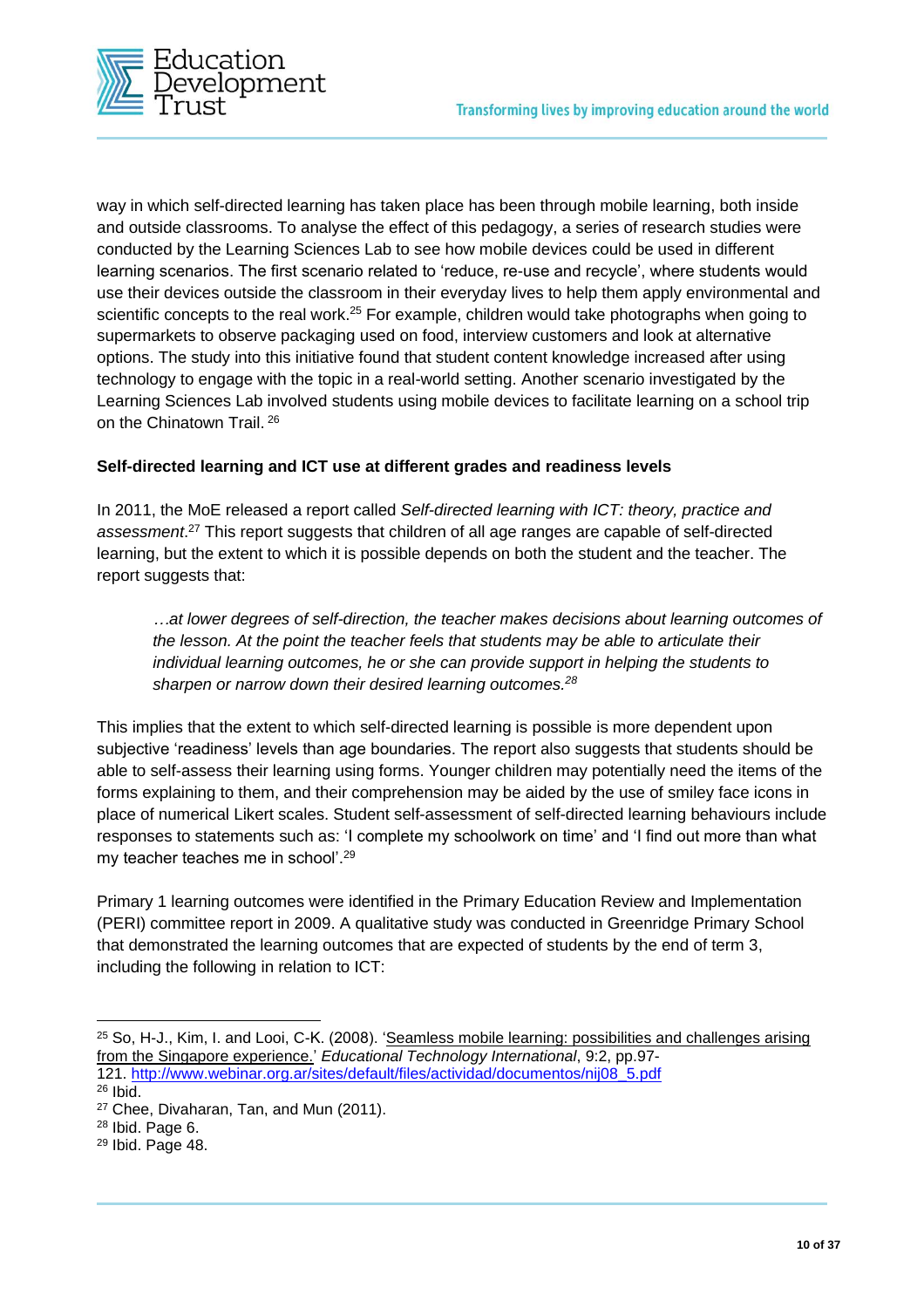

- **•** Can switch on and shut down a computer
- **•** Can log in to the school's system using own username and password
- **•** Can identify the basic parts of a computer
- **•** Can login to the e-learning portal
- **•** Can complete assignments in the e-learning portal
- **•** Can send email to teachers and friends. 30

The above learning outcomes feature self-directed learning, and the ability for students to be able to communicate with teachers and complete tasks from the e-learning portal. Self-directed learning for young learners is therefore focused on equipping them with the skills and understanding of technology to enable them to engage more independently as they get older.

#### **Singapore's response to Covid-19**

Given Singapore's strong emphasis on ICT in their education reform programmes and initiatives over recent decades, they were arguably in a good position to transition to home-based learning. However, given how recently this shift took place, it is not possible to draw any meaningful conclusions on how effective this has been. The Singapore government's response to COVID-19 has been phased. On 27 March, the Singapore government announced schools were to transition to blended learning, staggered by school level.<sup>31</sup> Schools were to provide students and parents with materials to continue learning from home. The MoE issued a press release that switched to homebased learning through video conferencing and use of the national online platform (Singapore Student Learning Space). The MoE then moved to full home-based learning, no longer offering a blended approach.

In addition, the MoE has also addressed the issue of assessment, as national exams have now been impacted. The April 3rd press release stated:

*With HBL [home-based learning], school-based assessments and examinations for the year will need to be adjusted where necessary. All school-based Mid-Year Examinations will be cancelled. However, national examinations, including the mid-year GCE O- and A-Level Mother Tongue Language examinations in June, Year-End Examinations and Primary School Leaving Examinations will proceed as planned and with the necessary precautionary measures in place. 32*

<sup>30</sup> Singapore Ministry of Education (2009). *Primary Education Review and Implementation PERI Committee March 2009.* [https://planipolis.iiep.unesco.org/en/2009/report-primary-education-review-and](https://planipolis.iiep.unesco.org/en/2009/report-primary-education-review-and-implementation-peri-committee-5141)[implementation-peri-committee-5141](https://planipolis.iiep.unesco.org/en/2009/report-primary-education-review-and-implementation-peri-committee-5141) Page 69.

<sup>31</sup> Singapore Ministry of Education (2020*b*). *Schools to Implement One Day of Home-Based Learning a*  Week. Press release, 27<sup>th</sup> March 2020. [https://www.moe.gov.sg/news/press-releases/schools-to](https://www.moe.gov.sg/news/press-releases/schools-to-implement-one-day-of-home-based-learning-a-week)[implement-one-day-of-home-based-learning-a-week](https://www.moe.gov.sg/news/press-releases/schools-to-implement-one-day-of-home-based-learning-a-week) 

<sup>32</sup> Singapore Ministry of Education (2002*c*). *Mid-year Holidays Brought Forward as Schools Adjust Academic Calendar; Institutes of Higher Learning to Extend Home-based Learning.* Press release, 21st April 2020. [https://www.moe.gov.sg/news/press-releases/mid-year-holidays-brought-forward-as-schools](https://www.moe.gov.sg/news/press-releases/mid-year-holidays-brought-forward-as-schools-adjust-academic-calendar-institutes-of-higher-learning-to-extend-home-based-learning)[adjust-academic-calendar-institutes-of-higher-learning-to-extend-home-based-learning](https://www.moe.gov.sg/news/press-releases/mid-year-holidays-brought-forward-as-schools-adjust-academic-calendar-institutes-of-higher-learning-to-extend-home-based-learning)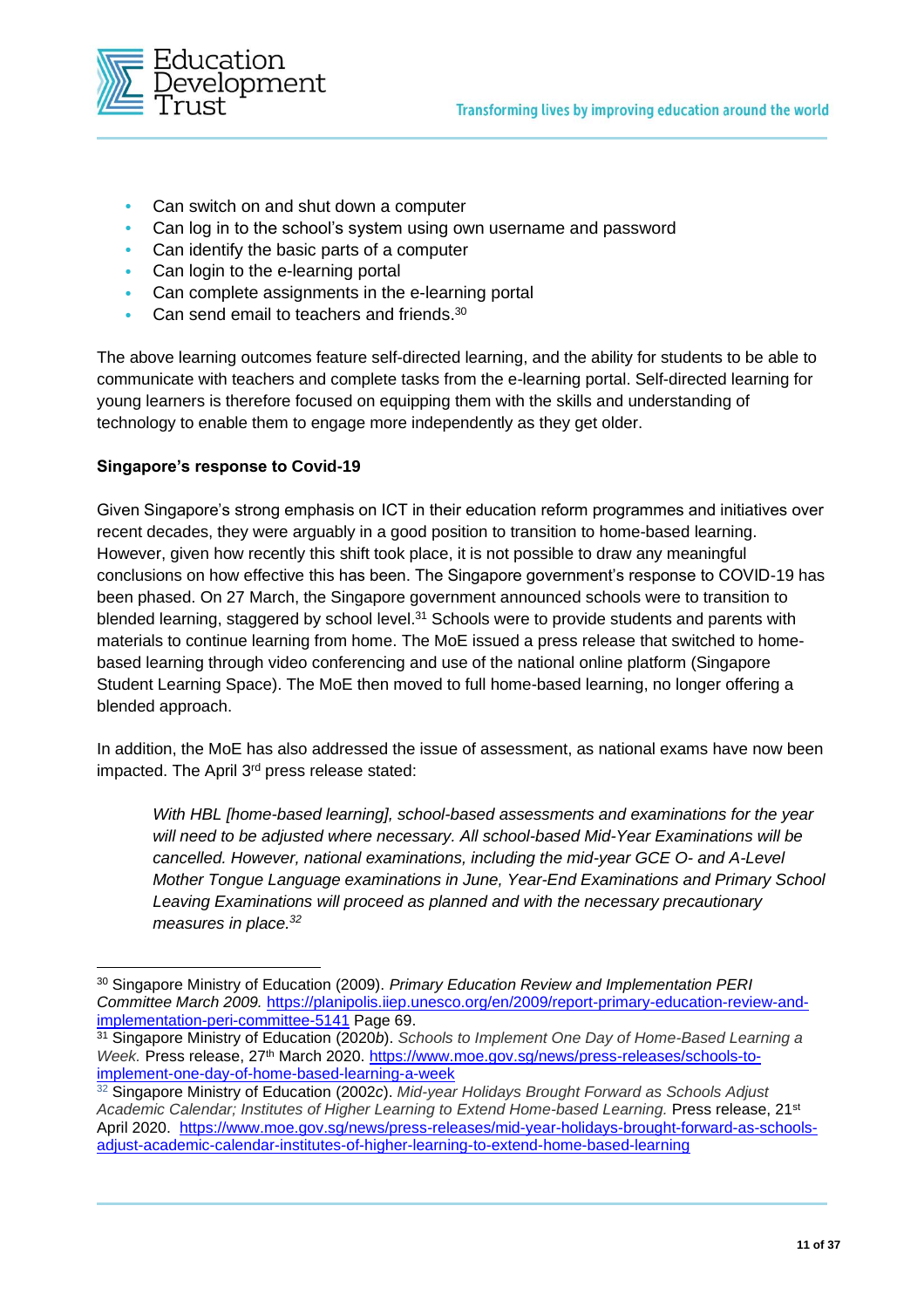

While the details on this move to a full home-based learning delivery approach have still to emerge, it is clear from the country's history of education reform that the system is well equipped to deliver education in a way that has ed-tech at the centre of its approach.

#### **Strategies for ensuring equity and supporting the most vulnerable**

The MoE has released multiple statements that indicate students with additional needs will receive special measures to ensure they can access the required support. In a press release on 27<sup>th</sup> March, the MoE stated: "We will also put in place additional measures to help students with higher needs or who require more support for home-based learning."33 It is not clear what these measures entail, and whether technology has been used in different ways for the most vulnerable learners.

### **South Korea**

#### **Background**

The South Korean education system is one of the finest in the world, as demonstrated by its strong PISA results. Ed-tech has been strongly supported by the government for over 30 years, and forms a significant part of government strategy to reform the education system to focus on developing students' 21<sup>st</sup> Century skills<sup>34</sup> and using the latest cutting-edge technology.<sup>35</sup> There is a high level of technology coverage in South Korea. In 2017, Korea ranked second worldwide in terms of technology access (ICT infrastructure), level of ICT usage, and the level of ICT skills in the general population (usage).<sup>36</sup>

South Korea's first School Computer Master Plan was introduced in 1987, focussing on ensuring the basics were in place. A further four education Master Plans have followed:<sup>37</sup>

- **• ICT in Education Master Plan I (1996)** focused on building ICT infrastructure and developing guidelines for ICT in education in primary and secondary schools and the creation of key institutions, including EDUNET.
- **ICT in Education Master Plan II (2001)** focused on developing and distributing ICT teaching content and improving teaching methods in order to embed e-learning and pave the way for remote schooling.
- **• ICT in Education Master Plan III (2006)** sought to develop ubiquitous learning and socalled Smart Education through interventions such as the Digital Textbook Development Plan.

<sup>37</sup> KERIS (n.d.). *ICT in Education of Korea* [PowerPoint presentation] <http://scpd.gov.kw/archive/ICT%20in%20Education%20of%20Korea.pdf>

<sup>33</sup> Singapore Ministry of Education (2020*b*).

<sup>&</sup>lt;sup>34</sup> Correspondence with Edmond Gaible.

<sup>35</sup> Kim, J and Jung, H. (2010). 'South Korean Digital Textbook Project.' *Computers in the Schools*, 27:3/4, pp.247-266.

<sup>36</sup> Budhrani, K., Ji, Y. and Lim, J.H. (2018). 'Unpacking conceptual elements of smart learning in the Korean scholarly discourse.' *Smart Learning Environment,* 5, 23.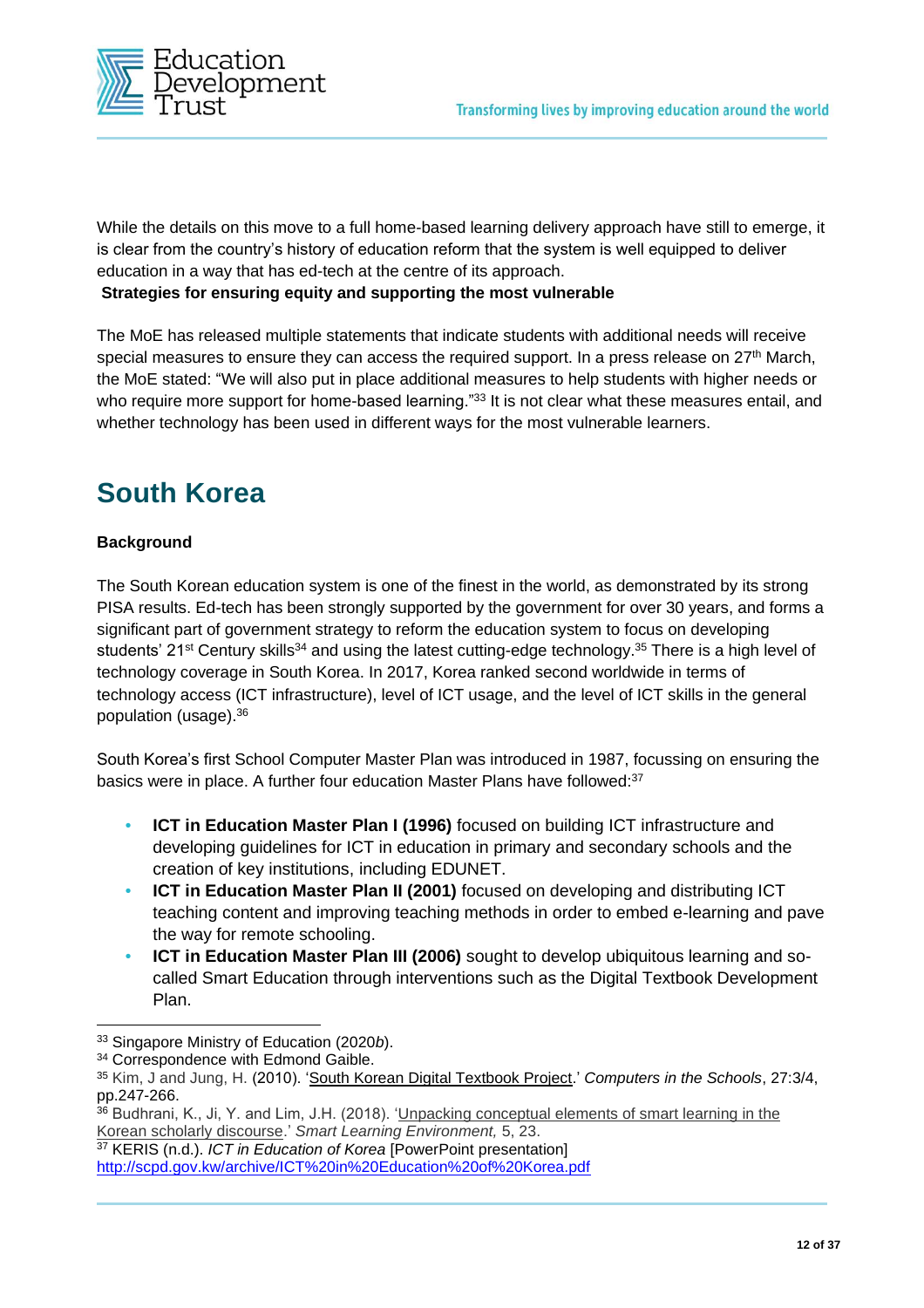

**ICT in Education Master Plan IV (2010)** focused on customised learning, including the further development of SMART Education, through SMART Model Schools and the SMART Education Strategy.

#### **Key reforms successes and challenges**

#### *The Korean Education Research and Information Service (KERIS)*

The Korea Education Research and Information Service (KERIS) was established in 1999, replacing two existing technology-focused education institutions. It was intended to focus on driving the widespread development and implementation of education and ICT policies.<sup>38</sup> This was not the first entity to be created by the MoE as part of its ongoing policy plans around ICT in education. However, it is one of the longest lasting, and is therefore a key institution in the South Korean education system as a whole. Crucially, it is the main institution supporting ongoing system reform to embed and develop the use of ICT in the education system and meeting the government's ambitious goals in this area.

KERIS' mandate is to promote the use of ed-tech use in schools, primarily through these key activities:

- **•** Organisation and operation of a national e-learning system (EDUNET)
- **•** Supporting the development of personnel in relation to 21st Century skills
- **•** Supporting the improvement of classroom teaching and public education more generally through the use of ICT
- **•** Management of user-centred knowledge and information resources though the Research Information Sharing Service
- Supporting the cyber learning system.<sup>39</sup>

A World Bank report highlighted the successes of KERIS, particularly in relation to a number of initiatives developed by the institution to support remote learning.<sup>40</sup> The report highlights the key factors that have ensured these successes. Firstly, KERIS was created as a quasi-governmental entity, embedded within the MoE, with a strong mandate to drive forward the government's goals in relation to the wide-scale use of ICT. The ministry and KERIS often work in collaboration with each other in order to demonstrate the strength of this mandate, particularly when working with regional entities on ICT-related matters. 41

<sup>38</sup> Kwon, Y. and Jang, S. (2016). *Building and sustaining national ICT education agencies: lessons from Korea (KERIS).* World Bank Education, Technology and Innovation: SABER-ICT Technical Paper Series no. 3. Washington DC: The World Bank.

[https://openknowledge.worldbank.org/bitstream/handle/10986/26089/112903-NWP-Agencies-Korea-](https://openknowledge.worldbank.org/bitstream/handle/10986/26089/112903-NWP-Agencies-Korea-KERIS-SABER-ICTno03.pdf?sequence=1&isAllowed=y)[KERIS-SABER-ICTno03.pdf?sequence=1&isAllowed=y](https://openknowledge.worldbank.org/bitstream/handle/10986/26089/112903-NWP-Agencies-Korea-KERIS-SABER-ICTno03.pdf?sequence=1&isAllowed=y)

<sup>39</sup> <https://www.keris.or.kr/eng/cm/cntnts/cntntsView.do?mi=1175&cntntsId=1342>

<sup>40</sup> Kwon and Jang (2016).

<sup>41</sup> Ibid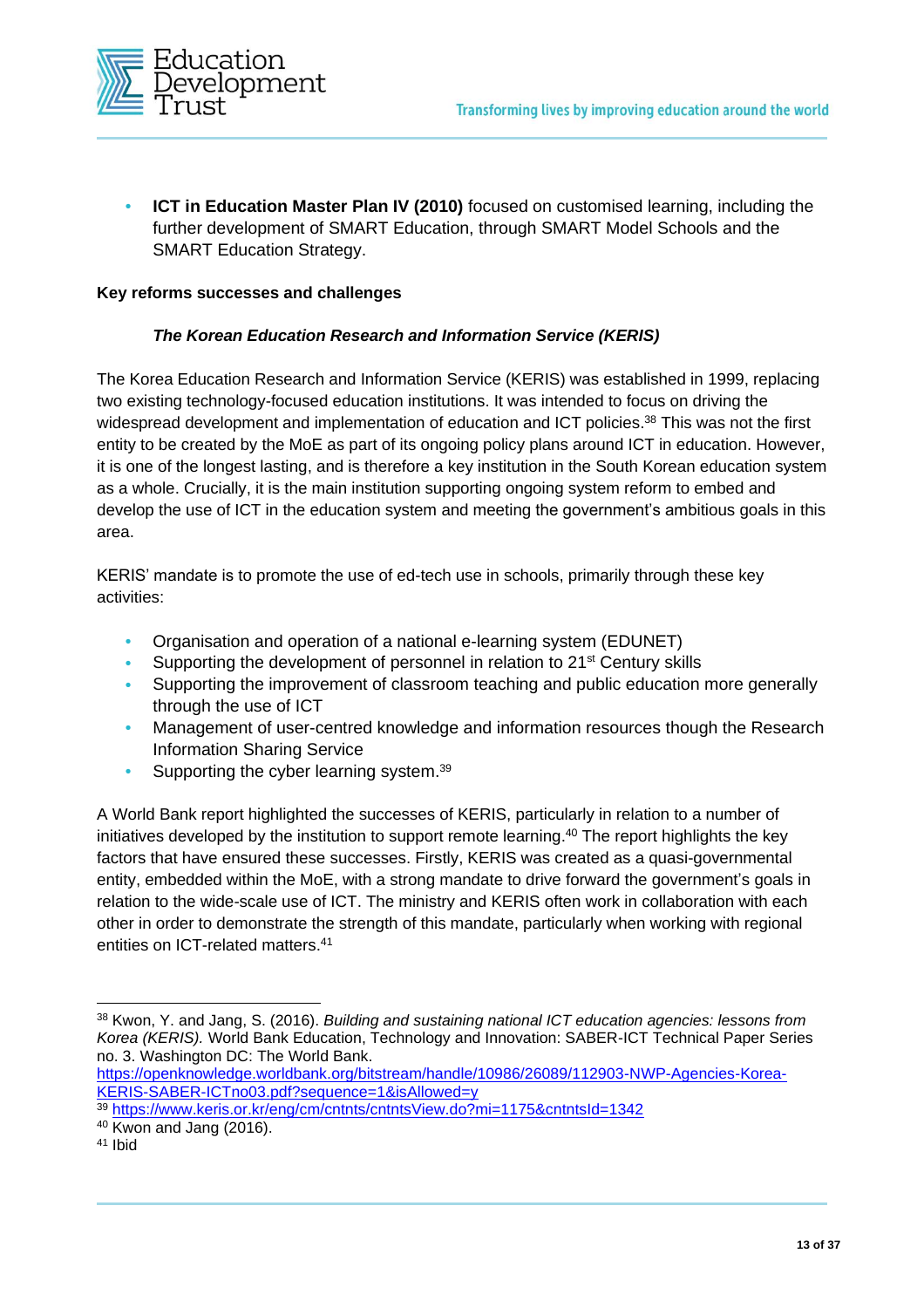

The strong mandate and wide-reaching goals of KERIS could not have been managed by the institutions that had preceded it because they had been focused on a different set of goals, mainly oriented towards improving infrastructure. The World Bank argues that it is better to create a new institution than to change the mandate of existing ones, even if those existing institutions' goals are partially aligned. In addition, the World Bank recommends that in order to strengthen the mandate of organisations such as KERIS, it is imperative that a strong legal framework exists to underpin the work of the institution and to ensure that the wider system is ready and willing to cooperate and collaborate. 42

#### *EDUNET (national online education content repository)*

EDUNET was established in 1996 by one of KERIS' predecessors. The platform provides education materials (including multimedia materials) for both teachers and students at primary and secondary level. <sup>43</sup> EDUNET has a number of key features. Firstly, it is a national repository that collects, quality assures and shares teaching materials from all regions of the country, ensuring that a wide-range of curriculum-linked content is available. Secondly, KERIS has invested resources in collaborating with relevant institutions across South Korea and internationally to ensure that content is up-to-date, useful and relevant. Thirdly, the platform allows for knowledge exchange, including the functionality for students and teachers to exchange ideas and experiences with other schools and classrooms across the country.<sup>44</sup>

#### *The Cyber Home Learning System (CHLS)*

The Cyber Home Learning system is a flagship initiative of KERIS and has widely been considered a success. The initiative was launched in 2004 with the aim of harnessing the widespread accessibility of technology across the country, to encourage self-directed learning amongst students and bridge the educational divide.<sup>45</sup> This was a particular concern in South Korea, where private after-school tutoring is extremely popular amongst students from more affluent socio-economic backgrounds. The introduction of the CLHS was therefore supposed to reduce those families' reliance on private tutoring, while simultaneously providing students from less well-off socioeconomic backgrounds with access to additional educational content and support.<sup>46</sup>

The initiative was developed and funded centrally (by KERIS and the MoE) but implemented in close collaboration with regional governments, in order to ensure that it met the needs of each of the regional contexts.<sup>47</sup> Generally however, the CHLS consisted of a number of core components geared towards self-directed learning, including support from an online study content, online Q&A, access to

 $42$  Ibid.

<sup>43</sup> Hwang, D.J., Yang, H-K and Kim H. (2010). *E-Learning in the Republic of Korea.* UNESCO Institute for Technologies in Education. Moscow.<https://iite.unesco.org/pics/publications/en/files/3214677.pdf> <sup>44</sup> Ibid.

<sup>45</sup> Kwon and Jang (2016).

<sup>46</sup> Hwang, Yang and Kim (2010).

<sup>47</sup> Ibid.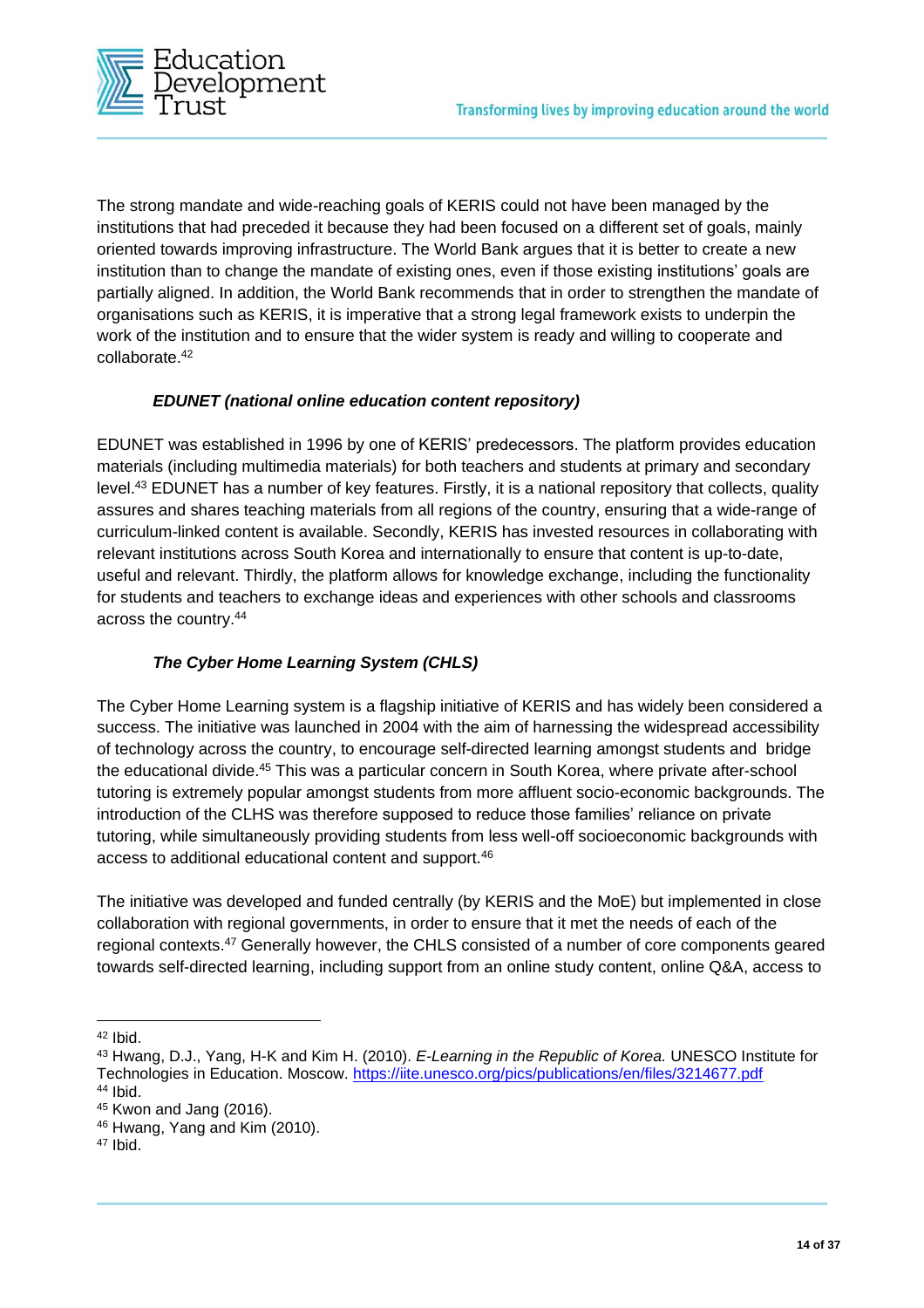

an online tutor, achievement tests and career counselling. The system also allowed parents to engage with their child's home learning.<sup>48</sup>

The CHLS has been a highly successful and popular initiative, with the number of users growing rapidly since its inception. While studies do not find that the CHLS has significant positive effects on students' learning outcomes on its own, it is thought to be an important supplement to more traditional modes of teaching.<sup>49</sup> Evaluations suggest that student satisfaction and engagement with the service have grown significantly over time. 50

#### *SMART learning*

In recent years, the South Korean government's focus has centred on the concept of SMART learning. The introduction of the *Promotion Strategy for Smart Education*, announced in 2011, was a wide-reaching reform aiming to enhance the learning experience of students and prepare them for life in the 21<sup>st</sup> Century, by ensuring that education is individualised, supportive of creativity and harnessing the best technology. Underlying the reform is a broad initiative focussing on embedding learning as a lifelong process, with an emphasis on ensuring that education can meet the individual needs of South Korean learners. It was designed to build on previous programmes that allow learning to happen anywhere – not just in the classroom, but also at home and in the community.<sup>51</sup> The implementation of the reform thus had implications for the whole education system – the environment, contents, teaching methods and evaluation.52,53

The concept of SMART education has two key areas, the SMART classroom, and online education:<sup>54</sup>

**1. SMART classroom:** the SMART classroom is the primary learning environment for SMART education and applies in general education, special educational needs, and disability contexts, across all subjects. SMART classrooms are equipped with technology that allows differentiated learning for all students and for effective teacher supervision of student work. The pedagogical model for SMART classrooms emphasises creative experiential activities using technology, student-centred learning techniques and technology-enabled communication, and collaboration with students from a wide range of other contexts/backgrounds.

<sup>52</sup> KERIS (2015). *2015 White Paper on ICT in Education Korea.* Seoul: KERIS. [https://oldkeris.keris.or.kr:442/english/whitepaper/WhitePaper\\_eng\\_2015.pdf](https://oldkeris.keris.or.kr:442/english/whitepaper/WhitePaper_eng_2015.pdf)

<sup>48</sup> Ibid.

<sup>49</sup> Shin, J. H. and Albers, P. (2015). 'An Analysis of the Effect of a Cyber Home Learning System on Korean Secondary School Students' English Language Achievement and Attitude.' *TESL Canada Journal*, 32(2), 45.

 $50$  Kwon and Jang (2016).

<sup>&</sup>lt;sup>51</sup> Se-hwan, B (2017). *Smart classroom is the future of school*. The Korea Herald, 15<sup>th</sup> August 2017. <http://www.koreaherald.com/view.php?ud=20170814000591>

<sup>53</sup> Budhrani, Ji and Lim (2018).

<sup>54</sup> UNESCO (2011). *Classroom revolution through SMART education in the Republic of Korea: case study by the UNESCO-Fazheng project on best practices in mobile learning.* Paris: UNESCO. <https://unesdoc.unesco.org/ark:/48223/pf0000366729>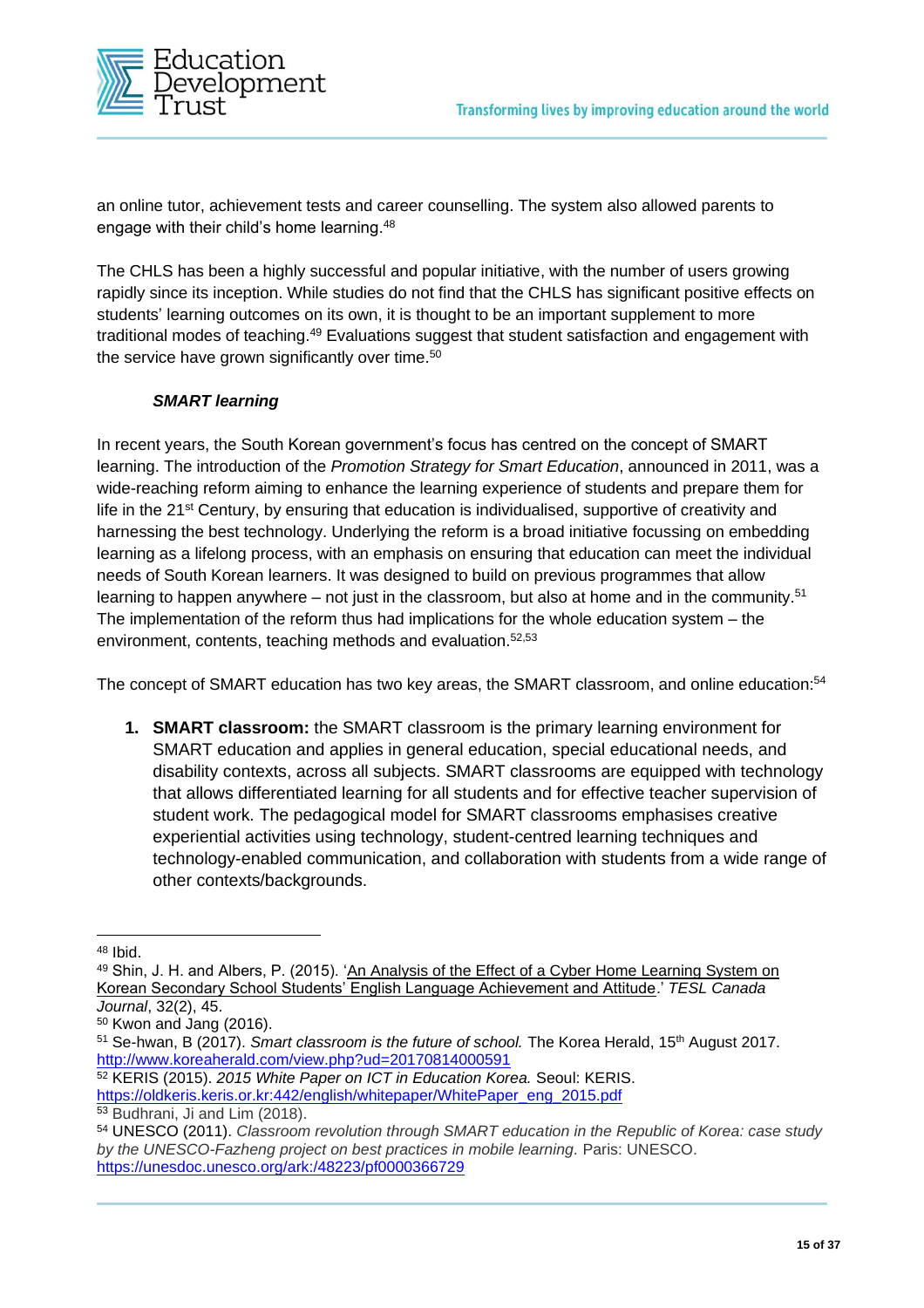

**2. Online model:** The online model focuses on selective subjects, intensive courses, acknowledgement of class attendance, and supplementary courses. It deals with expanding learning and allows students the right to choose learning. It also aims to help reduce the education gap. In this model, an online teacher delivers the instruction and develops learning materials. There is also a class tutor to support the online classroom. Various instructional methods are used.

A major element of the SMART learning reform was to ensure that teachers had ongoing professional development and support in delivering the SMART learning model in classrooms, including knowledge of new technologies to be introduced in the classroom. KERIS and the MoE developed a new curriculum for teacher training, designed to strengthen learner competencies in the changing learning environment, with a particular emphasis on creativity, cooperation, communication skills, critical thinking and problem solving. A cascade model was used to train selected teachers as lead SMART education teachers and spread the concept of SMART education. These teachers then returned to metropolitan and provincial offices to act as leads for their areas, where they trained teachers at the school level. Alongside this cascade model, various events were held to increase awareness amongst teachers and to develop case studies, alongside special lectures. Official training courses were also available (off- and online) in all provinces.<sup>55</sup>

Evaluation studies of the SMART learning model seem to suggest that the value of the approach does not necessarily lie in improving learning outcomes for students. Most studies found no significant difference in learning outcomes in comparison to business as usual. However, assessments have been performed to identify changes in student capabilities by SMART education, especially the use of digital textbooks. They have found that SMART education has led to improvements in certain skills, such as problem solving and communication. Improvements were also observed in skills such as creativity, ability to innovate, critical thinking and information utilisation.<sup>56</sup> Another study, focused on the teacher capacity-building aspect of the initiative, has demonstrated positive shifts in teaching ability of the participating teachers for SMART education.<sup>57</sup>

However, a number of challenges of the approach have also been highlighted, including some physical side effects associated with increased technology use (e.g. eye, neck, and wrist conditions) as well as issues linked to student wellbeing, such as overuse of gaming and deterioration in memory.<sup>58</sup>

In terms of implementation challenges, some studies have commented on a high degree of pushback from teachers who were not convinced of the benefits of the move to SMART learning and concerns about the effect of increased technology use on interpersonal relationships. Since teacher buy-in was crucial to the success of the programme, the government put significant effort into building public awareness and buy-in to the reform.<sup>59</sup>

<sup>55</sup> Ibid.

<sup>56</sup> Ibid.

<sup>57</sup> KERIS (2015). *2015 White Paper on ICT in Education Korea.* Seoul: KERIS. [https://oldkeris.keris.or.kr:442/english/whitepaper/WhitePaper\\_eng\\_2015.pdf](https://oldkeris.keris.or.kr:442/english/whitepaper/WhitePaper_eng_2015.pdf)

 $58$  Ibid.

<sup>59</sup> Ibid.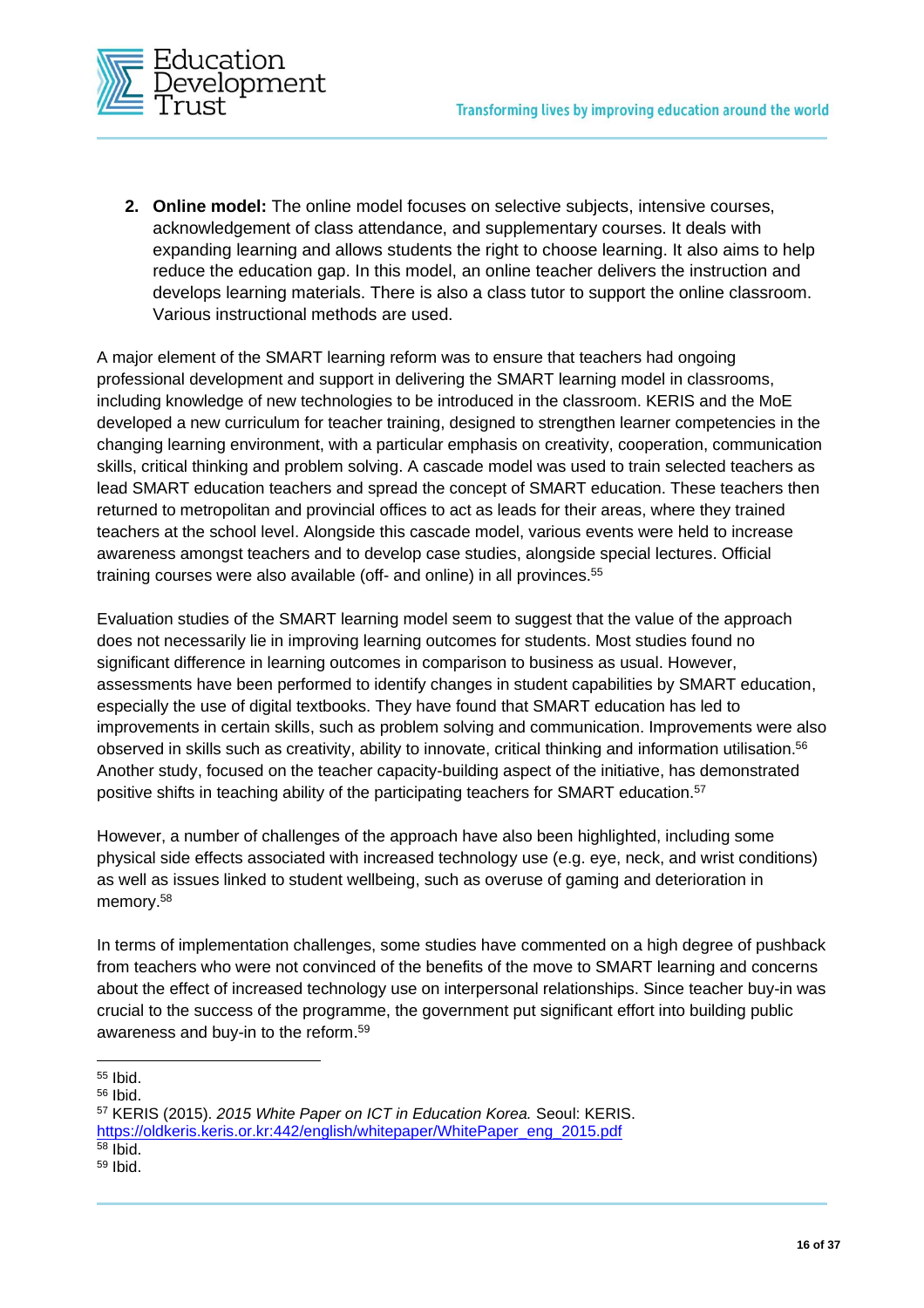

#### *Digital Textbooks*

The Digital Textbook Initiative was a major programme to accompany the larger SMART Learning reform announced by KERIS in 2007. This was a large and relatively complex programme involving technical innovation, as well as improved infrastructure, teacher training and new system-wide quality assurance processes. As such, the programme was implemented using a phased approach, described below:

- **•** Feasibility study/pilot looking at digital textbook use in real classroom settings and development of core digital texts
- **•** Training and capacity building for teachers in effective use of the textbooks
- **•** Building infrastructure to support digital textbook use, including the distribution of tablets to all students, and wireless internet access in school buildings
- **•** Developing a distribution system, quality assurance system, and standards for textbook content (this also addressed legal requirements and frameworks to prevent copyright issues and hacking)
- **•** Introducing an incentive system for teachers, providing rewards to teachers who demonstrated exemplary use of digital textbooks in teaching
- **•** Establishing an evaluation system.

Digital textbooks go far beyond traditional versions, combining content that can be tailored to students' individual interests and abilities, with interactive functions and the ability to cross-reference with other sources (reference books, workbooks, dictionaries, etc).<sup>60</sup>

The major benefit of digital textbooks is that they are available at school and at home, thus supporting the MoE's goal of allowing students the right to choose what they learn and where. There is also a high degree of interaction with the textbooks, meaning that students can create/alter the textbook content – adding notes, highlights and combining additional content they find and thus supporting students to learn in a way that works for them.<sup>61</sup>

There are mixed results when comparing the effectiveness of digital textbooks with traditional textbooks (some studies show no difference, whilst others show improved outcomes for those using digital textbooks combined with differentiated instruction). However, there does seem to be evidence to suggest that they improve students' interest, comprehension, satisfaction and self-efficacy.<sup>62,63</sup> Pre- and post-tests conducted in 2016 show that students' creativity and innovation ability, critical thinking ability, and information literacy ability were improved after using digital textbooks.<sup>64</sup>

<sup>60</sup> Kim, J and Jung, H. (2010). 'South Korean Digital Textbook Project.' *Computers in the Schools*, 27:3/4, pp.247-266.

 $61$  Ibid.

 $62$  Ibid.

<sup>63</sup> Joo, Y., Park, S., Shin, E. (2017). 'Students' expectation, satisfaction and continuance intention to use digital textbooks.' *Computers in Human Behaviour*, 69, pp. 83-91.

<sup>64</sup> Kim, T.; Cho, J.Y.; Lee, B.G. (2013). 'Evolution to Smart Learning in Public Education: A Case Study of Korean Public Education.' In: Ley T., Ruohonen M., Laanpere M., Tatnall A. (eds) Open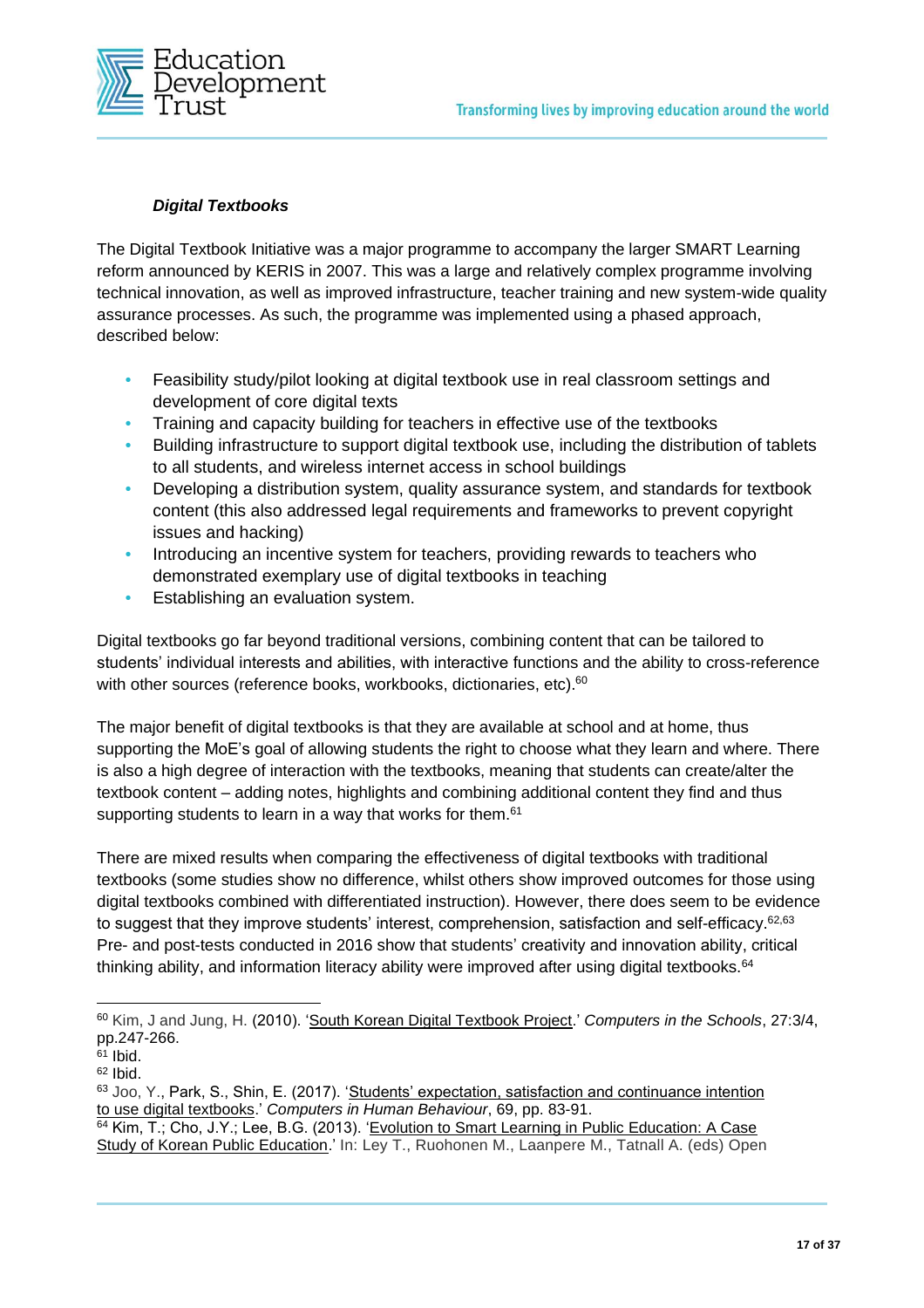

A 2017 study noted overwhelmingly positive perceptions of digital textbooks by teachers. It found that teachers thought that the textbooks were especially effective in improving student concentration, interest, and self-directed learning attitudes. They also highlighted the effectiveness of digital textbooks for supporting differentiation in class. However, there were some negative results associated with digital textbooks, including increased evidence of students being distracted from their work, as well as physical issues, such as eyestrain.<sup>65</sup>

One of the major drawbacks of digital textbooks is that, because they are so comprehensive and include multiple types of content on one topic – text, multi-media, interactive assessment, video, sound, virtual reality etc.  $-$  they can be very challenging and costly to update.<sup>66</sup>

#### **South Korea's Covid-19 response**

South Korea's initial medical response to the Covid-19 crisis has been lauded for its decisiveness and apparent effectiveness.<sup>67</sup> However, its education response has also been impressive, as we have seen in earlier EdTech Hub reports.<sup>68</sup> South Korea's strong tradition of using ed-tech in education may have meant it was better prepared for a rapid response to the crisis.

School closures were one of the earliest measures introduced by the government. The closures initially coincided with the school holidays, and then eventually delayed the start of the new term to 9<sup>th</sup> April. Once the new term started, students were taught online, with remote support from teachers. A pair of MoE press releases $69$  outlined the wider strategy on home schooling, which included:

- **•** Setting up virtual platforms, including access to academic content and the means to provide daily instruction to students, using the existing EDUNET and CHLS systems
- **•** ICT support for disadvantaged students, including provision of equipment where needed and support for Wi-Fi/internet bills
- **•** Setting expectations of teachers, including guidance on how they are to set assignments and comment on work
- **•** Establishing the 'Teacher On' initiative, a remote community of practice run by existing SMART education leads

<sup>65</sup> Cho, K. (2017). 'Analysis of Teacher Perceptions of Digital Textbook Use in Korea Pilot Schools.' *International Journal for Educational Media and Technology*, 2017, 11:1, pp.76-81. [http://jaems.jp/contents/icomej/vol11/09\\_Cho.pdf](http://jaems.jp/contents/icomej/vol11/09_Cho.pdf)

<sup>68</sup> See for example, Joynes, C., Gibbs, E. and Sims, K. (2020). *An overview of emerging country-level responses to providing educational continuity under COVID-19: What's working? What isn't?* <https://edtechhub.org/wp-content/uploads/2020/05/whats-working-whats-not.pdf>

and Social Technologies for Networked Learning. OST 2012. *IFIP Advances in Information and Communication Technology*, Vol 395. Springer, Berlin, Heidelberg

<sup>66</sup> Kim, J and Jung, H. (2010). 'South Korean Digital Textbook Project.' *Computers in the Schools*, 27:3/4, pp.247-266.

<sup>&</sup>lt;sup>67</sup> South Korea's Foreign Minister explains how the country contained COVID-19 <https://www.weforum.org/agenda/2020/03/south-korea-covid-19-containment-testing/>

<sup>69</sup> Korean Ministry of Education (2020). *The New School Year Begins with Online Classes.* MoE Press Release, 13th April 2020.

[http://english.moe.go.kr/boardCnts/view.do?boardID=265&boardSeq=80297&lev=0&searchType=null&sta](http://english.moe.go.kr/boardCnts/view.do?boardID=265&boardSeq=80297&lev=0&searchType=null&statusYN=C&page=1&s=english&m=0301&opType=N) [tusYN=C&page=1&s=english&m=0301&opType=N](http://english.moe.go.kr/boardCnts/view.do?boardID=265&boardSeq=80297&lev=0&searchType=null&statusYN=C&page=1&s=english&m=0301&opType=N)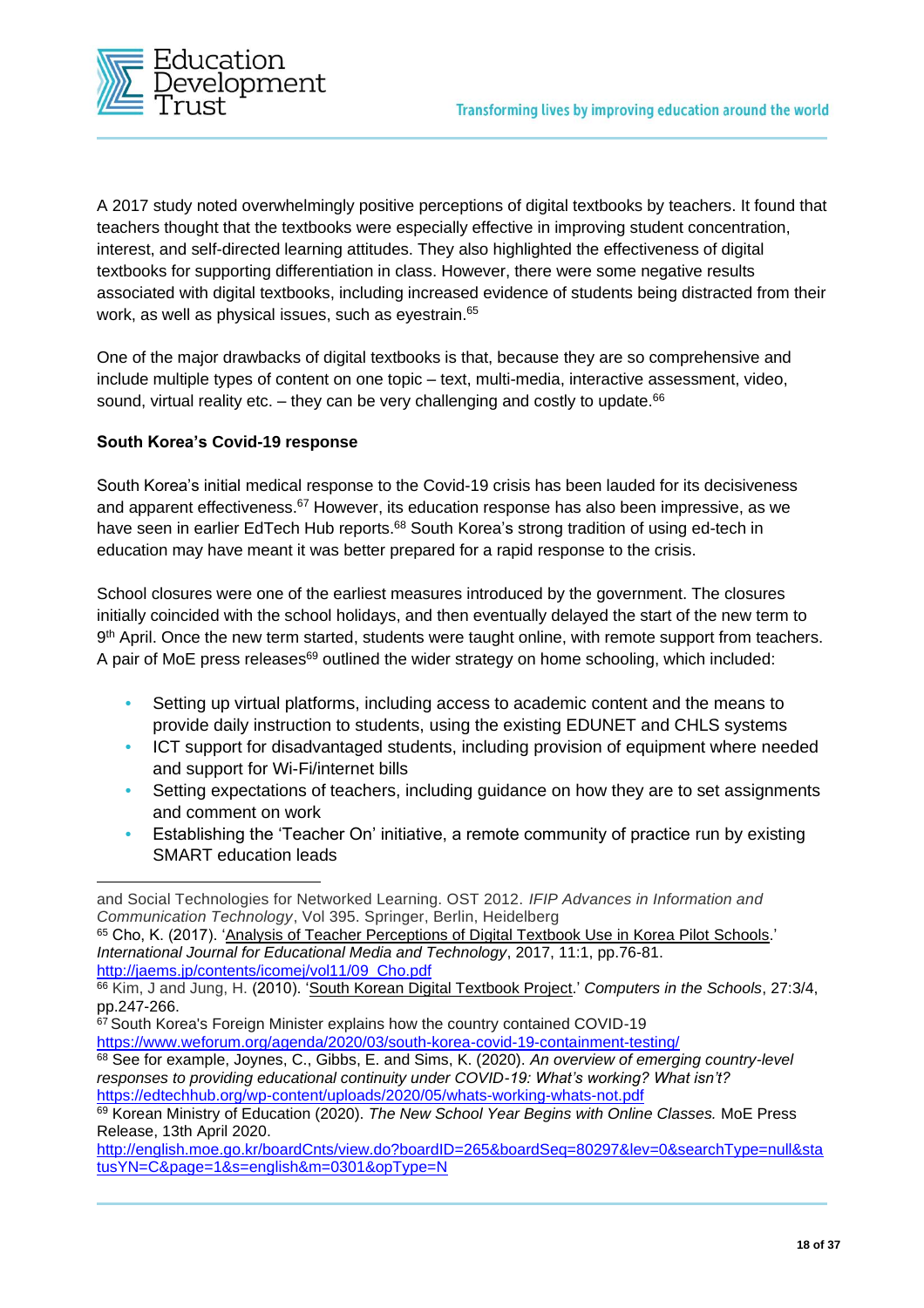

- **•** In addition to the 'Teacher On' initiative, developing the '10,000 Communities' online platform for teachers, which will allow them to share good practice
- **•** Implementing a process of ongoing review involving both central and provincial government.

Though no detailed commentary has yet emerged on how South Korea's response to Covid-19 was influenced by its existing approach to ICT in education – and indeed remote learning – we can make a number of strong assumptions about the factors which may have contributed to the relative success of its approach. Firstly, South Korea has a dedicated institution and strong legal framework already in place which supports the education response to Covid-19. Secondly, South Korea had already developed the online infrastructure, resources and practice to support self-directed learning and learning at home (through EDUNET and CHLS, in particular). Thirdly, South Korea had already made a significant investment in ensuring that every child had access to a laptop or tablet device, to enable them to use digital textbooks. This would likely have made it easier to hone in on the gaps, particularly ensuring that disadvantaged and vulnerable students had access to technology. Finally, South Korea was one of the few countries to emphasise support, guidance and ongoing professional development for teachers during its Covid-19 response. This is likely because there was already a strong foundation in place for this: teachers have already received basic training to use technology and there are key stakeholders in the system whose role it is to act as ed-tech leads, cascade knowledge on remote learning and to support the sharing of good remote teaching practice amongst other teachers.

### **United States**

#### **Example 1: Sesame Street and the Sesame Workshop**

Sesame Street was founded in 1966 against the backdrop of the Civil Rights movement and the War on Poverty, with the aim of using television to help prepare disadvantaged children for school using animations, songs and real stories, with the help of puppets. At the end of its first season of programmes in 1969, it had been watched by millions of pre-schoolers. Building on this success, in 1971, the Sesame Workshop<sup>70</sup> created *The Electric Company* to focus on improving literacy in seven-to-ten-year-olds.<sup>71</sup> Within a decade, nine million American children under the age of six were watching the daily episode.<sup>72</sup> Since these early beginnings in the US, which rapidly spread into Latin America, the Sesame Workshop has expanded its work to over 150 countries. It currently provides informal education to over 150 million children.<sup>73</sup>

The Sesame Workshop uses television programmes with academic and psychosocial content to build school readiness. This is supported by online games and resources on a dedicated website, as well as regional websites for specific countries. In the state of Georgia in the US, the

 $70$  The Sesame Workshop was known as the Children's Television Workshop until 2000.

<sup>71</sup> <https://www.sesameworkshop.org/who-we-are/our-history>

<sup>72</sup> <https://www.sesameworkshop.org/who-we-are/our-history/sesame-street-history-50-years-impact>

<sup>73</sup> <https://www.sesameworkshop.org/who-we-are/our-history/sesame-street-history-50-years-impact>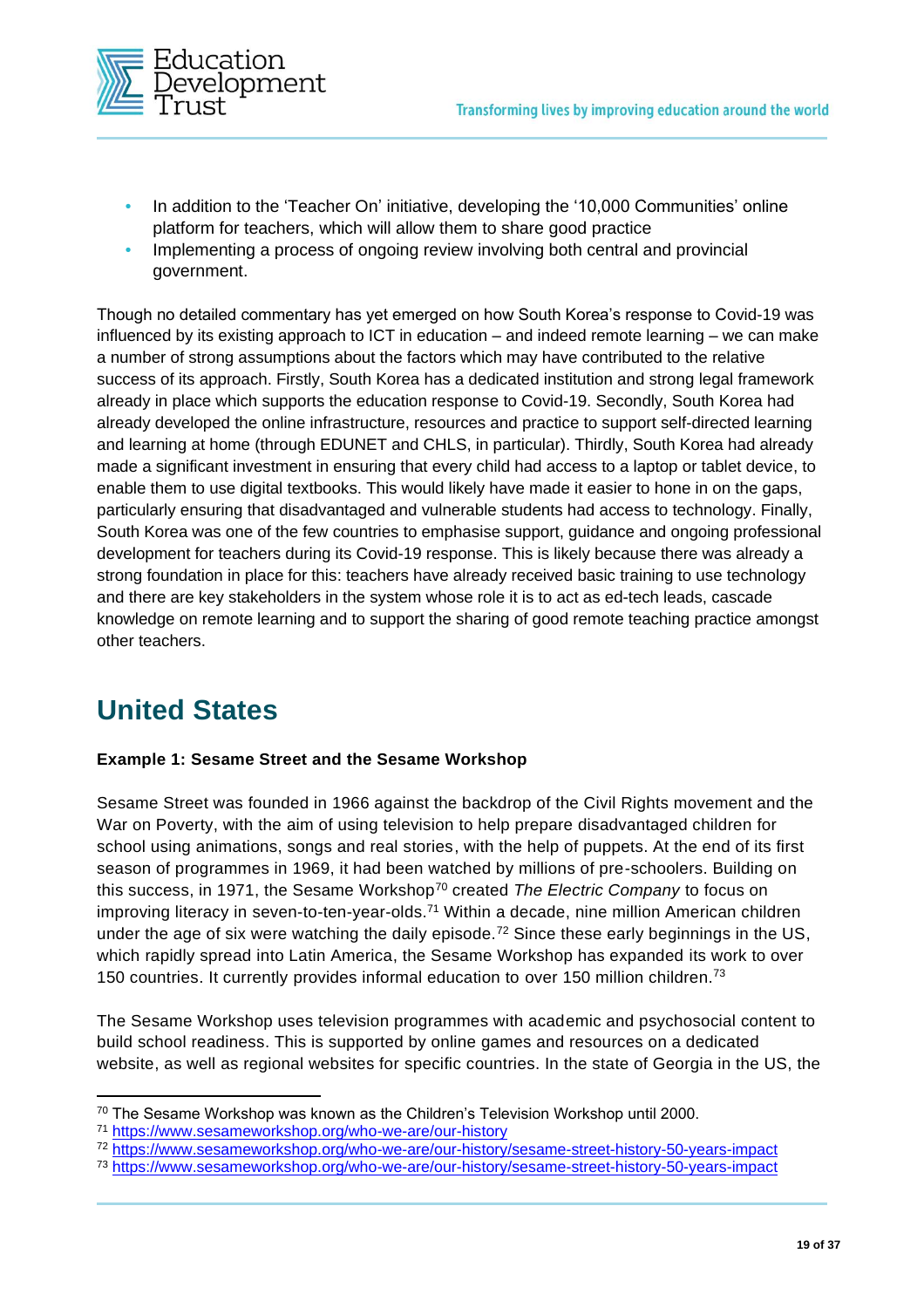

Sesame Workshop has partnered with IBM to use Watson for a play and learning platform for early learners. The Gwinnett County Public Schools (an urban school district in Georgia) piloted a cognitive, tablet-based vocabulary learning app that helps identify areas that require additional focus in a personalised way for each learner.<sup>74</sup> The Sesame Workshop also provides family and community support with dedicated resources and games hosted on a website.<sup>75</sup>

#### *Supporting inclusion for the most disadvantaged and socially marginalised*

At its roots, the Sesame Workshop has a focus on supporting the most disadvantaged and socially marginalised, with a deep commitment to inclusion. Two African American actors were included in the original cast, with the first Hispanic actor being added two years later. The programmes also welcomed children with disabilities. In 1975, the Sesame Workshop established a series of children's centres in prisons. In 1990, as part of a race-relations initiative, one of the 'muppets' (puppet characters), Elmo, had a conversation with Whoopi Goldberg, comparing and celebrating their different skin colours and textures. Further episodes over the years have promoted mutual respect between different groups.<sup>76</sup> Since 2006, they have been working with military families through bilingual videos, television specials, Sesame Street tours and "Sesame Rooms" in military spaces,<sup>77</sup> and connecting families and providers with psychosocial resources. In 2013, they created an initiative to support the 2.7 million children in the US who have a parent in prison. In 2017, the show introduced a muppet called Julia, who has autism, which has helped reduce the isolating misconceptions around autism. In 2018, the company introduced a new show called *Esme and Roy* that focuses on creative play. Most recently, the Sesame Workshop has partnered with the Chan Zuckerberg Initiative and The Primary School<sup>78</sup>, to create a new, holistic pre-school curriculum to help teachers to meet children's academic, physical, social-emotional and mental health needs. Once finalised, this curriculum will be digitised and made available for use in other integrated early learning settings across the US.<sup>79</sup>

In addition to this work in the US, the Sesame Workshop has created television programmes in other countries, using its signature approach to address issues including the stigma associated with HIV/AIDS, conflict-related division, gender inequality (through presenting alternative norms),and the promotion of health and hygiene, as well as specific content for refugees.

#### *Covid-19 town hall*

Most recently in the US, in response to Covid-19, Sesame Street and CNN partnered to create and broadcast a special 90-minute Saturday morning 'town hall' for children and parents on

<sup>74</sup> IBM (2017). *IBM Watson and Sesame Workshop introduce intelligent play and learning platform on IBM cloud.* IBM press release, 6 June 2017.<https://www.ibm.com/watson/education/sesame-street> <sup>75</sup> <https://sesamestreetincommunities.org/>

<sup>76</sup> <https://www.sesameworkshop.org/who-we-are/our-history>

<sup>77</sup> <https://sesamestreetformilitaryfamilies.org/>

 $78$  This is a school that was set up in 2016 to provide holistic early years support to disadvantaged families

in East Palo Alto, California. See [https://www.theprimaryschool.org](https://www.theprimaryschool.org/) for more information.

<sup>79</sup> <https://www.sesameworkshop.org/what-we-do/schools/chan-zuckerberg-initiative>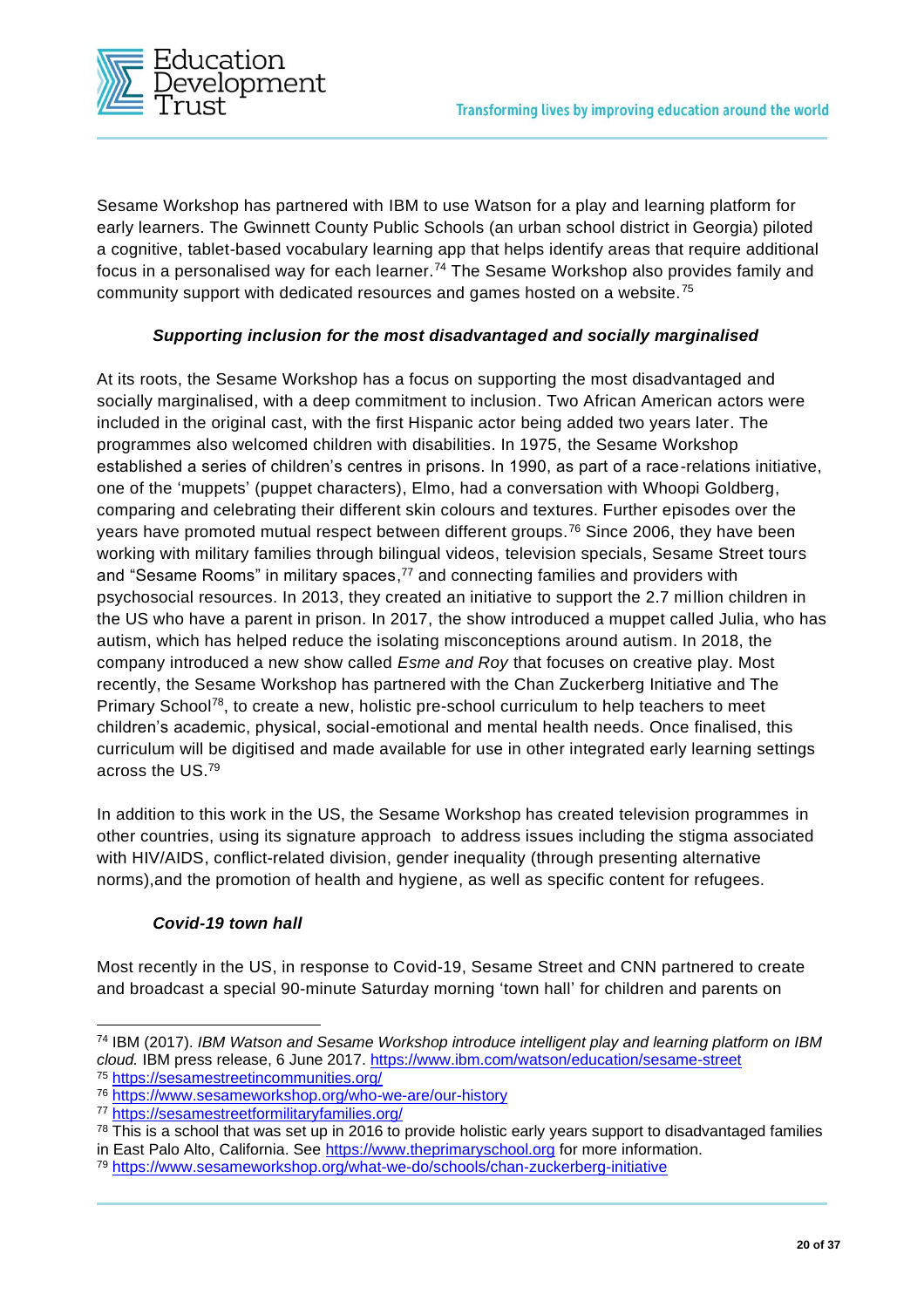

coronavirus, providing an opportunity for families to learn more about the pandemic and to ask questions. The programme featured experts alongside Sesame Street characters and covered issues such as anxiety, education, screen time and play dates.

#### *Core features*

The Sesame Workshop uses both formative and summative research to undertake annual reviews of the curriculum which has been built into the production since its inception in 1969. Content is created by a mixed team with expertise in education, child psychology and the media, and it is designed to match the learning needs of the target population. Particular attention is given to the demographics of the target audience: the cast reflects the diversity of the viewers, being inclusive of different racial and ethnic groups. When planning broadcasts in new countries, the creators have followed core educational principles, but have taken local context and culture into account in both the content and visual aspects of the show. As the target audience for the broadcasts is pre-school-aged children, the focus is on school readiness, rather than following a particular national curriculum.

#### *Impact*

A meta-analysis looking at the effects of Sesame Street on children's learning in 15 countries<sup>80</sup> (excluding the US) found a statistically significant and positive effect of exposure to Sesame Street on literacy, numeracy and analytic outcomes  $(d = .284).<sup>81</sup>$ 

Within the US, analysis of the impact of Sesame Street in two counties of California<sup>82</sup> showed positive effects of the broadcasts on several outcomes, including a sizeable impact equivalent to around an additional full year of learning in primary school, on the Peabody Picture Vocabulary Test, a standardised test used to measure cognitive performance.<sup>83</sup> The positive effects were particularly pronounced for boys and for black, non-Hispanic children, as well as for children who grew up in economically disadvantaged counties. This is consistent with Sesame Street's goal of preparing children for school and its particular focus on black and disadvantaged children. This was achieved at an annual cost of around US\$5 per child.<sup>84</sup> In terms of longer-term impact, however, the study did not find statistically significant differences in academic or socio-emotional development for these students at the end of secondary school.

 $\overline{83}$  Ibid. Page 323.

<sup>80</sup> Mares, M.L. and Pan, Z. (2013). 'Effects of Sesame Street: A meta-analysis of children's learning in 15 countries.' *Journal of Applied Developmental Psychology*, 34, pp.140-151.

<sup>&</sup>lt;sup>81</sup> Taking into account different study designs, viewing contexts and learning outcomes, this means that children who watched more Sesame Street scored 29 per cent of a standard deviation higher than those who watched less.

<sup>82</sup> Kearney, M. and Levine, P. (2019). 'Early childhood education by television: lessons from Sesame Street.' *American Economic Journal: Applied Economics*, 11:1, pp.318-350.

<sup>84</sup> Ibid. Page 343.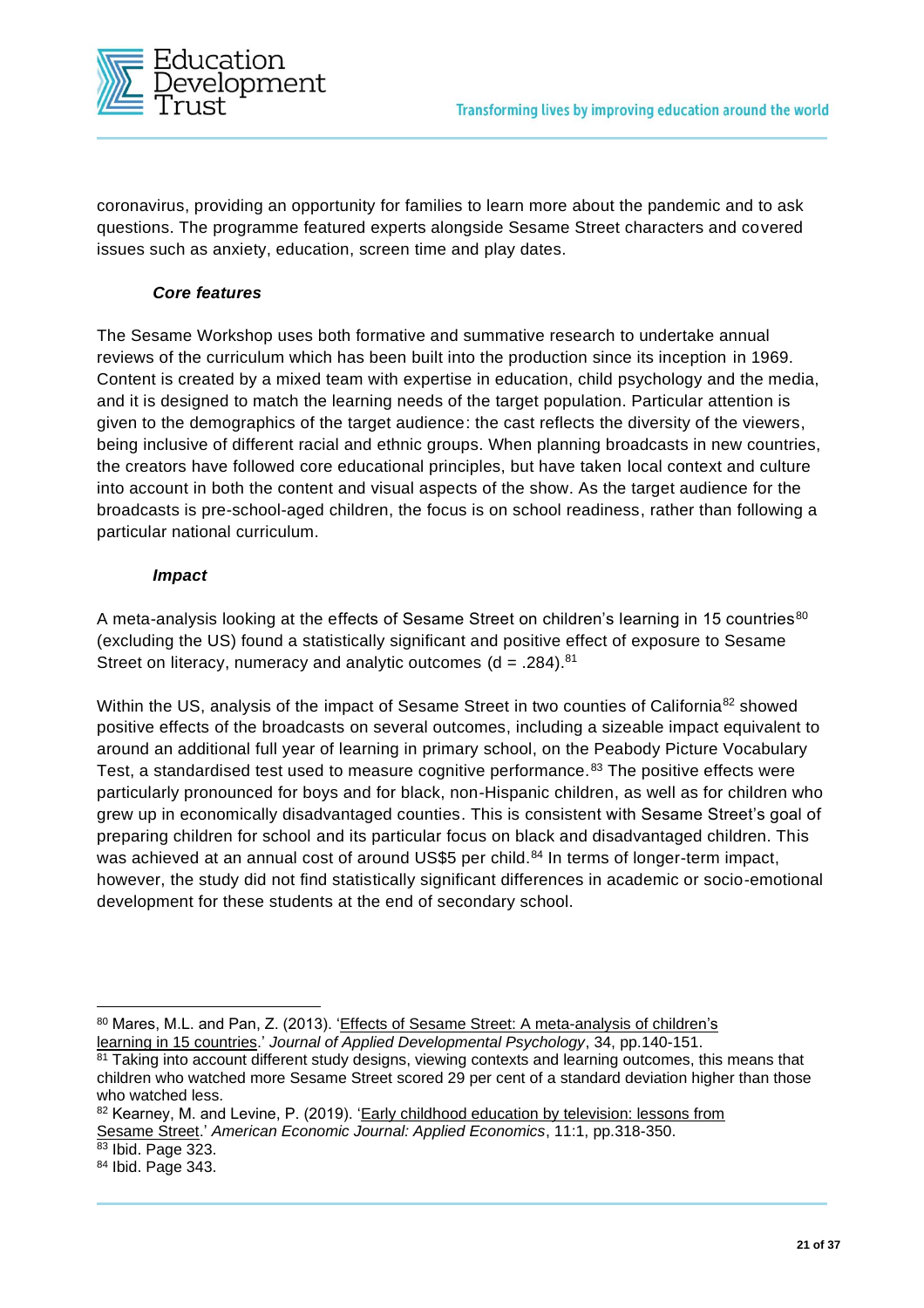

#### **Example 2: Virtual Charter Schools**

Across the US, in the 2017-18 academic year, there were around 300,000 students enrolled in more than 500 full-time virtual schools in the K-12 school sector. Many of these were charter schools, outside of the control of the state district.<sup>85</sup> Studies looking at the academic outcomes of virtual schools generally show a negative impact on learning outcomes<sup>86</sup>, but with the caveat that many of these schools serve a disadvantaged constituency of students who have often faced challenges learning in a traditional school setting. A 2019 report by the National Education Policy Center, drawing on a major study of virtual charter schools from 2015 by Mathematica research<sup>87</sup>, suggested that one of the reasons for poor learning outcomes may have been that courses were self-directed and personalised and did not draw sufficiently on effective remote pedagogy, with students struggling with the absence of face-to-face or real-time online interaction with other students and teachers.<sup>88</sup> Good practice in online teaching in virtual schools in Michigan highlights the importance of a teacher's regular interaction with students in instruction, assessment and support, arguing that:

"The same characteristics that apply in face-to-face certainly apply in virtual, but in addition to the face-to-face skills, a virtual teacher has to have some knowledge of technology. Just to operate the management system for the course delivery requires training and practice."89

#### *Quality standards for virtual schools*

In 2007, the Southern Regional Education Board (SREB), a not-for-profit organisation working to improved education across 16 southern states in the US, developed National Standards for Quality Online Courses, Programs and Teaching.<sup>90</sup> These standards are used as benchmarks in schools and districts providing online learning. In 2019, drawing on a literature review and consultations with stakeholders and users, it updated these to produce National Standards for Quality Online Learning.<sup>91</sup> As stated on the National Standards Quality website, in light of Covid-19,

<sup>85</sup> Molnar, A., Miron, G., Elgeberi, N., Barbour, M.K., Huerta, L., Shafer, S.R. and Rice, J.K. (2019). *Virtual Schools in the U.S.* Boulder, CO: National Education Policy Center.

<sup>86</sup> As well as Molnar et al. (2009), see also a study on the state of Indiana, Fitzpatrick, B., Berends, M., Ferrare, J.J., and Waddington, J. (2020). 'Virtual illusion: comparing student achievement and teacher and classroom characteristics in online and brick-and-mortar charter schools.' *Educational Researcher*, 49:3, pp.161-175.

<sup>87</sup> Gill, B., Walsh, L., Wulsin, C.S., Matulewicz, H., Severn, V., Grau, E., Lee, A. and Kerwin, T. (2015). *Inside on- line charter schools.* Cambridge, MA: Mathematica Policy Research. <sup>88</sup> Molnar *et al.* (2009). Page xiii.

<sup>89</sup> DiPietro, M., Ferdig, R., Black, E., and Preston, M. (2008). 'Best practices in teaching K-12 online: lessons learned from Michigan Virtual School teachers.' *Journal of Interactive Online Learning*, 7:1, pp.10- 35.

<sup>90</sup> These include Professional Responsibilities, Digital Pedagogy, Community Building, Learner Engagement, Digital Citizenship, Diverse Instruction. Assessment and Measurement and Instructional Design.

<sup>91</sup> National Standards for Quality Online Learning (2019).<https://www.nsqol.org/>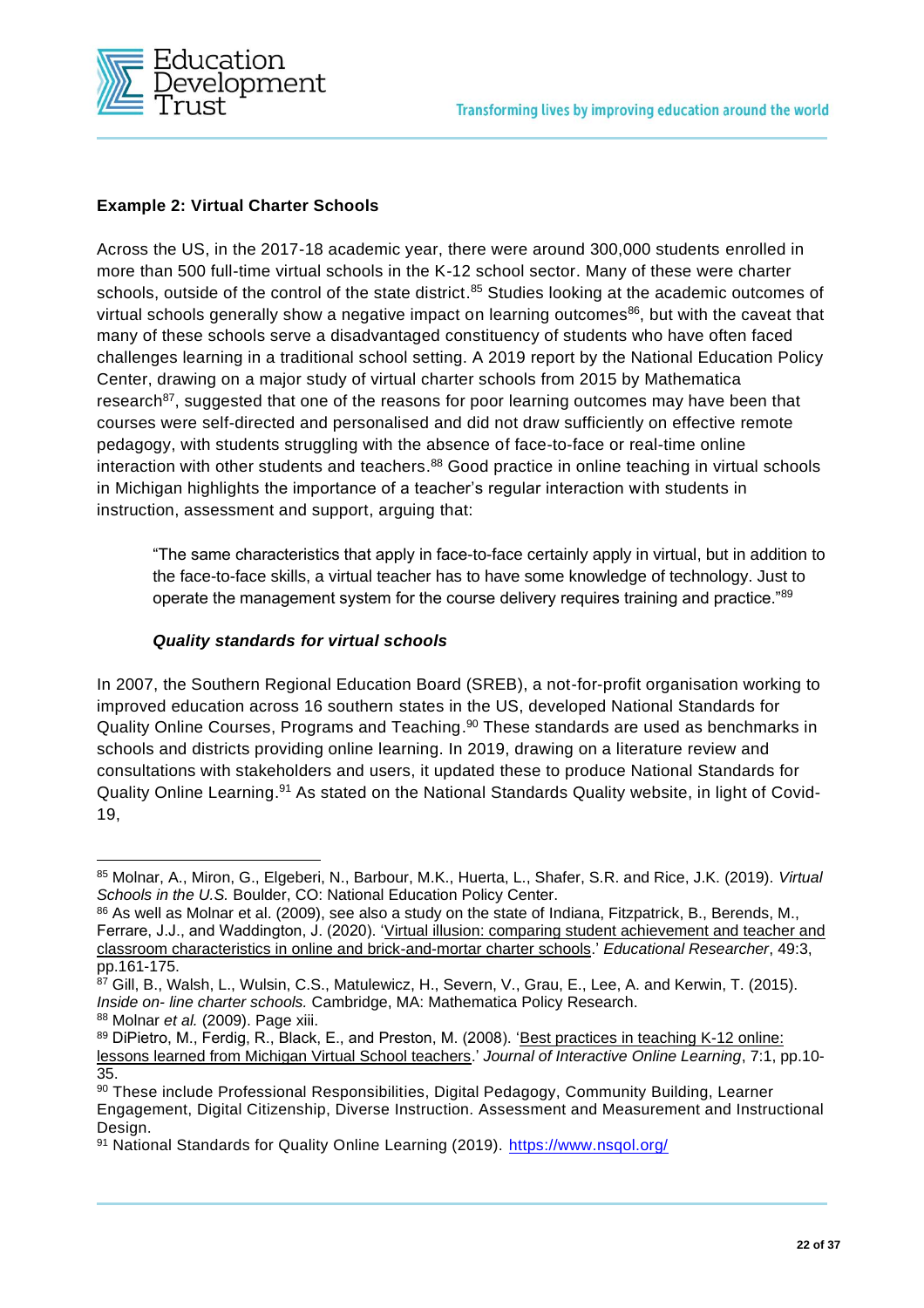

*These are essential frameworks for K-12 districts developing quality online learning plans to deal with long-term school closure possibilities.<sup>92</sup>*

The Standards outline some important considerations for teachers in relation to online safety, respecting intellectual property when curating on-line resources, personalised learning linked to individualised learning plans, and the importance of presence – through teacher-student and student-student interactions and visibility. This was highlighted in an early EdTech hub evidence review.<sup>93</sup>

Whilst these standards have existed for over a decade, a 2016 study on online charter schools suggests that no states have effective quality assurance or accountability mechanisms in place. <sup>94</sup> Another study from 2017 concurs that while multiple states do not have accountability measures beyond reporting enrolment and other basic data, Florida is demonstrating good practice, requiring schools to report on a broader range of measures, including performance accountability outcomes of individual students, teachers and schools. <sup>95</sup> This study recommends that policymakers provide better oversight, monitoring and accountability mechanisms, including an improved quality and range of school data.

#### **Example 3: Home schooling**

We examined the literature on home schooling, but most of the research is currently on the motivation behind home schooling, rather than the educational outcomes of home school students or the types of curriculum they follow. Less than 4%of the school age population in the US is home schooled, <sup>96</sup> and this mode of schooling works on the premise that a parent is available to act as a teacher and/or mediator of resources. This therefore does not lend itself to applicability and learning for Covid-19 responses and school closures, so we have not pursued researching learning from this for other countries' Covid-19 response.

#### **Learning from US experiences in Covid-19 educational response**

Within the US, education is a state-level responsibility, rather than a federal-level responsibility, but even districts within states have had their own localised responses to Covid-19. Some parts of the US are used to school closures at different times of the year due to severe weather.

- <https://edtechhub.org/wp-content/uploads/2020/04/research-best-practice-pedagogy-remote-teaching.pdf> <sup>94</sup> Pazhouh, R. Robin, L., and Miller, L. (2016). 'A policy framework for online charter schools'. *Education Digest*, Prakken Publications, 81:8, pp.49-58.
- 95 Beck, D., and LaFrance, J. (2017). 'Online schooling in the United States: a response to Saultz and Fusarelli.' *Journal of School Choice*, 11:1, pp.42-59. Page 52.

<sup>96</sup> Greenwalt, K. (2019). *Homeschooling in the United States.*

https://www.researchgate.net/publication/331386435\_Homeschooling\_in\_the\_United\_States

<sup>92</sup> Ibid

<sup>93</sup> See McAleavy T., and Gorgen, K. (2020). *Overview of emerging country-level response to providing educational continuity under COVID-19: best practice in pedagogy for remote teaching.*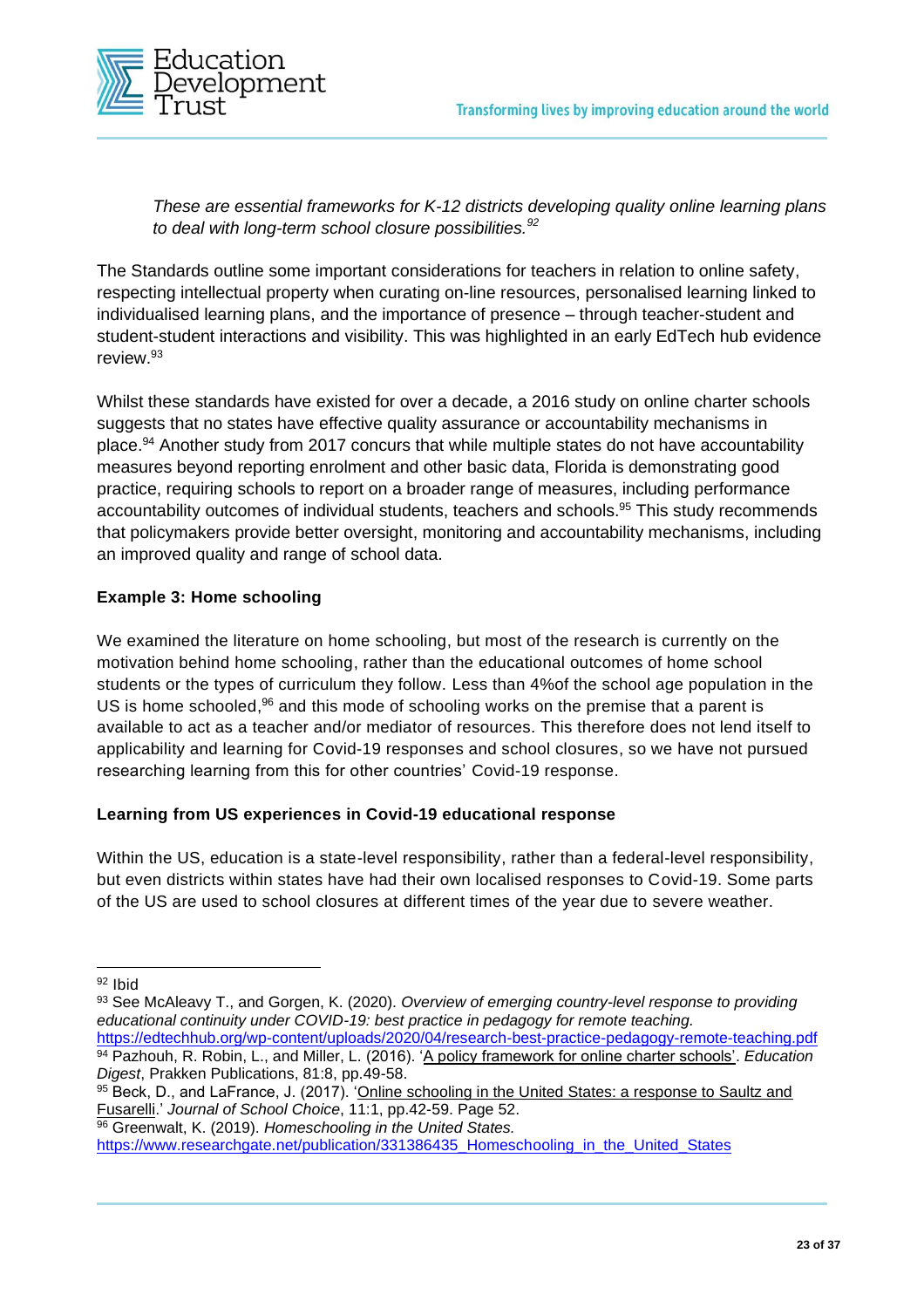

Former Education Secretary of Michigan, Paul Reville, gave some insights into the parts of the US that were more prepared than others:

*I think the lessons we've learned are that it's good [for school districts] to have a backup system, if they can afford it. I was talking recently with folks in a district in New Hampshire where, because of all the snow days they have in the wintertime, they had already developed a backup online learning system. That made the transition, in this period of school closure, a relatively easy one for them to undertake. They moved seamlessly to online instruction.<sup>97</sup>*

The information that is available on state or district-level Covid-19 response largely relates to access, rather than educational content and delivery, with commentators noting how the crisis has exposed the scale of inequality in the US.

#### **Addressing the digital divide**

Three broad solutions to limited digital access have included:

- **•** Providing free internet to households through internet service providers or by providing hotspots
- **•** Wi-Fi buses providing Wi-Fi to some rural locations and inner-city locations
- **•** Distributing Chromebooks to households.

Glenrock County District, New Jersey, has recognised that many rural households do not have internet access, or at least not consistent enough access for online schooling. Internet service providers have offered two months' free internet to households in the district who are not connected, with the district covering the costs after this initial free period.<sup>98</sup> The County District also plans on purchasing hotspots to distribute to families with poor or no internet coverage. In addition, to reach a larger number of children in the district, Wi-Fi enabled buses are being deployed, each with a 300 feet radius reach. Prior to receiving free Wi-Fi, many students had been receiving "paper packets" of schoolwork to their homes, but the Superintendent of the district noted that this causes inequity that they want to avoid:

*We don't want there to be inequity of services for a student who's receiving education via an online or virtual means versus someone getting education through paper packets…There's no replacement for face-to-face, but the internet is a lot more three-dimensional... Inequity is an issue with paper packets, and we want to solve that as much as we can.<sup>99</sup>*

<sup>98</sup> The Tribune (2020). *Glenrock school district rolls out free internet, WiFi-enabled buses to support virtual learning.* 19th April 2020. [https://trib.com/news/local/education/glenrock-school-district-rolls-out-free](https://trib.com/news/local/education/glenrock-school-district-rolls-out-free-internet-wifi-enabled-buses-to-support-virtual-learning/article_df1f8c52-52db-528f-a50b-f44a62dc0a53.html)[internet-wifi-enabled-buses-to-support-virtual-learning/article\\_df1f8c52-52db-528f-a50b](https://trib.com/news/local/education/glenrock-school-district-rolls-out-free-internet-wifi-enabled-buses-to-support-virtual-learning/article_df1f8c52-52db-528f-a50b-f44a62dc0a53.html)[f44a62dc0a53.html](https://trib.com/news/local/education/glenrock-school-district-rolls-out-free-internet-wifi-enabled-buses-to-support-virtual-learning/article_df1f8c52-52db-528f-a50b-f44a62dc0a53.html)

<sup>97</sup> Mineo, L. (2020). *Time to fix American education with race-for-space resolve.* The Harvard Gazette, 10<sup>th</sup> April 2002. <https://news.harvard.edu/gazette/story/2020/04/the-pandemics-impact-on-education/>

<sup>99</sup> Ibid.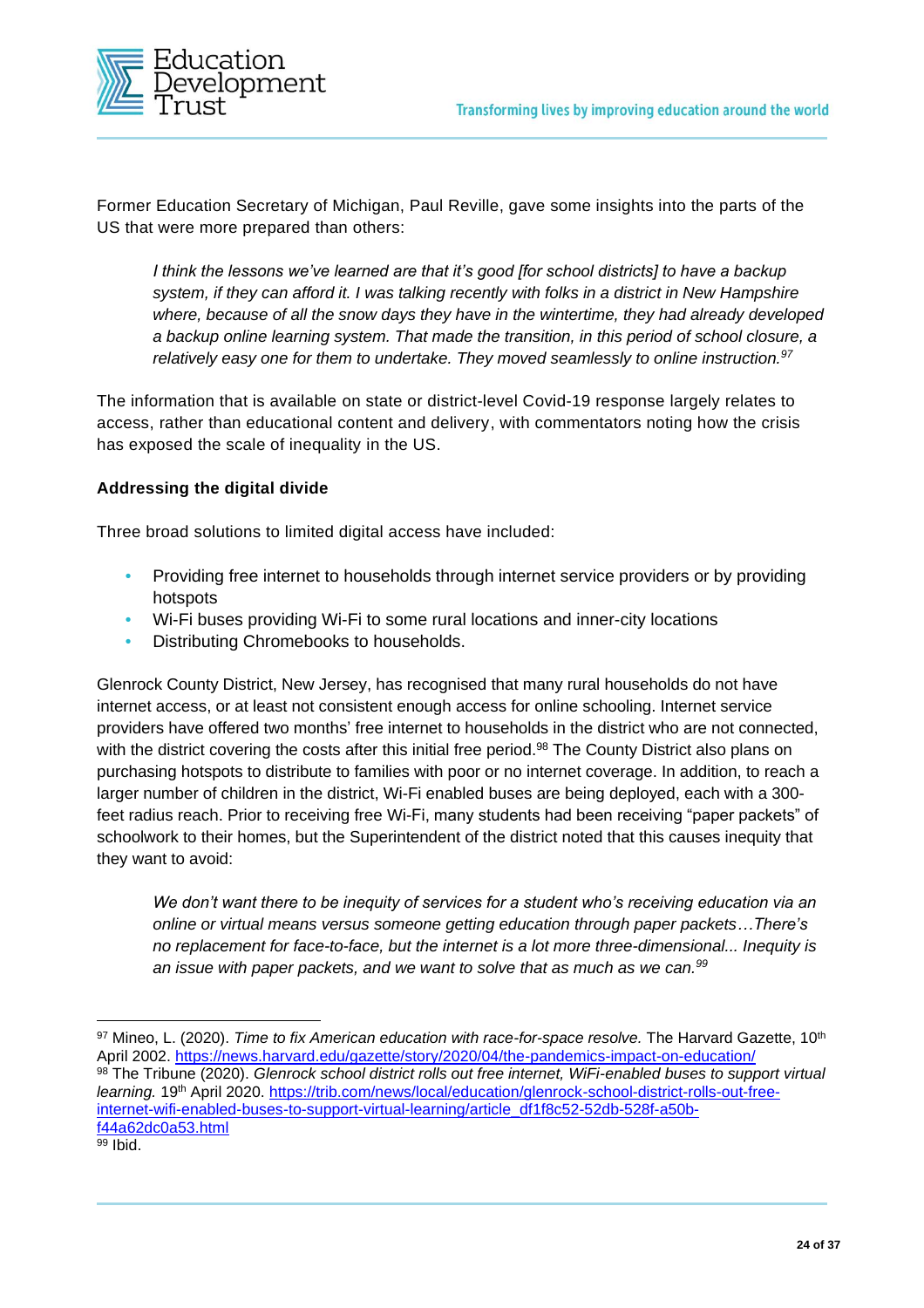

Offering Wi-Fi through school buses is a solution that has been used across multiple states in the US. In California, there were some questions around the locations of these buses. Some suggestions have been to park the buses in large parking lots, to enable students to sit in their cars and socially distance.<sup>100</sup> In Austin, Texas, school buses have been parked outside apartment complexes with high levels of need, 150 feet apart, to ensure coverage of the entire complex. Some buses have also been distributing Chromebooks to students. South Bend Community School Corporation in Indiana had already equipped their buses with Wi-Fi last November and has repurposed them during the crisis. All students in the district had already received a Chromebook, so were potentially in an even better position than other localities when the crisis started. The Boston Public School system in Massachusetts also purchased and distributed 20,000 Chromebooks to students at the start of the crisis.<sup>101</sup>

Other states and districts have been using their school buses to deliver school meals. In Gwinnett County, Georgia, buses are driving the same routes as usual, stopping in the same places, but instead of picking up children, they are dropping off food.<sup>102</sup>

Some areas in Los Angeles have high levels of deprivation – only 50% of students are estimated to have personal devices they can use for online learning at home, and only 25% of families have internet access at home.<sup>103</sup> As a result, Los Angeles is one district that has partnered with local Public Broadcasting Service (PBS) stations to deliver educational content for K-12 schools through three broadcasting channels, in addition to streaming through websites, YouTube, Google Play and other apps. <sup>104</sup> Digital resources are aligned to state standards and online training will be provided for teachers on how to use them. The daily broadcast schedules are available on PBS' Interconnection system, enabling all PBS stations in the country to access them in the cloud and broadcast them in their locality. In the early stages of lockdown, they had two weeks of programmes planned out. It is not clear whether they have looked at the learning coming from Sesame Street in relation to content and representation of different racial and ethnic groups amongst presenters.

<sup>100</sup> Hannon, T. (2020). *School Bus Wi-Fi Hotspots Aide Student Learning During COVID-19 Closures.*  School Transportation News, 8<sup>th</sup> April 2020.

[https://stnonline.com/special-reports/school-bus-wi-fi-hotspots-aide-student-learning-during-covid-19](https://stnonline.com/special-reports/school-bus-wi-fi-hotspots-aide-student-learning-during-covid-19-closures/) [closures/](https://stnonline.com/special-reports/school-bus-wi-fi-hotspots-aide-student-learning-during-covid-19-closures/)

<sup>101</sup> Rauf, D. (2020). *Coronavirus squeezes supply of Chromebooks, iPads, and other digital learning devices.* EdWeek, 1st April 2020. [https://www.edweek.org/ew/articles/2020/04/01/coronavirus-squeezes](https://www.edweek.org/ew/articles/2020/04/01/coronavirus-squeezes-supply-of-chromebooks-ipads-and.html)[supply-of-chromebooks-ipads-and.html](https://www.edweek.org/ew/articles/2020/04/01/coronavirus-squeezes-supply-of-chromebooks-ipads-and.html)

<sup>102</sup> Gray, R. (2020). *Update: Georgia School District Buses Roll Again on Food Delivery Missions.* School Transportation News, 6th April 2020. [https://stnonline.com/news/georgia-school-district-buses-to-roll-again](https://stnonline.com/news/georgia-school-district-buses-to-roll-again-on-food-delivery-missions/)[on-food-delivery-missions/](https://stnonline.com/news/georgia-school-district-buses-to-roll-again-on-food-delivery-missions/)

<sup>&</sup>lt;sup>103</sup> A highly publicised initiative to distribute 600,000 tablets to students, conceived in part as a way to address inequitable access, was halted due to a range of challenges – see Lapowsky (2015). *What*  schools must learn from LA's iPad debacle. Wired, 5<sup>th</sup> August 2015. [https://www.wired.com/2015/05/los](https://www.wired.com/2015/05/los-angeles-edtech/)[angeles-edtech/](https://www.wired.com/2015/05/los-angeles-edtech/)

<sup>104</sup> Goldsmith, J. (2020). *PBS steps in with educational programming as Los Angeles schools closed.* Deadline, 13<sup>th</sup> March 2020. [https://deadline.com/2020/03/pbs-socal-kcet-lausd-los-angeles-schools-close-](https://deadline.com/2020/03/pbs-socal-kcet-lausd-los-angeles-schools-close-1202883111/)[1202883111/](https://deadline.com/2020/03/pbs-socal-kcet-lausd-los-angeles-schools-close-1202883111/)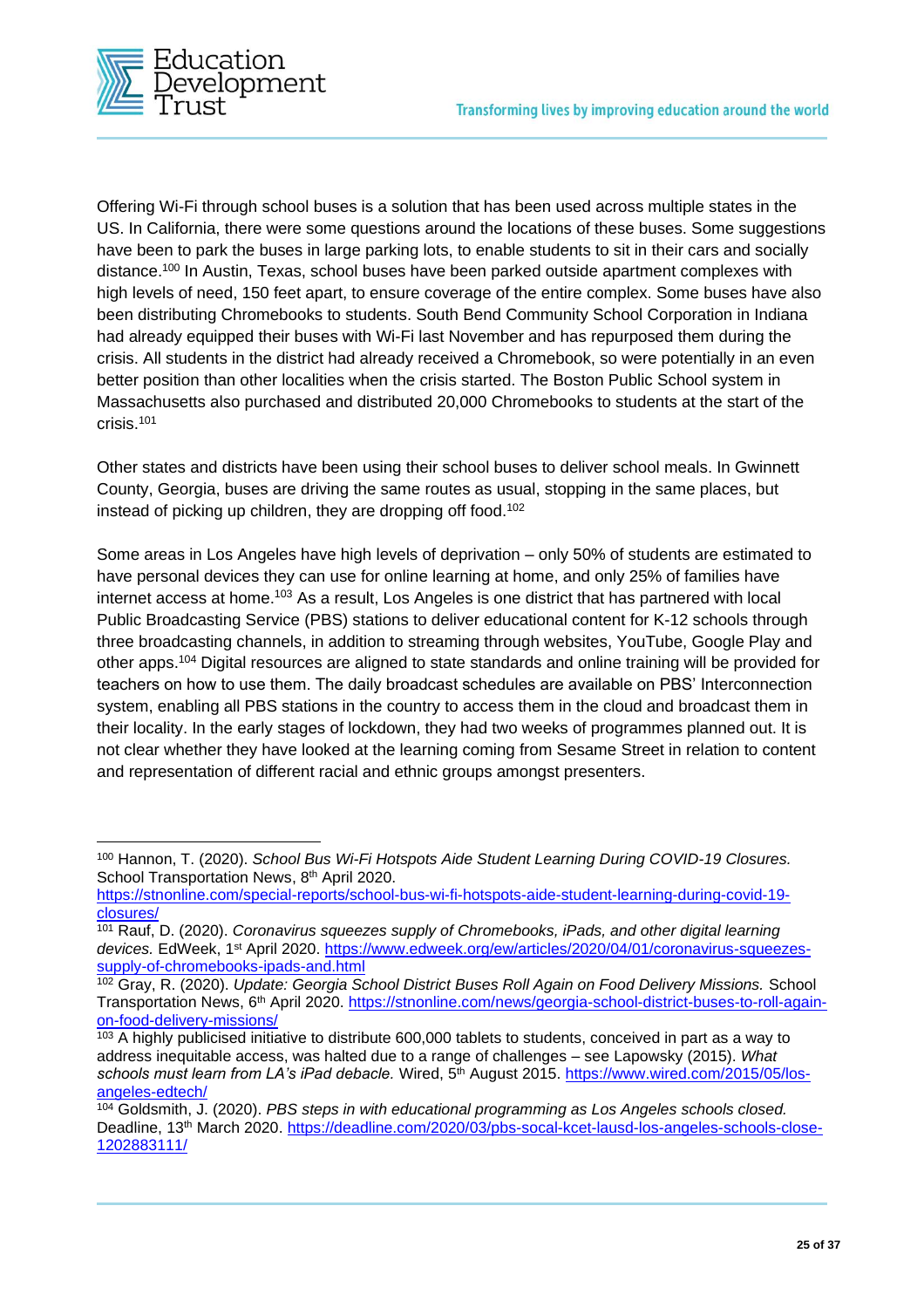

Another district in California, the Fullerton Joint Union High School District in Orange County, had already distributed Chromebooks to students five years prior to recent school closures. Prior to school closures, the district also conducted a needs assessment of students' home learning situation to help them prepare. They were able to identify students who did not have internet access at home and arranged for Wi-Fi hotspots to be delivered ahead of school closures. The district noted the importance of understanding how students' home environments can make it difficult for them to continue studying on the same schedule, so produced more flexible plans to enable students to balance home life (with matters such as supporting younger siblings with schoolwork, or struggling to find a quiet space to study). Teachers in this district have opted for a combination of live-streamed lessons, pre-recorded lectures, video call check-ins with students and a mix of other online resources.<sup>105</sup>

<sup>105</sup> Johnson, S. (2020). *Why distance learning is a success in one California district.* EdSource, 27th April 2020.<https://edsource.org/2020/why-distance-learning-is-a-success-in-one-california-district/630051>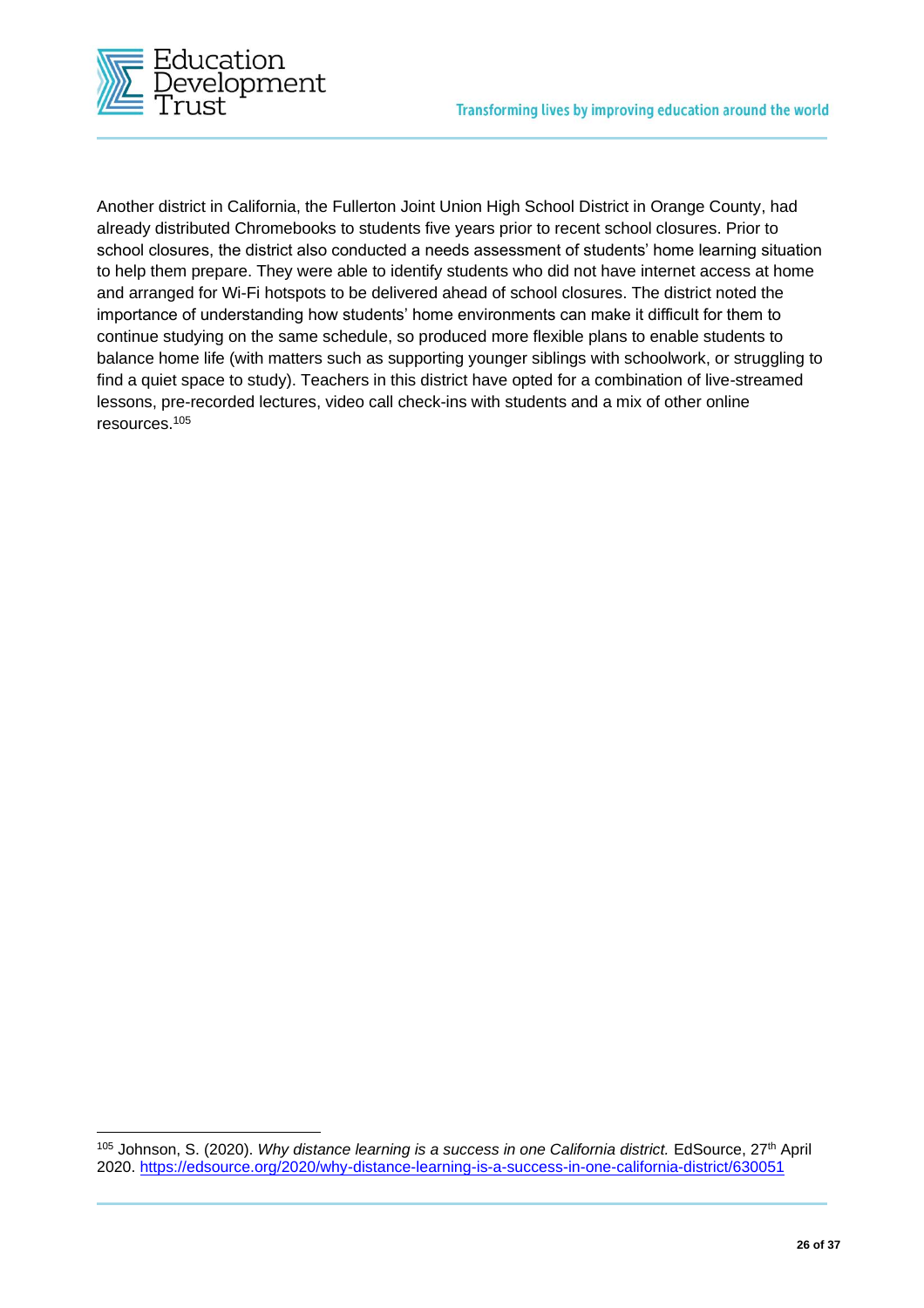

### **Section 3: Emerging lessons learnt**

Drawing on the case studies presented in this report, in combination with recent lessons learned on the Covid-19 response highlighted in earlier EdTech Hub reports, we see the following themes emerging regarding the effective use of remote learning:

#### **Collaborating across government and in public-private partnerships in order to build preparedness for a switch to remote or blended learning**

The establishment of Access to Information (a2i) in the ICT Division of the Government of Bangladesh, along with the work completed under the English in Action programme over the last decade – to (i) popularise educational television content and (ii) build the capacity of state broadcasters to produce a cadre of producers and technicians – has resulted in crossgovernment collaboration. This was demonstrated by the government's rollout of education television content for students within a week of Covid-19 school closures. In South Korea, there has been strong collaboration between the government and telecommunications companies to create smart learning systems and services. Meanwhile, whilst focused solely on the private sector, the US-based Sesame Workshop – similarly to Bangladesh – demonstrates the importance of education experts and media production experts working together, alongside child psychologist to produce high-quality broadcasts of high-quality, relevant content. These examples highlight the importance of technology experts working alongside education experts.

#### **Investing in building national digital capacity**

Sustained external or internal R&D investment may be required to build the infrastructure and capacity required for governments (at federal or state level) to be able to support the mass rollout of virtual learning. In Bangladesh, this involved a ten-year £50 million external investment in the education and media sectors, as well as external investment to establish a2i. The Government of Singapore and the Government of South Korea have both prioritised investment in ICT, and specifically education technology, through a series of national plans over the last 25 years. This has enabled both countries to use remote learning quite extensively to supplement face-to-face learning. Due to regular school closures as a result of heavy winter snowfall, a district in the north-eastern US had a well-developed backup online learning system that it could easily switch to in response to COVID-19. In all these examples, the switch to remote learning has been easier and quicker because the necessary digital capacity was already established and could be built upon.

#### **Providing guidance for teachers in how to support remote learning**

Singapore and South Korea have both provided guidance for teachers on remote learning. In South Korea, the MoE guidance includes its expectations of teachers, as well as advice on how to set assignments and give feedback on work. The MoE has also established a remote community of practice for teachers, 'Teacher On', in which teachers can exchange ideas and examples of good practice. They have also able to draw on key roles within the education system – the SMART education leads – to coordinate the teacher professional development efforts during the crisis. In Singapore, a pilot approach was used before nationwide school closures, enabling the government to gather valuable feedback before ramping up the programme. In the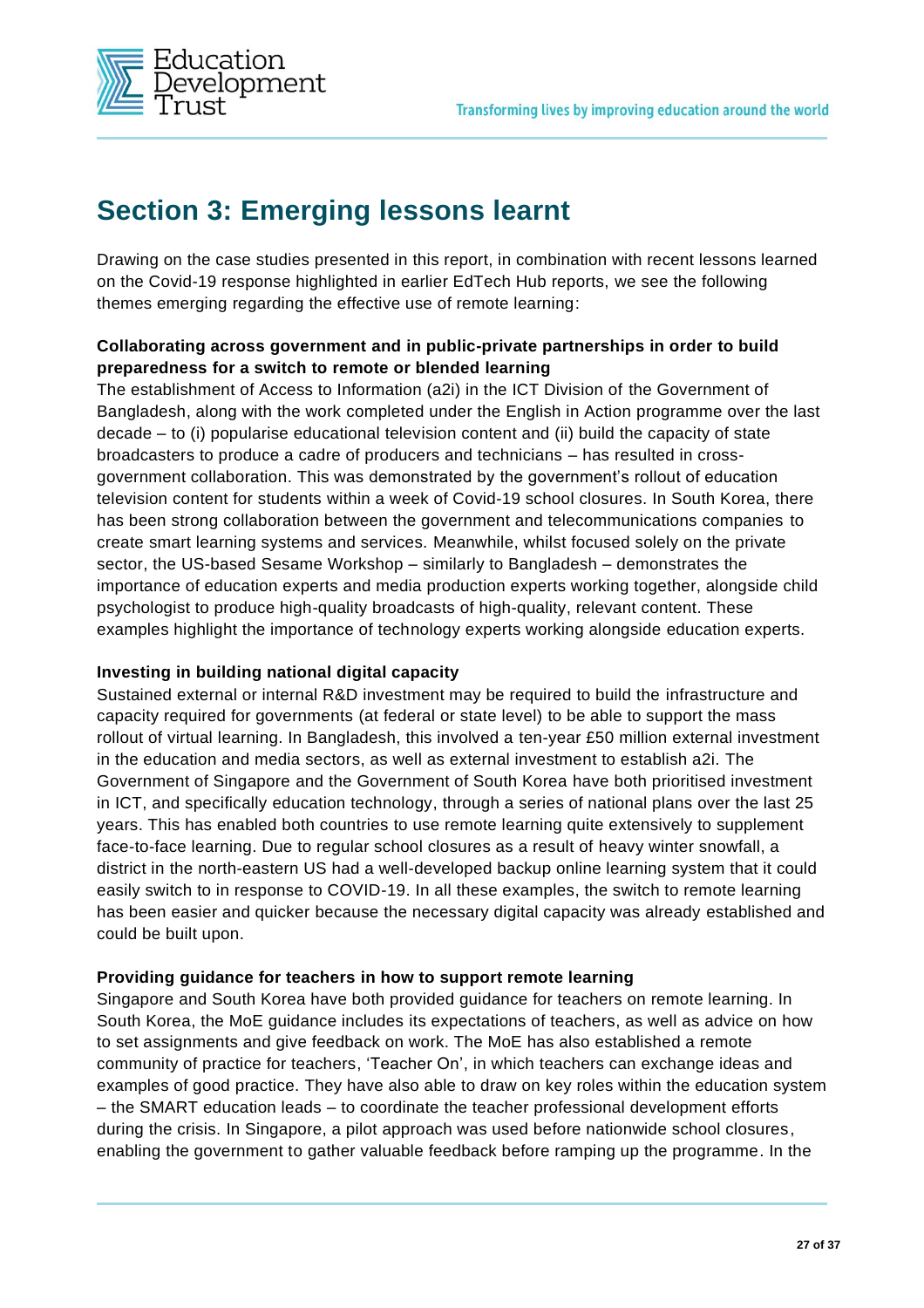

US, the National Standards for Quality Online Learning have been created and made publicly available for teachers to access. Moving to remote or blended learning will be a new way of operating for many teachers, and requires a different approach to face-to-face teaching in a physical classroom: all these examples demonstrate the importance of providing guidance and support to teachers as they manage this transition.

#### **Supporting parents to help their children with remote learning**

In Bangladesh, a2i is planning to provide guidance to parents to help engage their children in remote learning. UNICEF is supporting Bangladesh in this and is conducting similar work in Pakistan.<sup>106</sup>In the US, the Sesame Workshop provides resources on a dedicated website to support families and communities with different aspects of remote learning. In all of these cases, this creates a joined-up approach to remote learning, in which parents and caregivers can reinforce the work that teachers are doing.

#### **Negotiating lower- price or free internet access for educational sites from network providers to make it more affordable for families**

In Bangladesh, BBC Janala negotiated with all six mobile phone networks to ensure reduced data costs for educational material. This provides a key lesson that can be applied to other countries as they roll out remote learning in response to Covid-19, as it helps to manage household (and MoE) costs of educational continuity planning. This is an approach that has also been successful in Rwanda's Covid-19 response and used by several US states or districts.

#### **Providing technological equipment and/or internet access for disadvantaged families to ensure continuity of learning**

As part of the COVID-19 response, the government of South Korea has supported low-income families to reduce the cost of internet connectivity, as well as supporting third-sector computer equipment-lending services. In the US, some districts have provided disadvantaged students with Chromebooks, while others have parked Wi-Fi-enabled buses in local communities to provide hotspots for communities without broadband.

#### **Ensuring broadcasting presenters and content are inclusive and representative of the audience**

The Sesame Workshop worked hard from the outset to promote inclusion and to have strong representation from different racial and ethnic groups, as well as from children with disabilities and other types of disadvantage. This is a particular learning point if remote learning has to be sustained for long periods and has a heavy reliance on television or radio broadcasting. The Sesame Workshop language and approach to inclusion have also helped to bring different people and groups together, rather than delineating "us" and "them". This helps to inform the thinking and behaviour of children, teachers and communities and provides a good practice model for discussing and responding to Covid-19 in education.

<sup>106</sup> UNICEF Pakistan. (2020). Pakistan COVID-19 Situation Report 23rd-29th March. Islamabad: UNICEF. <https://reliefweb.int/report/pakistan/pakistan-covid-19-situation-report-reporting-date-23-29-march-2020>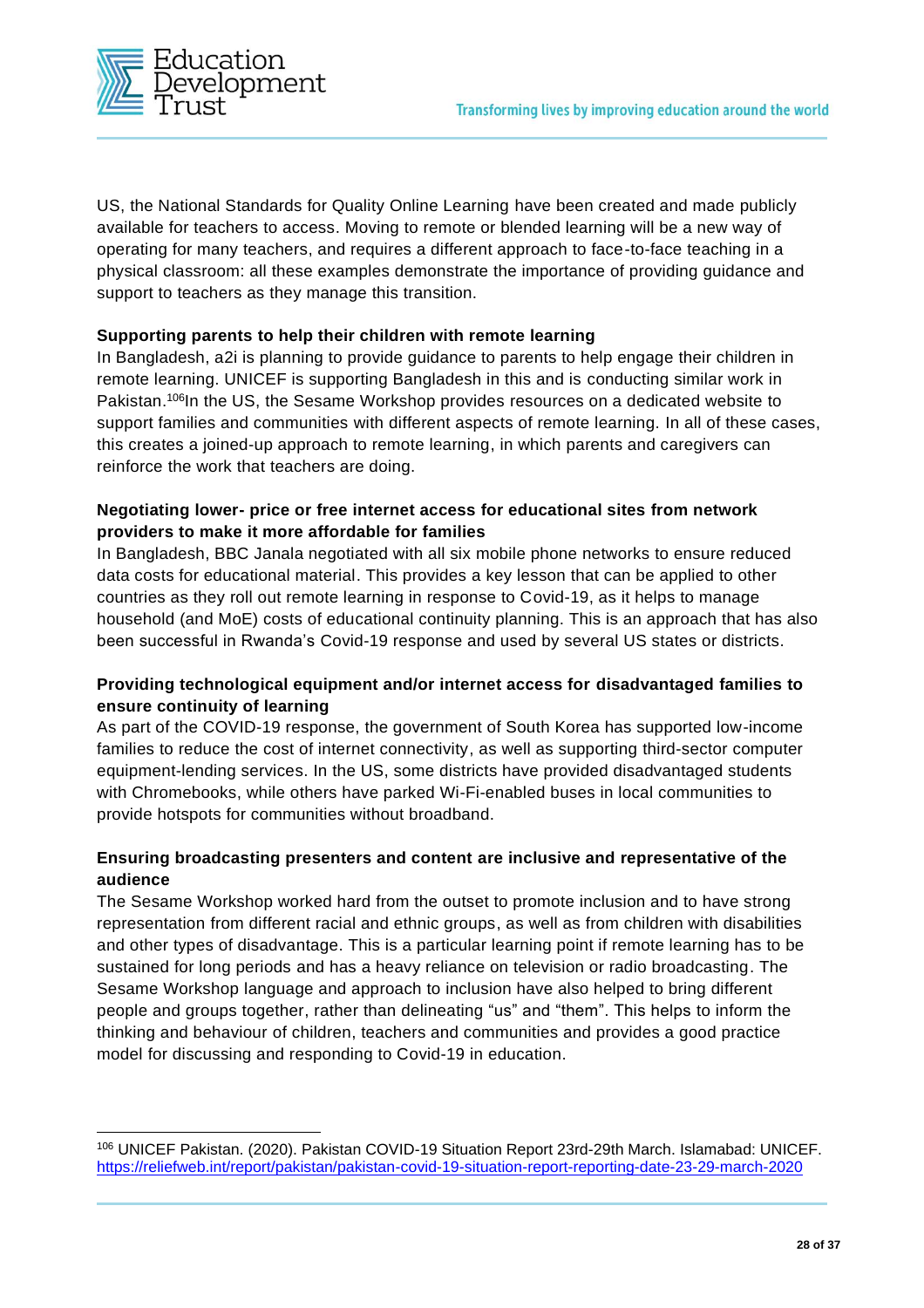

### **Section 4: Recommendations**

Drawing on the learning from these four countries, this report echoes some of the recommendations in three previous EdTech hub evidence reviews on best practice in remote pedagogy, reaching disadvantaged students, and what is working from emerging country-level responses to Covid-19.<sup>107</sup> These include:

#### **1. Use a variety of means to promote 'teaching presence'**

This may be through either synchronous and/or asynchronous interactions with teachers (e.g. in virtual office hours, or the use of platforms such as Google classrooms, Microsoft TEAMS or Zoom breakout rooms) and other students through on-line learning, and/or through continuity in the face or voice of the central teacher in broadcasting. Effective strategies will need to ensure that teachers provide regular opportunities for interaction, and that they provide guidance and feedback to encourage cognitive engagement and promote active learning. This is particularly important when using a student-directed learning approach.

#### **2. Provide guidance, training and resources for teachers**

This may be through: (i) the curation of learning resources; (ii) the formation of virtual communities of practice to enable peer-to-peer learning; and (iii) training in how to use different virtual platforms and/or apps to support effective teaching and learning. Teachers may be brilliant at face-to-face teaching but need support in moving to effective online teaching, particularly in contexts where online teaching is not well established.

#### **3. Encourage cross-sector alliances and public-private partnerships**

Collaboration across government (for example, between an MoE and a ministry of telecommunications or technology) and between the MoE and private sector technology and media organisations, can provide an effective response to support remote learning. In low- and middle-income countries, this may also require the support of development partners. Such collaborations can help to build remote teaching capability through a variety of tech-supported methods. It will be important to ensure clarity on the roles and responsibilities of each player in an alliance, through memoranda of understanding, coupled with regulations to prevent the private sector taking undue commercial advantage of its position in a partnership.

<sup>107</sup> See particularly McAleavy T., and Gorgen, K. (2020). *Overview of emerging country-level response to providing educational continuity under COVID-19: best practice in pedagogy for remote teaching.* [https://edtechhub.org/wp-content/uploads/2020/04/research-best-practice-pedagogy-remote-teaching.pdf;](https://edtechhub.org/wp-content/uploads/2020/04/research-best-practice-pedagogy-remote-teaching.pdf) McAleavy, T., Joynes, C., Gibbs, E. and Sims, K. (2020). *What steps are being taken to reach the most disadvantaged students during the period of COVID-19 school closure?* [https://edtechhub.org/wp](https://edtechhub.org/wp-content/uploads/2020/05/disadvantaged-students.pdf)[content/uploads/2020/05/disadvantaged-students.pdf;](https://edtechhub.org/wp-content/uploads/2020/05/disadvantaged-students.pdf) and Joynes, C., Gibbs, E. and Sims, K. (2020). *An overview of emerging country-level responses to providing educational continuity under COVID-19: What's working? What isn't?* <https://edtechhub.org/wp-content/uploads/2020/05/whats-working-whats-not.pdf>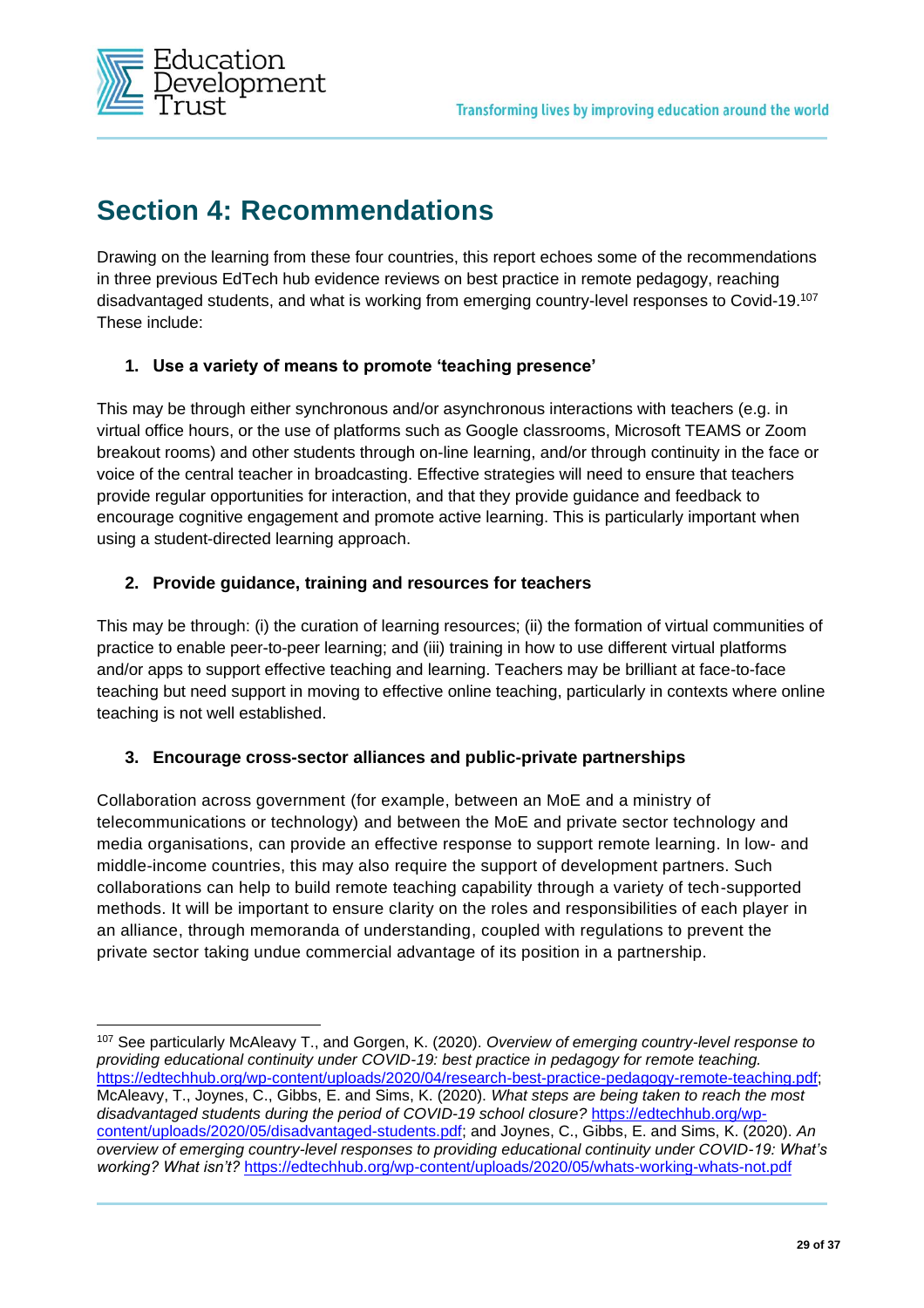

#### **4. Prioritise engagement with vulnerable and disadvantaged students and their families/caregivers**

Vulnerable and disadvantaged groups are most likely to fall further behind without additional support and follow-up. Whilst this may need to include tech equipment and internet access for those who do not have it, this is not sufficient and will need to be accompanied by direct and ongoing support from teachers.

#### **5. Invest in and develop the skills of the middle tier**

These middle-tier roles are key stakeholders in the workforce which will become essential during a crisis response. This is demonstrated in South Korea, where existing SMART education leads, were mobilised rapidly during the COVID-19 response in order to support teachers with the shift to full-time remote learning. Effective crisis management skills and – more specifically – the skills to support a rapid move to remote education during a crisis are a crucial component of systems with the right delivery architecture to communicate, collaborate and pivot effectively.

#### **6. Respond appropriately and holistically according to context – there is no one-sizefits-all remote learning solution**

Different contexts (including different regions/districts within a country) may require different responses. This is not just about what type of tech is most suitable (no-, low- or high-tech), but also about other factors, such as levels of equity, governance and regulatory structures (federal versus centralised versus decentralised) and past experience and track record with education technology and remote learning. For example, in a federal system like the US, where education decisions are made locally and there is less regulation, a different approach may be required in a more economically deprived, largely urban district, compared with a more remote rural district. By contrast, in a smaller, centralised context like Singapore, with a long track record of education technology, it may be more feasible to follow a largely homogeneous approach across the country.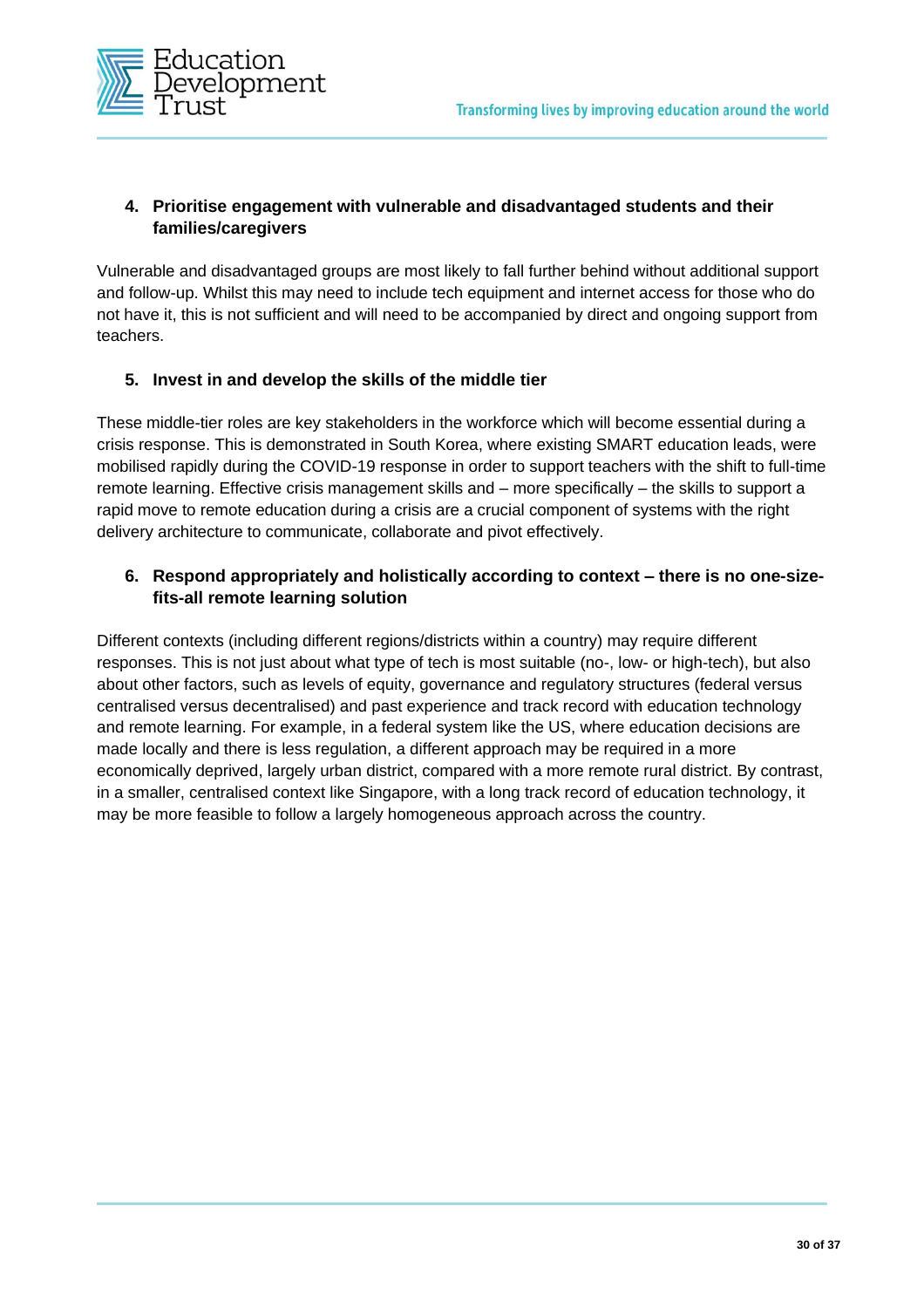

### **Bibliography**

BBC Janala website [https://www.bbc.co.uk/mediaaction/where-we](https://www.bbc.co.uk/mediaaction/where-we-work/asia/bangladesh/bbc-janala)[work/asia/bangladesh/bbc-janala](https://www.bbc.co.uk/mediaaction/where-we-work/asia/bangladesh/bbc-janala)

Beck, D., and LaFrance, J. (2017). 'Online schooling in the United States: a response to Saultz and Fusarelli.' *Journal of School Choice*, 11:1, pp.42-59.

Budhrani, K., Ji, Y. and Lim, J.H. (2018). '*Unpacking conceptual elements of smart learning in the* Korean scholarly discourse.' *Smart Learning Environment,* 5, 23.

California Department of Education (2020). *Lessons from the Field: Remote Learning Guidance*. <https://www.cde.ca.gov/ls/he/hn/appendix2.asp>

Chee, T.A., Divaharan, S., Tan, L. and Mun, C.H. (2011). *Self-directed learning with ICT: Theory, practice and assessment.* Ministry of Education, Singapore. [https://ictconnection.moe.edu.sg/ictconnection/slot/u200/mp3/monographs/self](https://ictconnection.moe.edu.sg/ictconnection/slot/u200/mp3/monographs/self-directed%20learning%20with%20ict.pdf)[directed%20learning%20with%20ict.pdf](https://ictconnection.moe.edu.sg/ictconnection/slot/u200/mp3/monographs/self-directed%20learning%20with%20ict.pdf)

Cho, K. (2017). 'Analysis of Teacher Perceptions of Digital Textbook Use in Korea Pilot Schools.' *International Journal for Educational Media and Technology*, 2017, 11:1, pp.76-81. [http://jaems.jp/contents/icomej/vol11/09\\_Cho.pdf](http://jaems.jp/contents/icomej/vol11/09_Cho.pdf)

Chun (2017). *Birth and major strategies of SMART education initiative in South Korea and its challenges. Smart innovation, systems and technologies.* Lausanne, Switzerland, Springer.

Crescent Academy for Digital-Age Learning website [https://www.crescent.edu.sg/cradle/crescent](https://www.crescent.edu.sg/cradle/crescent-academy-for-digital-age-learning)[academy-for-digital-age-learning](https://www.crescent.edu.sg/cradle/crescent-academy-for-digital-age-learning)

DFID (2018). *Project Completion Review, English in Action (2008-18).*

DFID (2015). *English in Action, Adult Component 2008-2014 Project Closure Review.*

Dhaka Tribune (2020). *BTV, Sangsad TV to air lessons for secondary level students from Sunday.* 28th March 2020. [https://www.dhakatribune.com/bangladesh/2020/03/28/btv-sangsad-tv](https://www.dhakatribune.com/bangladesh/2020/03/28/btv-sangsad-tv-to-air-lessons-for-secondary-level-students-from-sunday)[to-air-lessons-for-secondary-level-students-from-sunday](https://www.dhakatribune.com/bangladesh/2020/03/28/btv-sangsad-tv-to-air-lessons-for-secondary-level-students-from-sunday)

DiPietro, M., Ferdig, R., Black, E., and Preston, M. (2008). 'Best practices in teaching K-12 online: lessons learned from Michigan Virtual School teachers.' *Journal of Interactive Online Learning*, 7:1, pp.10-35.

Editorial (2015). 'Looking East: Education Reform and the Korean Creative Economy.' *Educational Philosophy and Theory*, 47:1, pp.1-9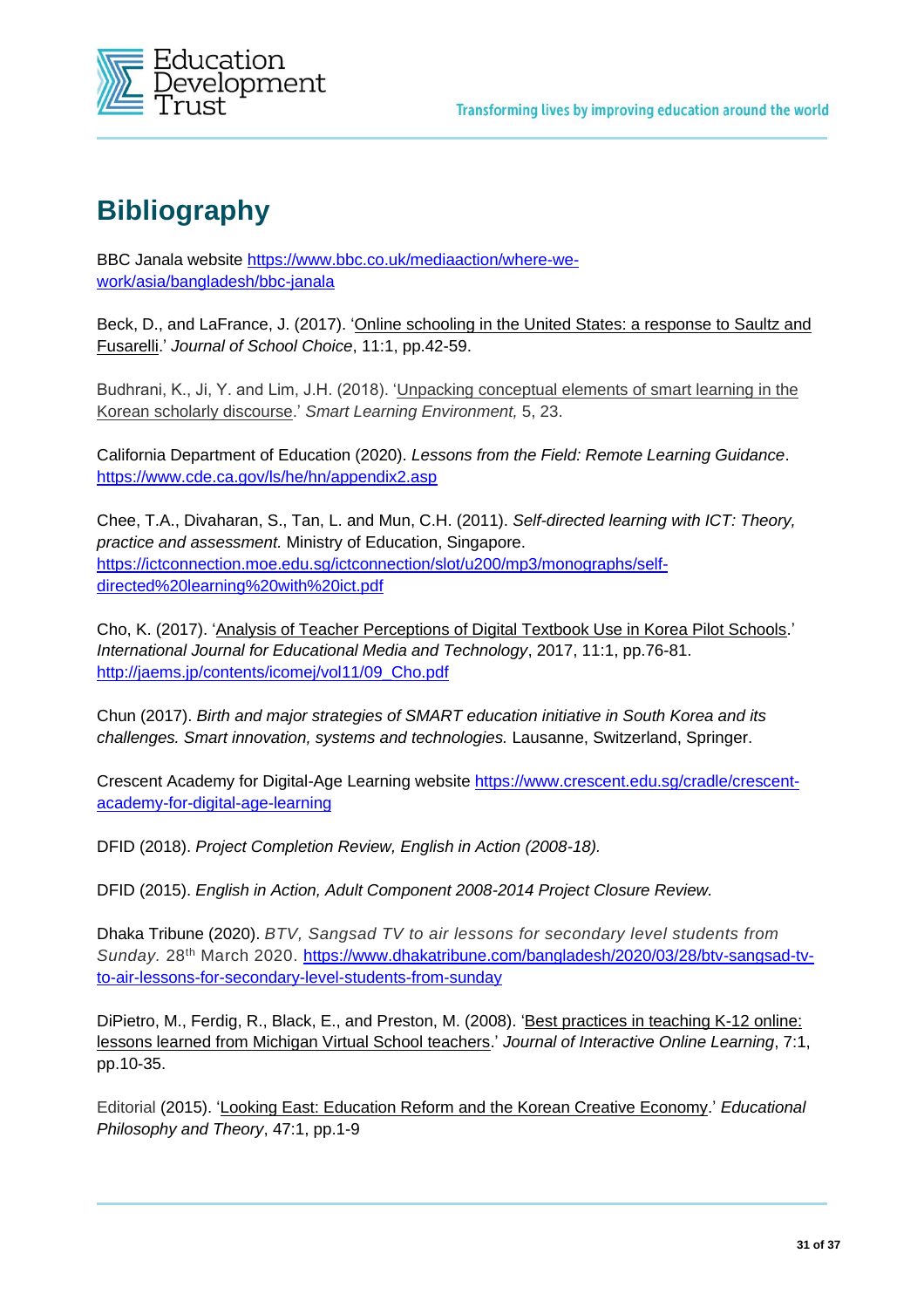

Fisch, S.M., Truglio, R.T., and Cole, C.F., (1999). 'The impact of Sesame Street on preschool children: a review and synthesis of 30 years' research.' *Media Psychology*, 1:2, pp. 165-190.

Fitzpatrick, B., Berends, M., Ferrare, J.J., and Waddington, J. (2020). 'Virtual illusion: comparing student achievement and teacher and classroom characteristics in online and brick-and-mortar charter schools.' *Educational Researcher*, 49:3, pp.161-175.

Gill, B., Walsh, L., Wulsin, C.S., Matulewicz, H., Severn, V., Grau, E., Lee, A. and Kerwin, T. (2015). *Inside on- line charter schools.* Cambridge, MA: Mathematica Policy Research.

Goldsmith, J. (2020). *PBS steps in with educational programming as Los Angeles schools closed.* Deadline, 13<sup>th</sup> March 2020. [https://deadline.com/2020/03/pbs-socal-kcet-lausd-los-angeles-schools](https://deadline.com/2020/03/pbs-socal-kcet-lausd-los-angeles-schools-close-1202883111/)[close-1202883111/](https://deadline.com/2020/03/pbs-socal-kcet-lausd-los-angeles-schools-close-1202883111/)

Gray, R. (2020). *Update: Georgia School District Buses Roll Again on Food Delivery Missions.*  School Transportation News, 6<sup>th</sup> April 2020. [https://stnonline.com/news/georgia-school-district-buses](https://stnonline.com/news/georgia-school-district-buses-to-roll-again-on-food-delivery-missions/)[to-roll-again-on-food-delivery-missions/](https://stnonline.com/news/georgia-school-district-buses-to-roll-again-on-food-delivery-missions/)

Greenwalt, K. (2019). *Homeschooling in the United States.* https://www.researchgate.net/publication/331386435\_Homeschooling\_in\_the\_United\_States

Hannon, T. (2020). *School Bus Wi-Fi Hotspots Aide Student Learning During COVID-19 Closures.*  School Transportation News, 8<sup>th</sup> April 2020.

[https://stnonline.com/special-reports/school-bus-wi-fi-hotspots-aide-student-learning-during-covid-19](https://stnonline.com/special-reports/school-bus-wi-fi-hotspots-aide-student-learning-during-covid-19-closures/) [closures/](https://stnonline.com/special-reports/school-bus-wi-fi-hotspots-aide-student-learning-during-covid-19-closures/)

Hasan, K. (2010). *TV 2010.* Forum, The Daily Star, June 2010. <http://archive.thedailystar.net/forum/2010/june/TV.htm>

Huang, Y.-M.; Liang, T.-H.; Su, Y.-N.; Chen, N.-S. (2012). 'Empowering personalized learning with an interactive e-book learning system for elementary school students*.*' *Education Technology Research and Development*, 60, pp.703–722.

Hwang, D.J., Yang, H-K and Kim H. (2010). *E-Learning in the Republic of Korea.* UNESCO Institute for Technologies in Education. Moscow. [https://iite.unesco.org/pics/publications/en/files/3214677.pdf\]](https://iite.unesco.org/pics/publications/en/files/3214677.pdf)

IBM (2017). *IBM Watson and Sesame Workshop introduce intelligent play and learning platform on IBM cloud.* IBM press release, 6 June 2017.<https://www.ibm.com/watson/education/sesame-street>

Jang, D.-H.; Yi, P.; Shin, I.-S. (2016). 'Examining the Effectiveness of Digital Textbook use on Students' Learning Outcomes in South Korea: A Meta-analysis.' *Asia-Pacific Education Researcher*, 25, pp.57–68.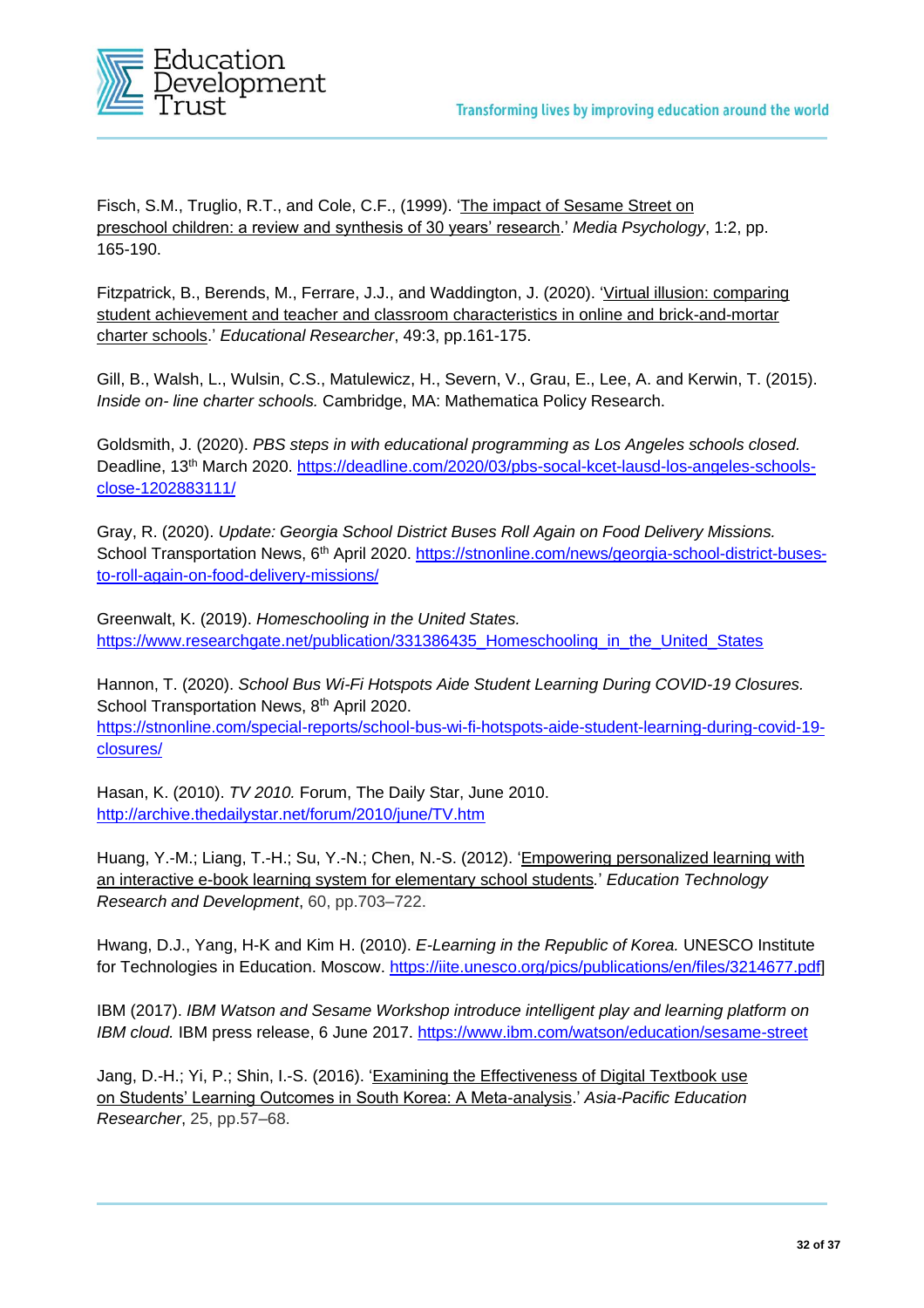

Joo, Y., Park, S., Shin, E. (2017). 'Students' expectation, satisfaction and continuance intention to use digital textbooks.' *Computers in Human Behaviour*, 69, pp. 83-91.

Johnson, S. (2020). *Why distance learning is a success in one California district.* EdSource, 27th April 2020.<https://edsource.org/2020/why-distance-learning-is-a-success-in-one-california-district/630051>

Joynes, C., Gibbs, E. and Sims, K. (2020). *An overview of emerging country-level responses to providing educational continuity under COVID-19: What's working? What isn't?* <https://edtechhub.org/wp-content/uploads/2020/05/whats-working-whats-not.pdf>

Kader, R. (2019). *The Mobile and Internet Penetration Growth Continues, Internet's Deployment Phase.* The Future Startup, 31st January 2019. [https://futurestartup.com/2019/01/31/mobile-and](https://futurestartup.com/2019/01/31/mobile-and-internet-penetration-updates-internets-deployment-phase/)[internet-penetration-updates-internets-deployment-phase/](https://futurestartup.com/2019/01/31/mobile-and-internet-penetration-updates-internets-deployment-phase/)

Kearney, M. and Levine, P. (2019). 'Early childhood education by television: lessons from Sesame Street.' *American Economic Journal: Applied Economics*, 11:1, pp.318-350

KERIS (2015). *2015 White Paper on ICT in Education Korea.* Seoul: KERIS. [https://oldkeris.keris.or.kr:442/english/whitepaper/WhitePaper\\_eng\\_2015.pdf](https://oldkeris.keris.or.kr:442/english/whitepaper/WhitePaper_eng_2015.pdf)

KERIS (n.d.). *ICT in Education of Korea* [PowerPoint presentation.] <http://scpd.gov.kw/archive/ICT%20in%20Education%20of%20Korea.pdf>

Kim, T.; Cho, J.Y.; Lee, B.G. (2013). 'Evolution to Smart Learning in Public Education: A Case Study of Korean Public Education.' In: Ley T., Ruohonen M., Laanpere M., Tatnall A. (eds) Open and Social Technologies for Networked Learning. OST 2012. *IFIP Advances in Information and Communication Technology*, Vol 395. Springer, Berlin, Heidelberg

Kim, J and Jung, H. (2010). 'South Korean Digital Textbook Project.' *Computers in the Schools*, 27:3/4, pp.247-266.

Korean Ministry of Education (2020). *The New School Year Begins with Online Classes.* MoE Press Release, 13th April 2020.

[http://english.moe.go.kr/boardCnts/view.do?boardID=265&boardSeq=80297&lev=0&searchType=nul](http://english.moe.go.kr/boardCnts/view.do?boardID=265&boardSeq=80297&lev=0&searchType=null&statusYN=C&page=1&s=english&m=0301&opType=N) [l&statusYN=C&page=1&s=english&m=0301&opType=N](http://english.moe.go.kr/boardCnts/view.do?boardID=265&boardSeq=80297&lev=0&searchType=null&statusYN=C&page=1&s=english&m=0301&opType=N)

Kwon, Y. and Jang, S. (2016). *Building and sustaining national ICT education agencies: lessons from Korea (KERIS).* World Bank Education, Technology and Innovation: SABER-ICT Technical Paper Series no. 3. Washington DC: The World Bank.

[https://openknowledge.worldbank.org/bitstream/handle/10986/26089/112903-NWP-Agencies-Korea-](https://openknowledge.worldbank.org/bitstream/handle/10986/26089/112903-NWP-Agencies-Korea-KERIS-SABER-ICTno03.pdf?sequence=1&isAllowed=y)[KERIS-SABER-ICTno03.pdf?sequence=1&isAllowed=y\]](https://openknowledge.worldbank.org/bitstream/handle/10986/26089/112903-NWP-Agencies-Korea-KERIS-SABER-ICTno03.pdf?sequence=1&isAllowed=y)

Lapowsky (2015). What schools must learn from LA's iPad debacle. Wired, 5<sup>th</sup> August 2015. <https://www.wired.com/2015/05/los-angeles-edtech/>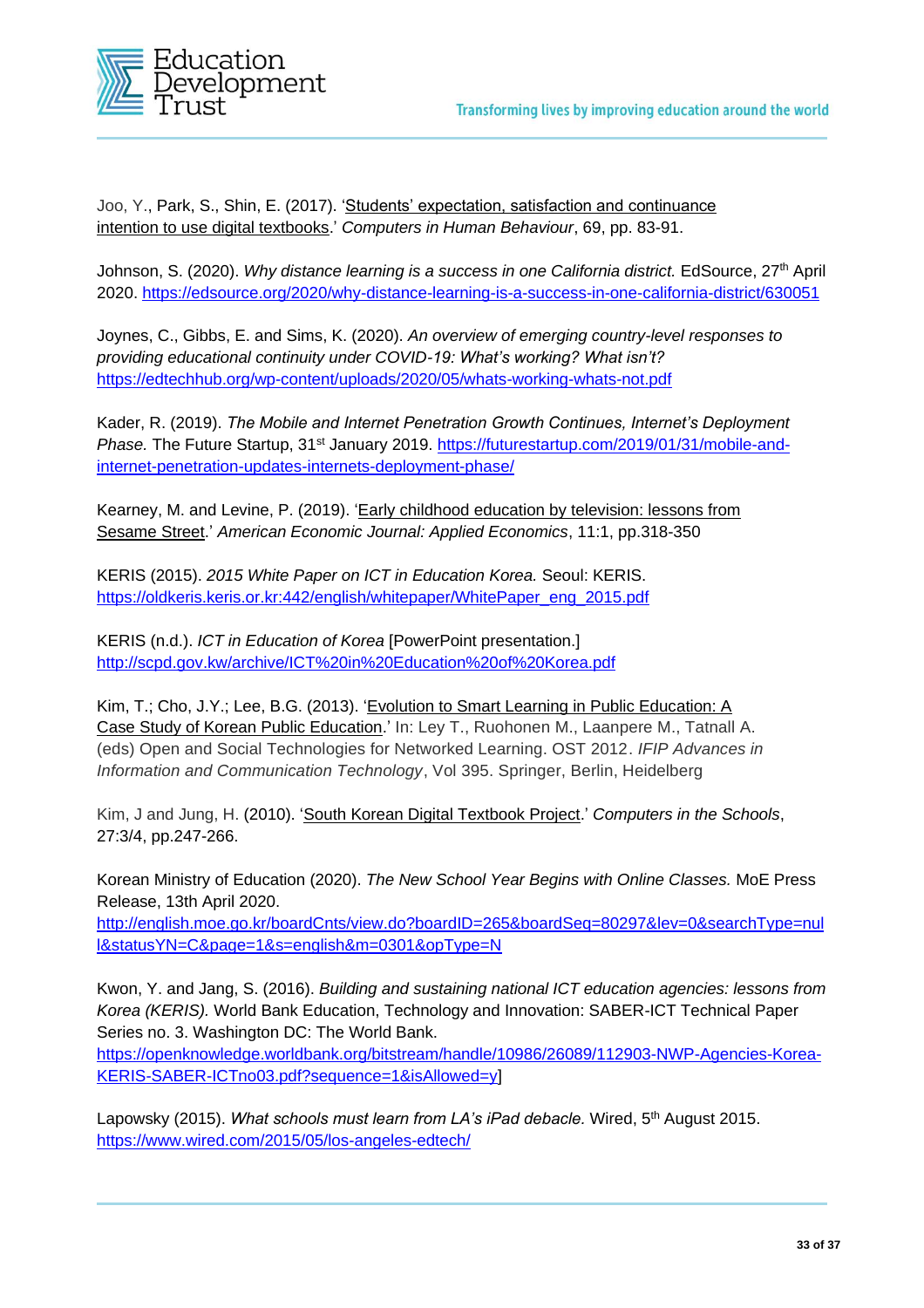

Lee, J-H. (2011). *Korea's Choice: "Smart Education".* OECD Blog. [https://community.oecd.org/community/educationtoday/blog/2011/07/26/korea-s-choice-smart](https://community.oecd.org/community/educationtoday/blog/2011/07/26/korea-s-choice-smart-education)[education](https://community.oecd.org/community/educationtoday/blog/2011/07/26/korea-s-choice-smart-education)

Lim, M. (2015). 'How Singapore teachers in a pioneer 'School of the Future' context 'deal with' the process of integrating information and communication technology into the school curriculum.' *Australian Educational Researcher*, 42, pp.69-96.

Mares, M.L. and Pan, Z. (2013). '*Effects of Sesame Street: A meta-analysis of children's* learning in 15 countries.' *Journal of Applied Developmental Psychology*, 34, pp.140-151.

McAleavy T., and Gorgen, K. (2020). *Overview of emerging country-level response to providing educational continuity under COVID-19: best practice in pedagogy for remote teaching.* [https://edtechhub.org/wp-content/uploads/2020/04/research-best-practice-pedagogy-remote](https://edtechhub.org/wp-content/uploads/2020/04/research-best-practice-pedagogy-remote-teaching.pdf)[teaching.pdf](https://edtechhub.org/wp-content/uploads/2020/04/research-best-practice-pedagogy-remote-teaching.pdf)

McAleavy, T., Joynes, C., Gibbs, E. and Sims, K. (2020). *What steps are being taken to reach the most disadvantaged students during the period of COVID-19 school closure?* <https://edtechhub.org/wp-content/uploads/2020/05/disadvantaged-students.pdf>

Mineo, L. (2020). *Time to fix American education with race-for-space resolve.* The Harvard Gazette, 10th April 2002. <https://news.harvard.edu/gazette/story/2020/04/the-pandemics-impact-on-education/>

Molnar, A., Miron, G., Elgeberi, N., Barbour, M.K., Huerta, L., Shafer, S.R. and Rice, J.K. (2019). *Virtual Schools in the U.S.* Boulder, CO: National Education Policy Center.

National Standards for Quality Online Learning (2019). [Online]. Available at: <https://www.nsqol.org/>

OECD (2011). *Measuring Innovation in Education: Singapore Country Note.* Paris: OECD. <https://www.oecd.org/education/ceri/Measuring-Innovation-in-Education-Singapore.pdf>

Pazhouh, R. Robin, L., and Miller, L. (2016). 'A policy framework for online charter schools'. *Education Digest*, Prakken Publications, 81:8, pp.49-58

Rauf, D. (2020). *Coronavirus squeezes supply of Chromebooks, iPads, and other digital learning devices.* EdWeek, 1st April 2020. [https://www.edweek.org/ew/articles/2020/04/01/coronavirus](https://www.edweek.org/ew/articles/2020/04/01/coronavirus-squeezes-supply-of-chromebooks-ipads-and.html)[squeezes-supply-of-chromebooks-ipads-and.html](https://www.edweek.org/ew/articles/2020/04/01/coronavirus-squeezes-supply-of-chromebooks-ipads-and.html)

Sarkar, S. (2020). *Attending classes on TV screen.* The Financial Express, 6th April 2020. <https://thefinancialexpress.com.bd/views/attending-classes-on-tv-screen-1586186174>

Se-hwan, B (2017). *Smart classroom is the future of school.* The Korea Herald, 15th August 2017. <http://www.koreaherald.com/view.php?ud=20170814000591>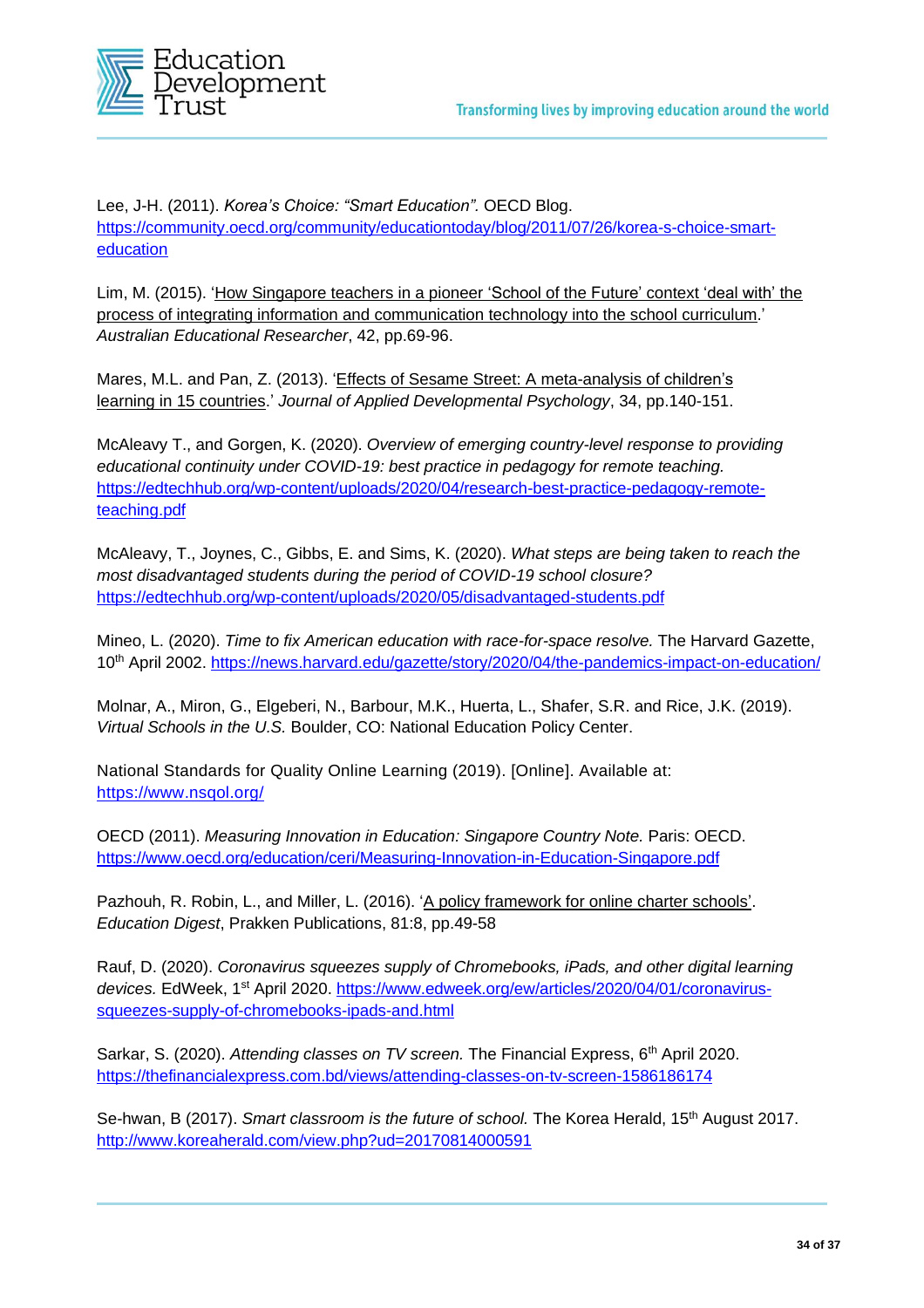

Sesame Workshop website<https://www.sesameworkshop.org/>

Seo, J. (2012). *SMART education in Korea: Digital textbook initiative.* Seoul, Korea: KERIS. <http://groups.itu.int/LinkClick.aspx?fileticket=-4b9-wDydtc%3D&tabid=1862>

Singapore Ministry of Education (2020*a*). *ICT Masterplan 4 Overview.* <https://ictconnection.moe.edu.sg/masterplan-4/overview>

Singapore Ministry of Education (2020*b*). *Schools to Implement One Day of Home-Based Learning a Week.* Press release, 27th March 2020. [https://www.moe.gov.sg/news/press-releases/schools-to](https://www.moe.gov.sg/news/press-releases/schools-to-implement-one-day-of-home-based-learning-a-week)[implement-one-day-of-home-based-learning-a-week](https://www.moe.gov.sg/news/press-releases/schools-to-implement-one-day-of-home-based-learning-a-week) 

Singapore Ministry of Education (2002*c*). *Mid-year Holidays Brought Forward as Schools Adjust Academic Calendar; Institutes of Higher Learning to Extend Home-based Learning.* Press release, 21st April 2020. [https://www.moe.gov.sg/news/press-releases/mid-year-holidays-brought-forward-as](https://www.moe.gov.sg/news/press-releases/mid-year-holidays-brought-forward-as-schools-adjust-academic-calendar-institutes-of-higher-learning-to-extend-home-based-learning)[schools-adjust-academic-calendar-institutes-of-higher-learning-to-extend-home-based-learning](https://www.moe.gov.sg/news/press-releases/mid-year-holidays-brought-forward-as-schools-adjust-academic-calendar-institutes-of-higher-learning-to-extend-home-based-learning)

Singapore Ministry of Education (2010). *Singapore Secondary Education Review and Implementation Committee.* [https://planipolis.iiep.unesco.org/en/2010/report-secondary](https://planipolis.iiep.unesco.org/en/2010/report-secondary-education-review-and-implementation-seri-committee-5142)[education-review-and-implementation-seri-committee-5142](https://planipolis.iiep.unesco.org/en/2010/report-secondary-education-review-and-implementation-seri-committee-5142)

Singapore Ministry of Education (2009). *Primary Education Review and Implementation PERI Committee March 2009.* [https://planipolis.iiep.unesco.org/en/2009/report-primary-education-review](https://planipolis.iiep.unesco.org/en/2009/report-primary-education-review-and-implementation-peri-committee-5141)[and-implementation-peri-committee-5141](https://planipolis.iiep.unesco.org/en/2009/report-primary-education-review-and-implementation-peri-committee-5141)

Shin, J. H. and Albers, P. (2015). 'An Analysis of the Effect of a Cyber Home Learning System on Korean Secondary School Students' English Language Achievement and Attitude.' *TESL Canada Journal*, 32(2), 45.

So, H-J., Kim, I. and Looi, C-K. (2008). 'Seamless mobile learning: possibilities and challenges arising from the Singapore experience.' *Educational Technology International*, 9:2, pp.97- 121. [http://www.webinar.org.ar/sites/default/files/actividad/documentos/nij08\\_5.pdf](http://www.webinar.org.ar/sites/default/files/actividad/documentos/nij08_5.pdf)

The Tribune (2020). *Glenrock school district rolls out free internet, WiFi-enabled buses to support virtual learning.* 19th April 2020. [https://trib.com/news/local/education/glenrock-school-district-rolls](https://trib.com/news/local/education/glenrock-school-district-rolls-out-free-internet-wifi-enabled-buses-to-support-virtual-learning/article_df1f8c52-52db-528f-a50b-f44a62dc0a53.html)[out-free-internet-wifi-enabled-buses-to-support-virtual-learning/article\\_df1f8c52-52db-528f-a50b](https://trib.com/news/local/education/glenrock-school-district-rolls-out-free-internet-wifi-enabled-buses-to-support-virtual-learning/article_df1f8c52-52db-528f-a50b-f44a62dc0a53.html)[f44a62dc0a53.html](https://trib.com/news/local/education/glenrock-school-district-rolls-out-free-internet-wifi-enabled-buses-to-support-virtual-learning/article_df1f8c52-52db-528f-a50b-f44a62dc0a53.html)

Thorpe, P., and Supaporn, R. (2017). *Protecting children on the move in Asia through ICT and social media.* Singapore: Save the Children Asia Regional Office. [https://resourcecentre.savethechildren.net/node/12372/pdf/protecting\\_children\\_on\\_the\\_move\\_i](https://resourcecentre.savethechildren.net/node/12372/pdf/protecting_children_on_the_move_i%20n_asia_online_version.pdf)  [n\\_asia\\_online\\_version.pdf](https://resourcecentre.savethechildren.net/node/12372/pdf/protecting_children_on_the_move_i%20n_asia_online_version.pdf)

Toh, Y., and So, H. (2011). ICT reform initiatives in Singapore schools: a complexity theory perspective. *Asia-Pacific Education Review*, 12, pp.349-357